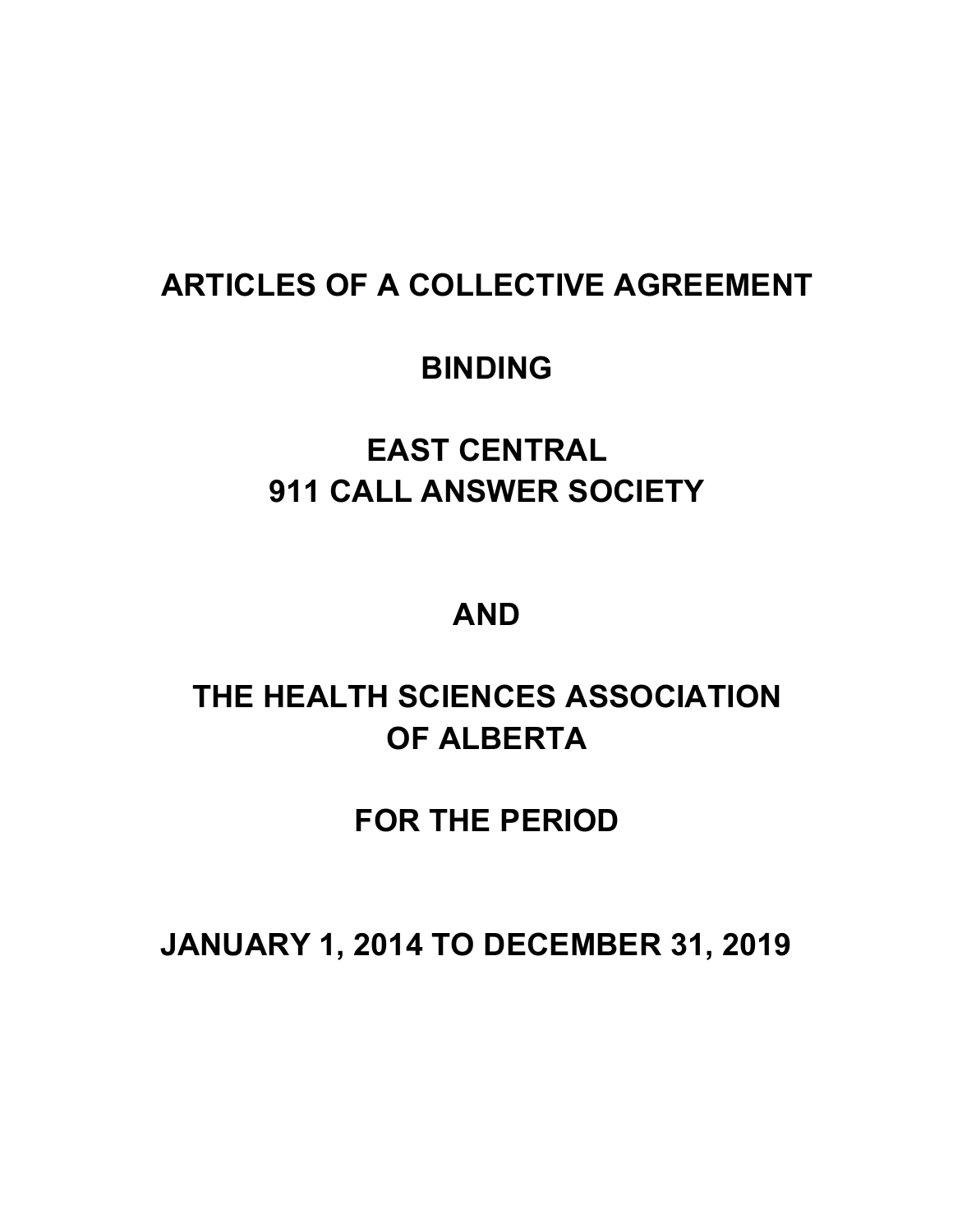## **TABLE OF CONTENTS**

| ARTICLE 5 - UNION SECURITY AND CHECKOFF OF UNION DUES 5    |  |
|------------------------------------------------------------|--|
| ARTICLE 6 - NO DISCRIMINATION, HARASSMENT OR BULLYING6     |  |
|                                                            |  |
|                                                            |  |
|                                                            |  |
|                                                            |  |
|                                                            |  |
|                                                            |  |
|                                                            |  |
|                                                            |  |
| ARTICLE 15 - RECOGNITION OF PREVIOUS EXPERIENCE 12         |  |
|                                                            |  |
|                                                            |  |
|                                                            |  |
|                                                            |  |
| ARTICLE 20 - DUTY-INCURRED EXPENSES AND TRAVEL EXPENSES 14 |  |
|                                                            |  |
|                                                            |  |
|                                                            |  |
|                                                            |  |
|                                                            |  |
|                                                            |  |
|                                                            |  |
|                                                            |  |
| ARTICLE 29 - PROMOTIONS, TRANSFERS AND VACANCIES 27        |  |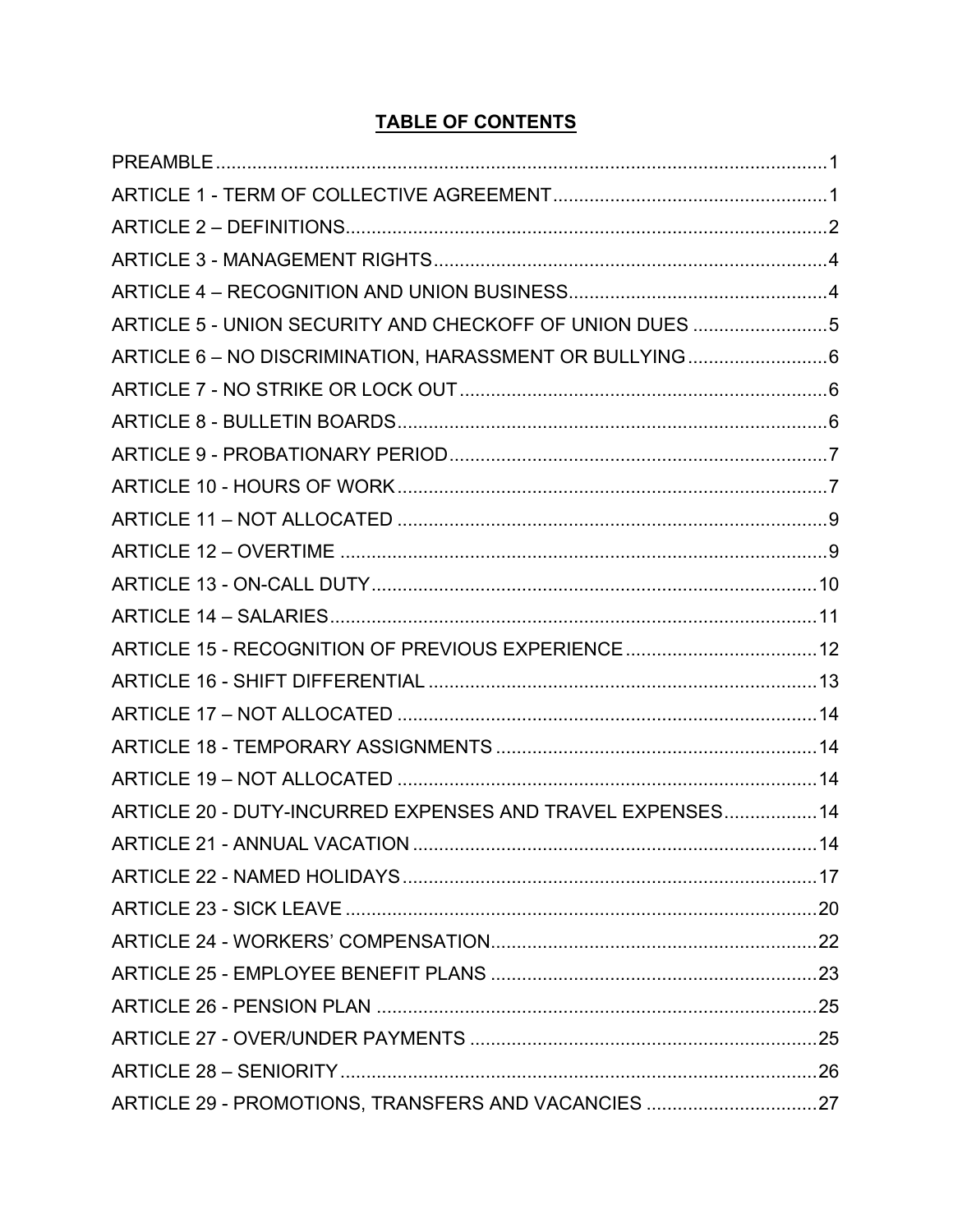| ARTICLE 34 - INSERVICE PROGRAMS & RE-CERTIFICATION OF EMERGENCY |  |
|-----------------------------------------------------------------|--|
|                                                                 |  |
|                                                                 |  |
|                                                                 |  |
|                                                                 |  |
|                                                                 |  |
|                                                                 |  |
|                                                                 |  |
|                                                                 |  |
|                                                                 |  |
| ARTICLE 44 - PART-TIME, TEMPORARY AND CASUAL EMPLOYEES45        |  |
|                                                                 |  |
|                                                                 |  |
|                                                                 |  |
|                                                                 |  |
|                                                                 |  |
|                                                                 |  |
|                                                                 |  |
| RE:                                                             |  |
|                                                                 |  |
|                                                                 |  |
|                                                                 |  |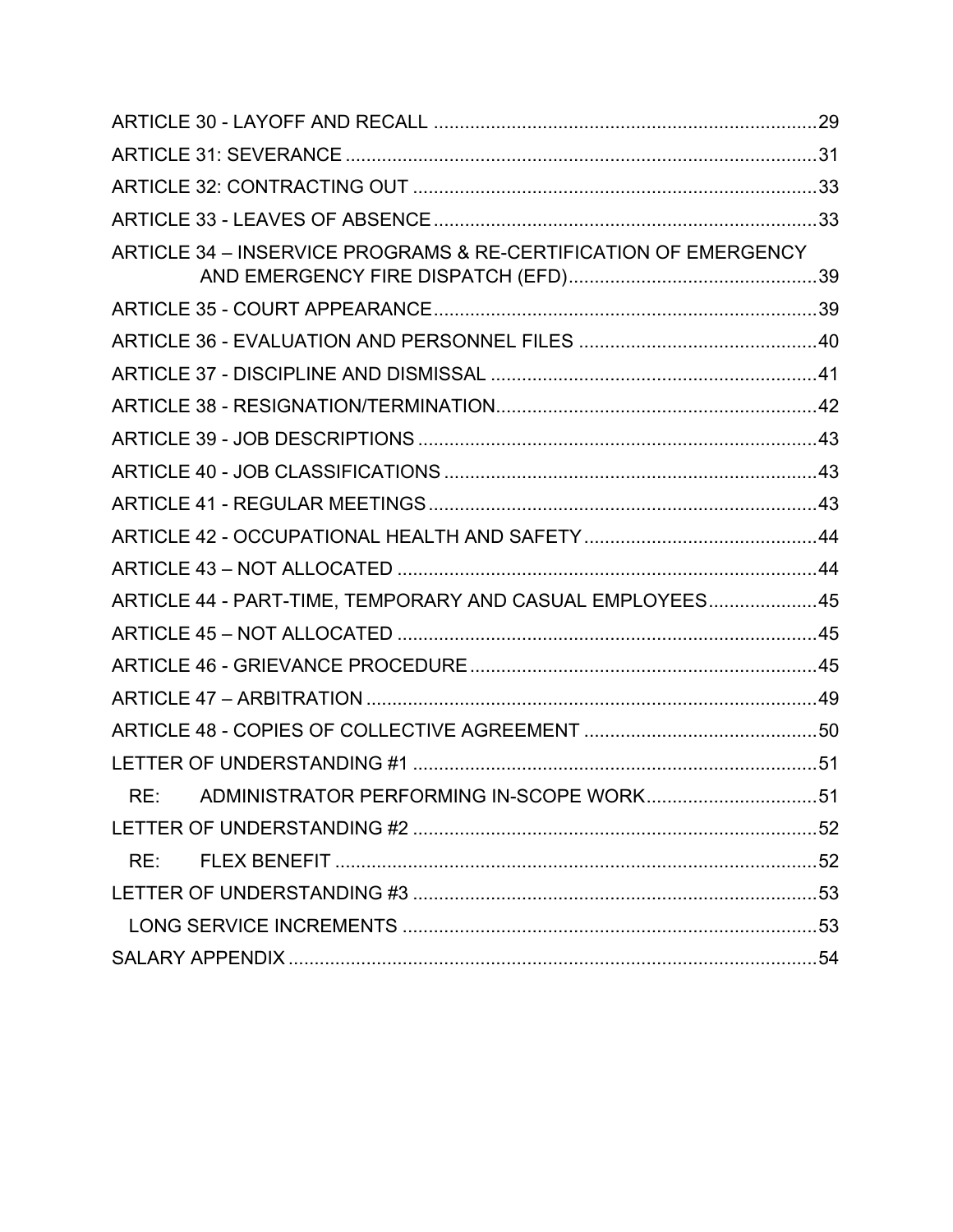## COLLECTIVE AGREEMENT MADE THIS 12th DAY OF December, A.D. 2016

## **EAST CENTRAL 911 CALL ANSWER SOCIETY**

(Hereinafter referred to as the "Employer")

OF THE FIRST PART

- and -

## **THE HEALTH SCIENCES ASSOCIATION OF ALBERTA,**

(Hereinafter referred to as the "Union")

OF THE SECOND PART

## **PREAMBLE**

WHEREAS the Parties acknowledge that the primary purpose is to provide emergency dispatch to the communities and municipalities of East Central Alberta, and to

- (a) ensure the provisions of the best possible service and care;
- (b) protect the interests of Clients, Employees, the Employer, the Communities and the Municipal Districts;
- (c) maintain harmonious relations between the Employer, Employees and the Union;
- (d) recognize the mutual value of an orderly method of resolving differences and joint discussions and negotiations in all matters of mutual concern to the Parties;

AND WHEREAS, the Employer and the Union are desirous of concluding an agreement for the purpose of establishing rates of pay and other terms and conditions of employment;

NOW THEREFORE the Parties agree as follows:

## **ARTICLE 1 - TERM OF COLLECTIVE AGREEMENT**

1.01 Except where specifically enforced and provided otherwise, the term of this Collective Agreement shall be effective from January 1, 2014, up to and including December 31, 2019, and from year to year thereafter unless notice in writing is given by either party to the other not less than sixty (60) calendar days nor more than one hundred and twenty (120) calendar days prior to the expiration date of its desire to change or amend this Collective Agreement.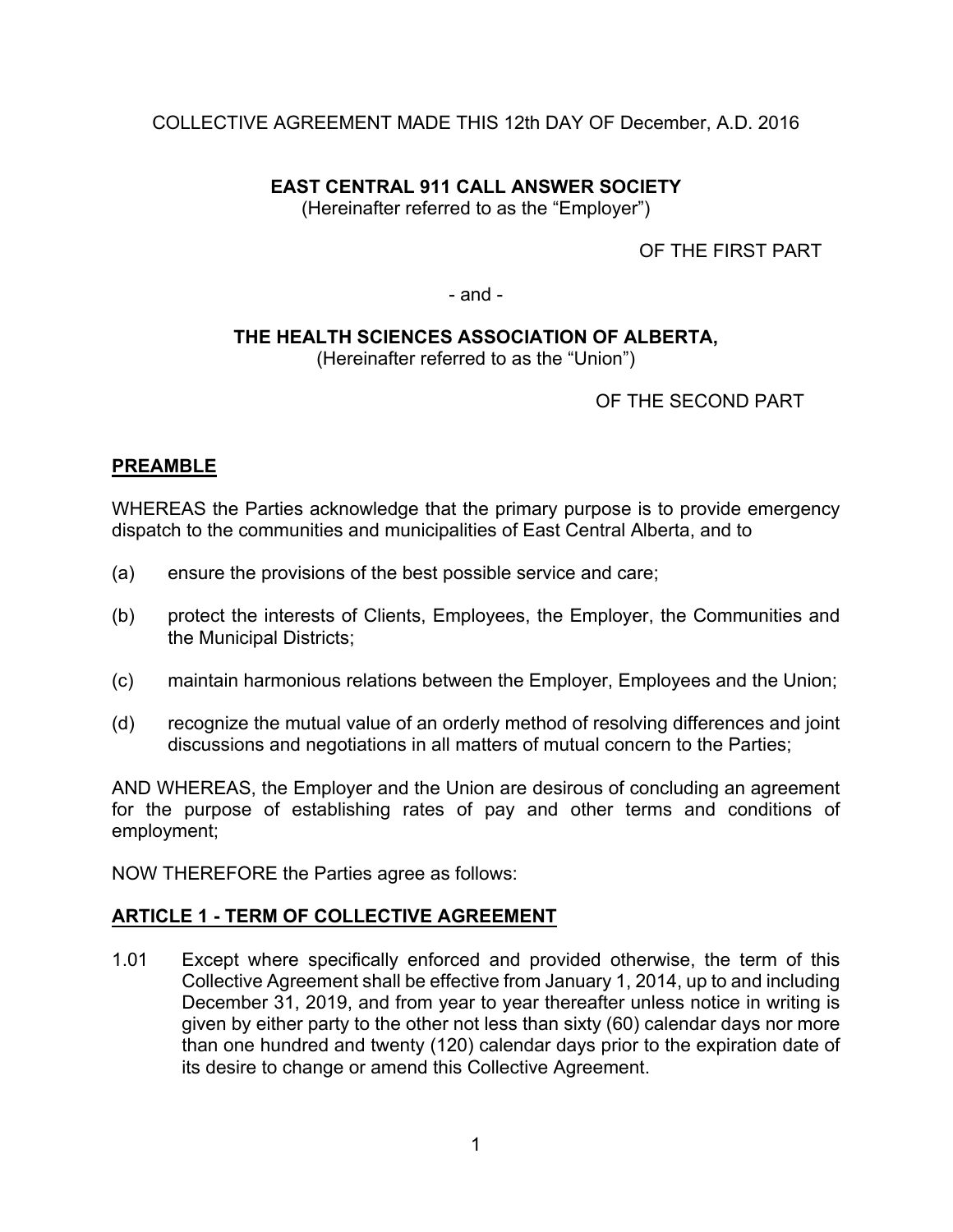1.02 Where notice is served by either party to commence collective bargaining, this Collective Agreement shall continue in full force and effect until a new Collective Agreement has been executed.

The Employer and the Union may agree to Letters of Understanding on specific issues throughout the life of the Collective Agreement.

## **ARTICLE 2 – DEFINITIONS**

In this Collective Agreement:

- 2.01 "Employee" means any person employed in the bargaining unit referred to in Article 4.01, or who performs functions of an emergency dispatch nature. It shall further include any person employed in any new classification added to the bargaining unit in the future pursuant to Article 40 (Job Classifications).
- 2.02 "Chairperson of the Board" shall mean the Chairperson of the East Central 911 Call Answer Society Board of Directors.
- 2.03 "Code" means the Labour Relations Code as amended from time to time.
- 2.04 "Arbitration" shall take meaning from the section of the Code dealing with the resolution of a difference.
- 2.05 "**Union**" means the Health Sciences Association of Alberta.
- 2.06 "Basic Rate of Pay" is the step in the salary scale applicable to the Employee as set out in the Salaries Appendix**,** exclusive of all allowances and premium payments.
- 2.07 "Administrator" shall mean the senior administrative person responsible to the East Central 911 Call Answer Society Board of Directors.
- 2.08 All Employees shall be designated as follows:
	- (a) "Regular Employee" is one who works on a full-time or part-time basis on regularly scheduled shifts of a continuing nature:
		- (i) "full-time employee" is a regular Employee who works the full specified hours in the Hours of Work Article of this Collective Agreement;
		- (ii) "part-time Employee" is one who works scheduled shifts, whose hours of work are less than those specified in the Hours of Work Article of this Collective Agreement.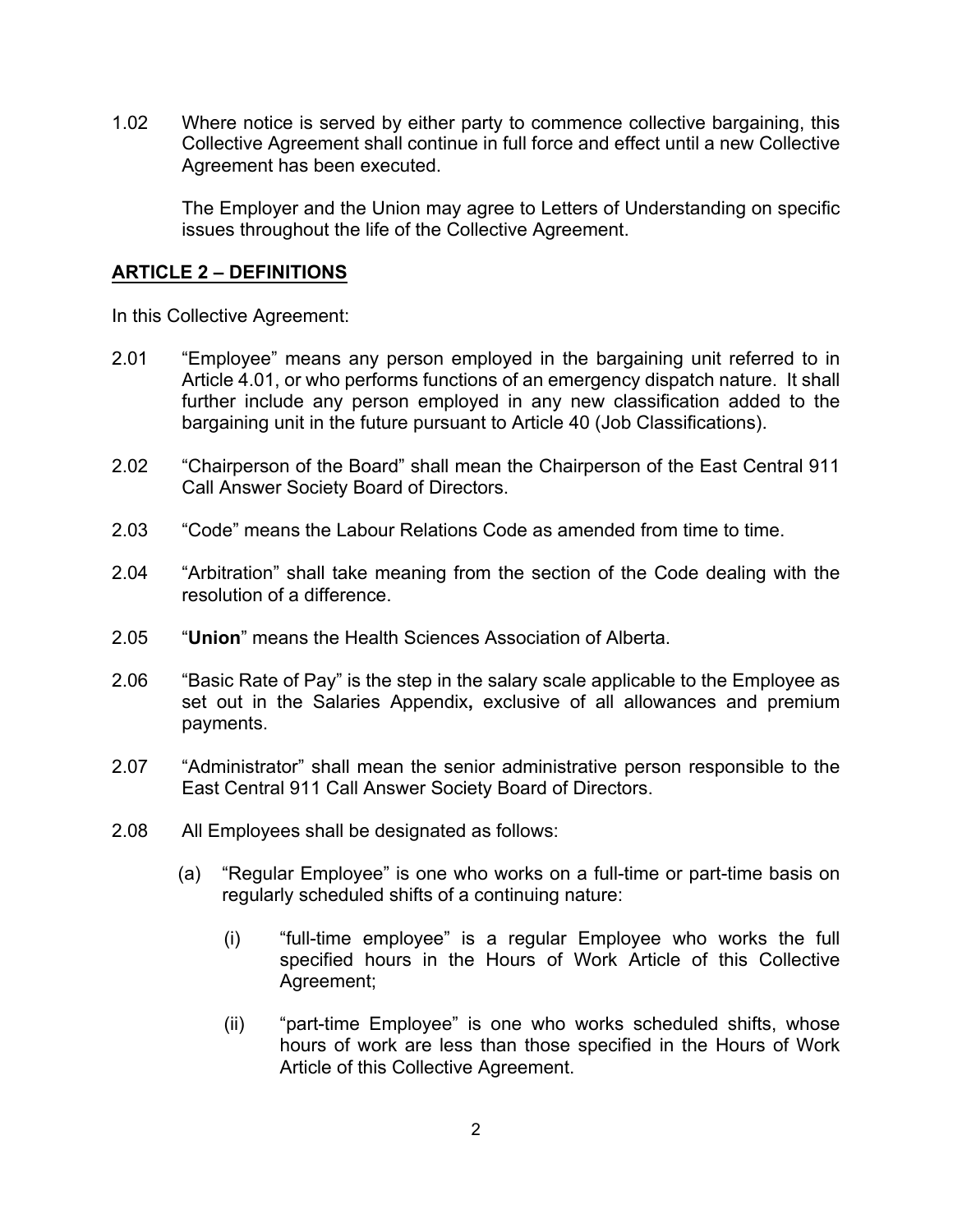- (b) "Casual Employee" is a person who:
	- (i) works on an "call-in" basis; or
	- (ii) works on an unscheduled voluntary on-call basis; or
	- (iii) is regularly scheduled for a period of three (3) months or less for a specific job; or
	- (iv) relieves for an absence the duration of which is three (3) months or less.
- (c) "Temporary Employee" is one who is hired on a temporary basis for a fulltime or part-time position:
	- (i) for a specific job of more than three  $(3)$  months and less than six  $(6)$ months; or
	- (ii) to replace a full-time or part-time Employee who is on an approved leave of absence for a period in excess of three (3) months; or
	- (iii) to replace a full-time or part-time Employee who is on a leave due to an illness or injury where the Employee on leave has indicated to the Employer that the duration of such leave will be in excess of three (3) months.
- 2.09 "Employer" shall mean East Central 911 Call Answer Society Board and shall include such Officers as may, from time to time, be appointed or designated by the Employer to carry out its administrative duties.
- 2.10 "Shift" means a daily work period exclusive of overtime hours.
- 2.11 "Month" is the period of time between the date in one month and the preceding date in the following month.
- 2.12 "Mediation" shall take the meaning from the section of the Code dealing with resolution of a difference.
- 2.13 Throughout this Collective Agreement, a word used in the masculine gender applies also in the feminine gender and vice versa, and a word used in the singular applies also in the plural and vice versa.
- 2.14 "Registered Emergency Fire Dispatcher" is one who has successfully completed a course of studies in a recognized training institute and who is permanently registered with the National Academy of Emergency Dispatch.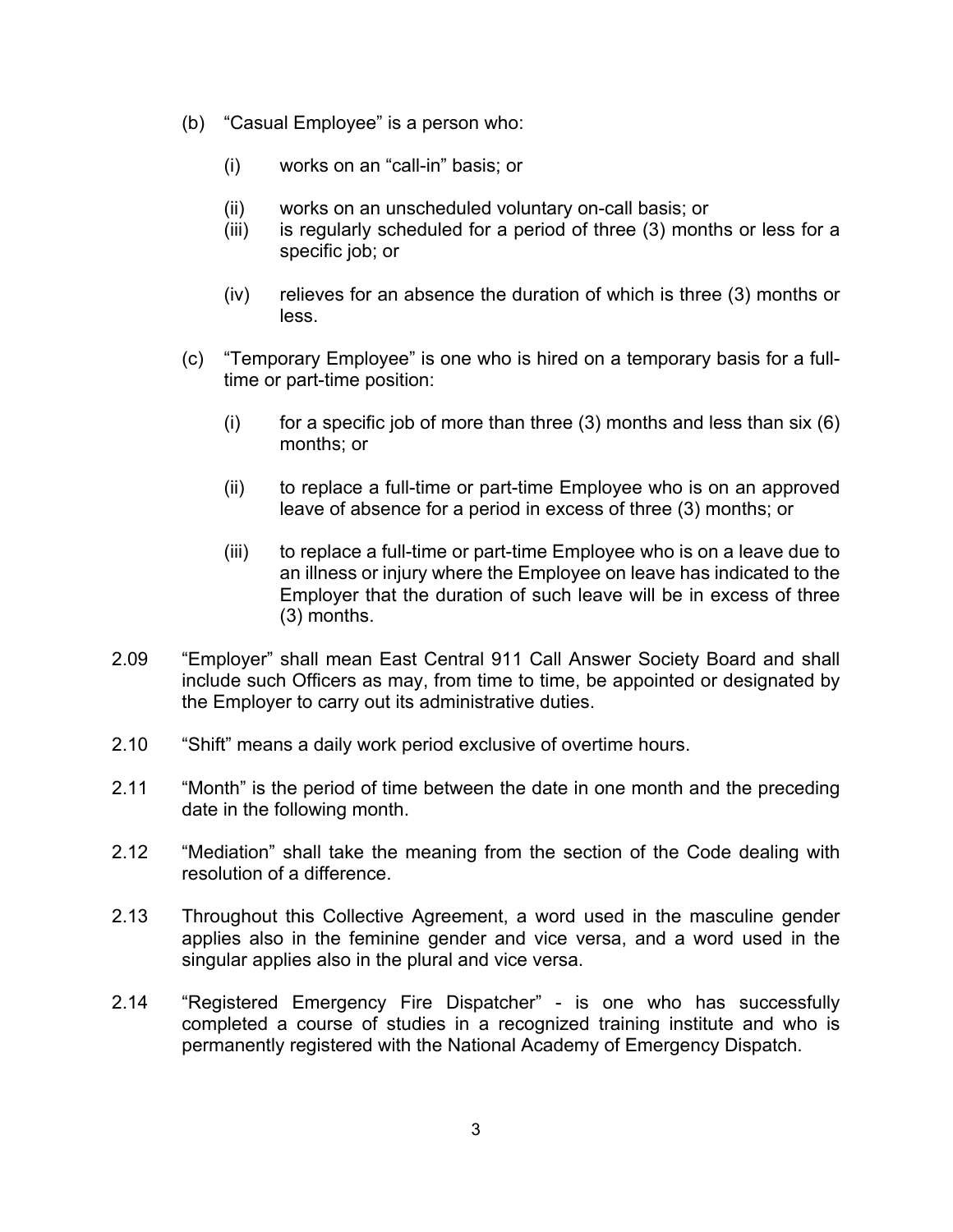## **ARTICLE 3 - MANAGEMENT RIGHTS**

- 3.01 The Employer reserves all rights not specifically restricted or abrogated by the provisions of this Collective Agreement.
- 3.02 Without limiting the generality of the foregoing, the Employees acknowledge that it shall be the exclusive right of the Employer to operate and manage its business, including the right to:
	- (a) maintain order, discipline and efficiency;
	- (b) make, alter, and enforce, from time to time, rules and regulations to be observed by an Employee which are not in conflict with any provision of this Collective Agreement;
	- (c) direct the working force and to create new classifications and work units and to determine the number of Employees, if any, needed from time to time in any work unit or classification and to determine whether or not a position, work unit, or classification will be continued or declared redundant,
	- (d) hire, promote, transfer, layoff and recall,
	- (e) demote, discipline, suspend or discharge for just cause.
- 3.03 The Employer will provide to the Union all policies and procedures, as well as all departmental guidelines affecting employees which are related to employment matters.

Where the Employer's policies and procedures are maintained only in a hard copy format, the Employer will place the Union on a distribution list and ensure that as amendments are approved, or as new policies and procedures are approved, they are forwarded to the Union. Where the Employer policies and procedures are maintained electronically, the Employer will e-mail a copy to the Union.

## **ARTICLE 4 – RECOGNITION AND UNION BUSINESS**

- 4.01 The Employer recognizes the Union as the sole bargaining agent for the Employees employed in the unit as defined by the certificate issued by the Labour Relations Board as "all employees."
- 4.02 No Employee shall be required or permitted to make any written or verbal agreement which may be in conflict with the terms of this Collective Agreement.
- 4.03 Except as otherwise specified elsewhere in this Collective Agreement, all correspondence between the parties arising out of this Collective Agreement or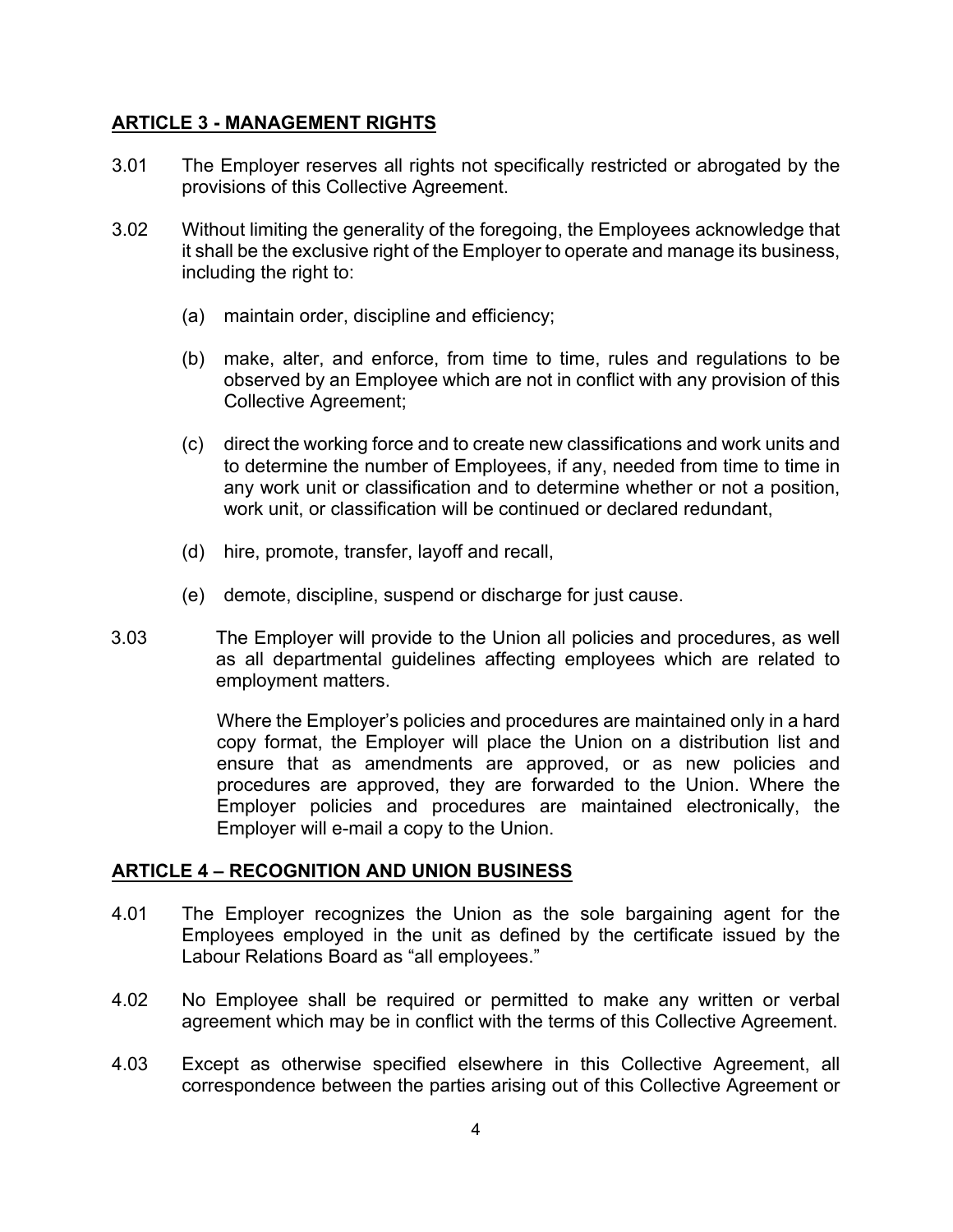incidental thereto shall pass to and from the Administrator or designate of the Employer and the Union with a copy to the Chair of the Local Unit.

- 4.04 An Employee shall not engage in Union business during working hours without the prior permission of the Employer.
- 4.05 Any duly accredited Officer employed by the Union may be permitted on the Employer's premises for the purpose of transacting Union business provided prior permission to do so has been granted by the Employer.
- 4.06 A representative of the Union shall have the right to make a presentation of up to thirty (30) minutes during the probationary period or at the orientation of new Employees with respect to the structure of the Union, as well as the rights, responsibilities and benefits under the Collective Agreement, provided, however, that attendance at the presentation shall not be compulsory and, further, that a representative of the Employer may be present at such presentation.
- 4.07 The name of the Local Unit Representative shall be supplied in writing by the Union to the Employer before he is recognized as the Union representative.
- 4.08 It shall be the responsibility of the Employee to advise the Employer and the Union of any change in Name, Marital Status, or Place of Residence.

## **ARTICLE 5 - UNION SECURITY AND CHECKOFF OF UNION DUES**

- 5.01 Membership in the Union is voluntary.
- 5.02 (a) Notwithstanding the provisions of Article 5.01, the Employer will deduct from the gross earnings of each Employee covered by this Collective Agreement an amount equal to the dues as specified by the Union, provided the deduction formula is compatible with the accounting system of the Employer. Such deductions shall be forwarded to the Union, or its authorized representative, not later than the fifteenth (15th) day of the month following and shall be accompanied by a list showing the name and classification of the Employees from whom deductions have been taken and the amount of the deductions. Such list shall also indicate newly hired and terminated Employees.
	- (b) For the purposes of this article, "gross earnings" shall mean all monies paid by the Employer and earned by an Employee under the terms of this Collective Agreement.
- 5.03 Dues will be deducted from an Employee during sick leave with pay and during a leave of absence with pay.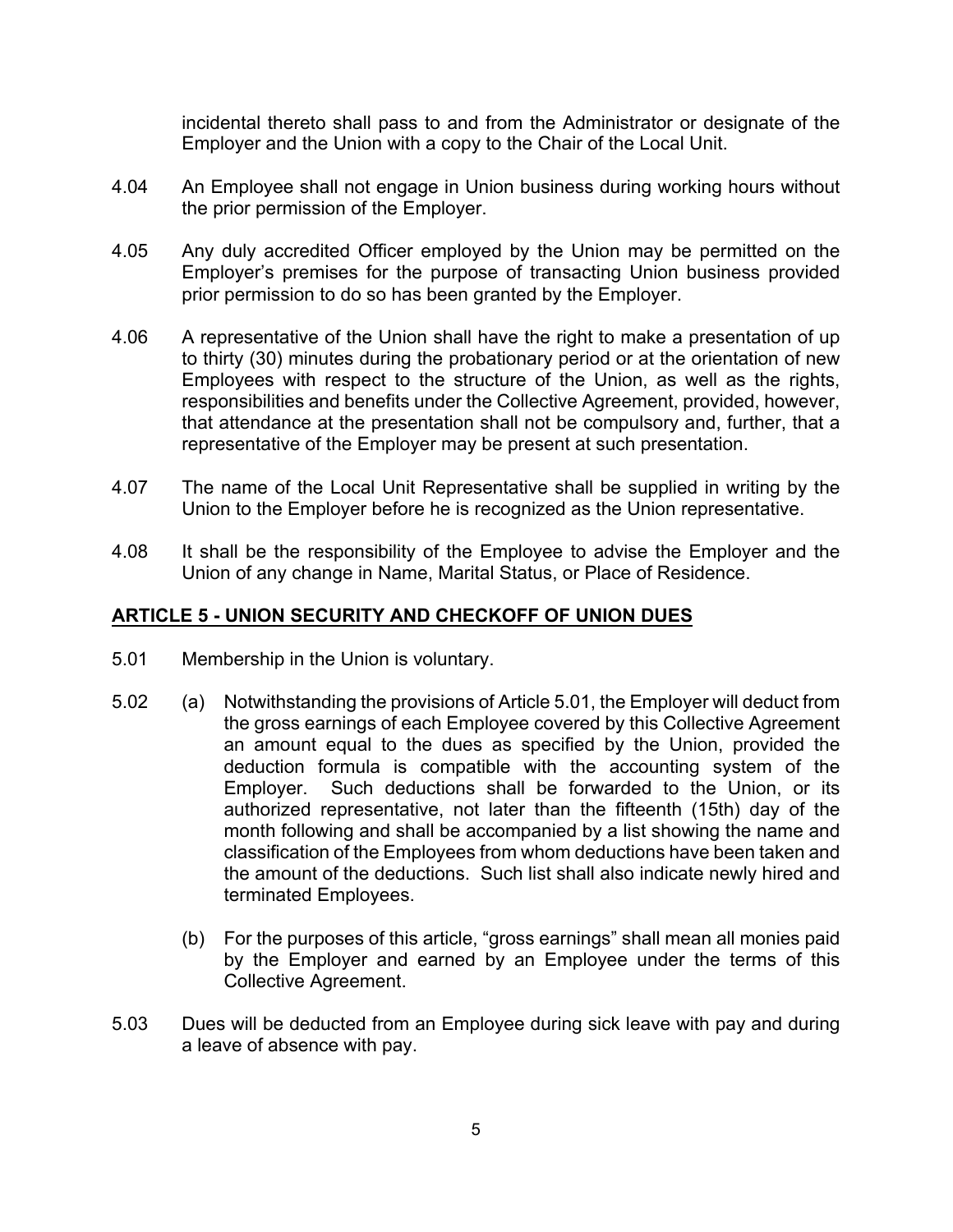- 5.04 The Union shall give not less than thirty (30) days notice of any change in the rate at which dues are to be deducted.
- 5.05 The Employer will record the amount of Union dues deducted on the T4 forms issued to an Employee for income tax purposes.

### **ARTICLE 6 – NO DISCRIMINATION, HARASSMENT OR BULLYING**

- 6.01 There shall be no discrimination, bullying, harassment, by restriction or coercion practiced by either party in respect of an Employee by reason of race, colour, creed, national origin, place of residence, political or religious affiliation, sex, sexual preference, marital status, age, physical disability, mental disability nor by reason of membership or non-membership or lawful activity in the Union, nor in respect of an Employee or Employer exercising any right conferred under this Agreement or any law of Canada or Alberta.
- 6.02 In order to facilitate the multi-party duty to accommodate, the parties will meet to discuss the Accommodation when necessary.

## **ARTICLE 7 - NO STRIKE OR LOCK OUT**

- 7.01 There shall be no strike, lockout or slowdown during the life of this Collective Agreement.
- 7.02 If an Employee engages in a strike, slow down, stoppage of work, picketing of the Employer's premises, or refusal to perform work during the life of this Collective Agreement, the Union shall instruct him to return to work immediately and perform his duties faithfully and resort to the grievance procedure established herein for the settlement for the difference or grievance. If the Employee does not return and comply immediately with such direction, he shall be deemed to have terminated his employment.

#### **ARTICLE 8 - BULLETIN BOARDS**

8.01 The Employer shall provide bulletin board space in the dispatch centre for the exclusive use of the Union business.

The Union may post on such bulletin boards notices of meetings and other notices which may be of interest to Employees.

The Employer reserves the right to require that posted material objectionable to the Employer be removed from bulletin boards.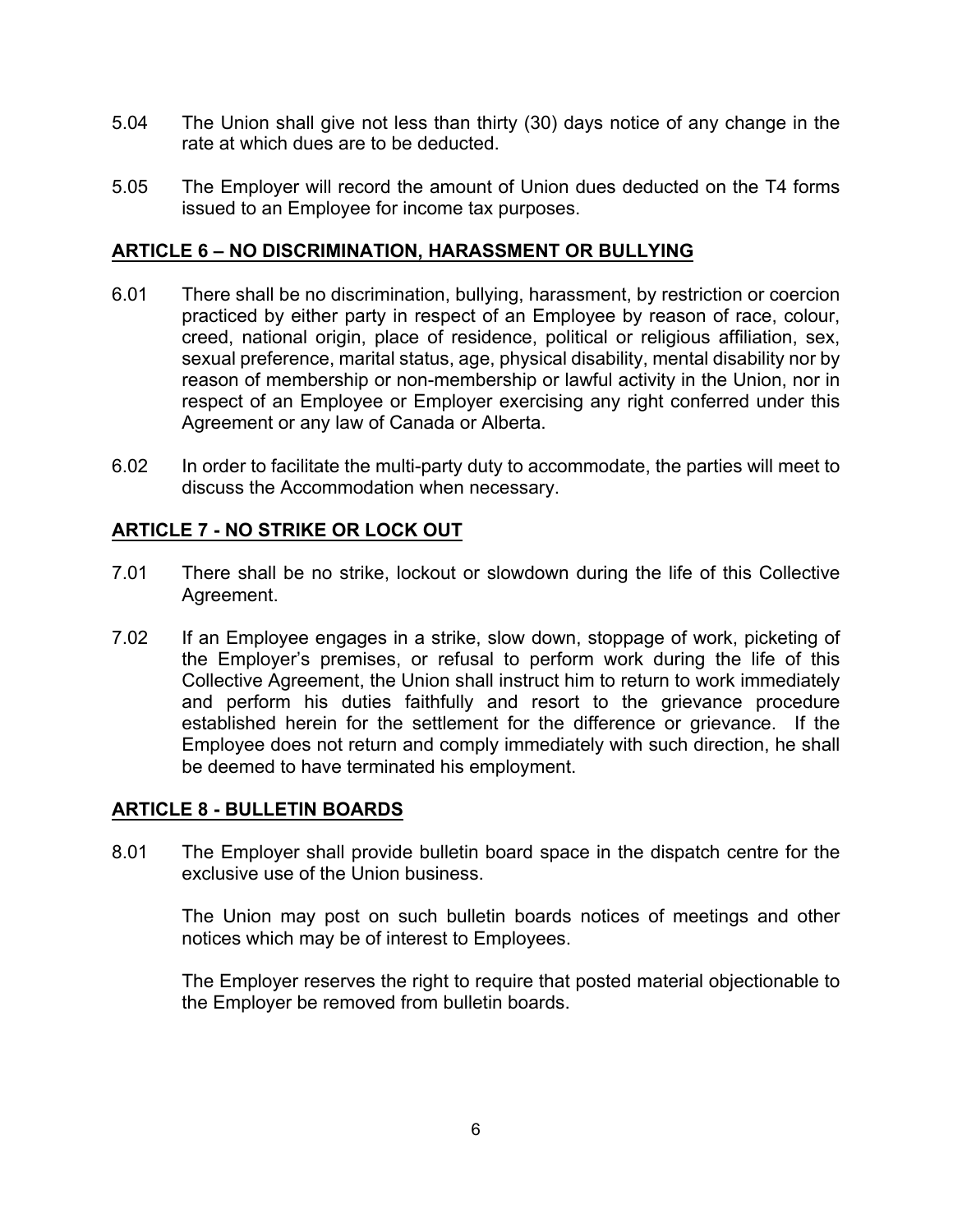## **ARTICLE 9 - PROBATIONARY PERIOD**

- 9.01 A newly hired regular or temporary Employee shall serve a probationary period of one thousand and ninety-five (1095) hours worked, exclusive of overtime, immediately following the date on which the current period of continuous employment commences. Seniority shall not apply during the probationary period; however, once the probationary period has been completed, seniority shall be credited retroactive to the last date of hire.
- 9.02 A newly hired casual Employee shall be considered as contributing up to five hundred and forty-seven and decimal five (547.5) hours of time worked as a casual, excluding overtime, towards the completion of the one thousand and ninety-five (1095) hours worked, exclusive of overtime, when hired as or promoted to a regular Employee position in the same classification. This clause shall apply providing no more than three (3) months have elapsed since he has worked for the Employer.
- 9.03 If, in the opinion of the Employer, the Employee is found to be unsatisfactory, he may be terminated without notice and without recourse to the grievance procedure during the probationary period.
- 9.04 If, in the opinion of the Employer, the Employee is found to be unsatisfactory, the Employee's probationary period may be extended if mutually agreed upon by the Union and the Employer. During the extended period, the Employee shall be given monthly feedback regarding his performance, however, if in the opinion of the Employer, the Employee is found to be unsatisfactory, he may be terminated without notice and without recourse to the grievance procedure.
- 9.05 The Employer shall provide a written evaluation to each probationary Employee prior to the completion of this probationary period.
- 9.06 An Employee who has completed his probationary period and remains in the Employer's employ shall not subsequently be placed on probation.
- 9.07 Further to Article 9.01, part-time Employees will have completed their probationary period after one thousand and ninety-five (1095) hours or one (1) year of employment, whichever is the lesser.

## **ARTICLE 10 - HOURS OF WORK**

10.01 The Union recognizes the right of the Employer to establish shifts for Employees within the bargaining unit. Therefore, the Employer retains the exclusive right to schedule the hours of work of Employees as necessary to provide coverage for the determined hours of operation.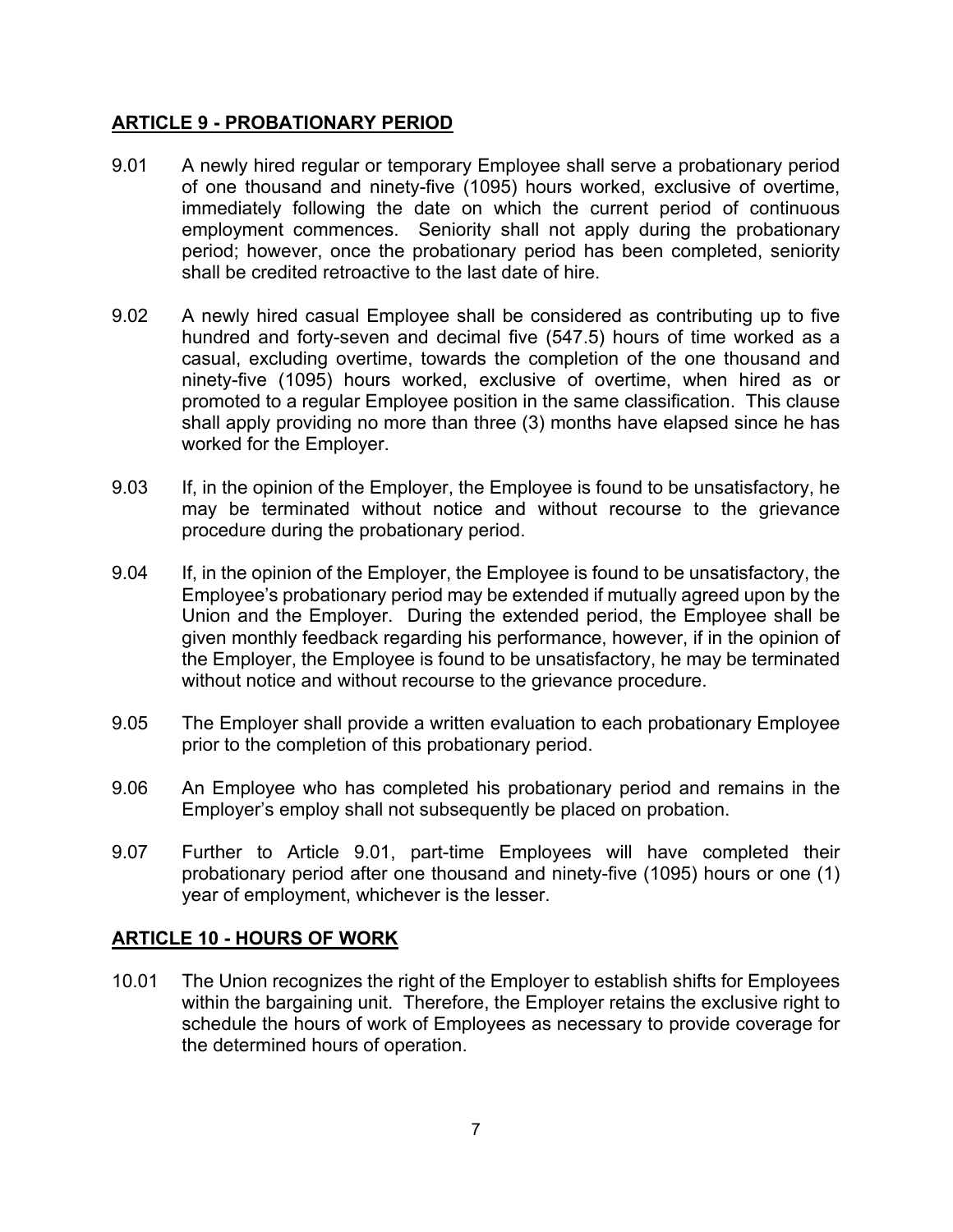- 10.02 Should the Employer decide to change from one shift structure to an alternate shift structure, the Employer will give no less than thirty (30) days notice of such change to the Union. During the notice period, the Employer will meet with the Union to receive Employee and Union input regarding changes to be made by the Employer to the scheduling. However, it is understood that in the absence of consensus, the Employer shall have the right to proceed with changes.
- 10.03 Regular hours of work for full-time Employees assigned Emergency Dispatch Positions, inclusive of meal periods, shall be four (4) twelve (12) hour day shifts, followed by four (4) days off then four (4) twelve (12) hour night shifts, followed by four (4) days off.
- 10.04 The Employer will endeavour to give not less than fourteen (14) calendar days' notice of changes to the rotation of the Employee's shift schedule. Should the rotation of the Employee's shift schedule be changed with less than fourteen (14) calendar days' notice and unless otherwise mutually agreed by the Employee and the Employer, then the Employee shall be entitled to the applicable overtime rate for the first shift.
- 10.05 The Employer will endeavour to give not less than four (4) calendar days' notice of changes in the days of an Employee's shift schedule. Should the days of the Employee's shift schedule be changed with less than four (4) calendar days' notice, then unless otherwise mutually agreed between the Employee and the Employer, the Employee shall receive the applicable overtime rate for any hours worked during the first shift of the scheduled change.
- 10.06 Unless given fourteen (14) calendar days' advance notice of the change, an Employee required by the Employer to work a scheduled day off will receive the applicable overtime rate. This overtime payment will cease and the Employee's basic rate of pay will apply at the start of his next regularly scheduled shift.
- 10.07 The Employer will endeavour to give not less than twenty-four (24) hours' notice of changes in the start and finish times of an Employee's shift schedule. Should the start and finish times of the Employee's shift be changed with less than twenty-four (24) hours' notice, unless otherwise mutually agreed by the Employee and the Employer, the Employee shall receive the applicable overtime rate for all hours worked on this shift.
- 10.08 Employees may exchange shifts and/or days off with Employees in the same classification, provided that:
	- (a) both affected Employees submit the request in writing, giving reasonable notice (preferably fourteen (14) days' notice); and
	- (b) the Employer approves the exchange; and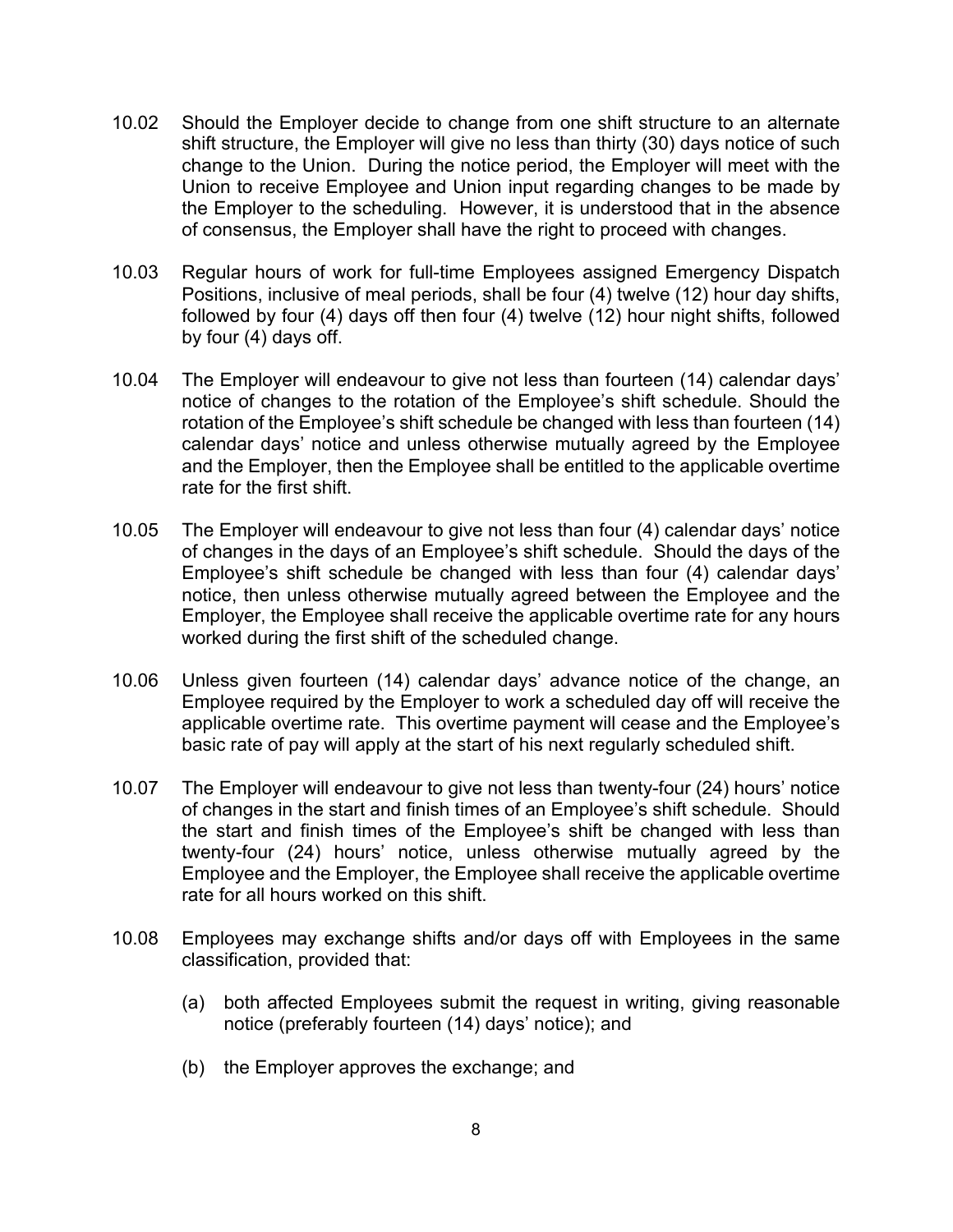- (c) operational efficiency is not disrupted; and
- (d) there is no increased cost to the Employer; and
- (e) the shift schedule shall be amended by the Employer to reflect the shifts being exchanged; and
- (f) any request for shift exchange shall be responded to by the Employer within four (4) days.

Such approval shall not be unreasonably withheld.

- 10.09 On the date fixed by proclamation, in accordance with the *Daylight Saving Time Act,* of conversion to Mountain Standard Time, regular hours of work shall be extended to include the resultant additional hour with additional payment due at the applicable overtime rate. On the date fixed by said Act for the resumption of Daylight Saving Time, the resultant reduction of one (1) hour in the shift involved shall be effected with the appropriate deduction in regular earnings.
- 10.10 Employees called back to work and not required to commence work and/or who work two (2) hours or less shall receive a minimum of two (2) hours at the applicable overtime rate.
- 10.11 Where an Employee works more than sixteen (16) hours notwithstanding Article 10.04, 10.05 and 10.06, he shall be entitled to eight (8) consecutive hours of rest before commencing his next scheduled shift, without loss of earnings. The Employee in this situation will advise the Administrator in advance of the fact that he will not be reporting for duty at his scheduled time.
- 10.12 The annual hours for regular full-time Employees shall be two thousand one hundred and ninety (2190).
- 10.13 Hours of Work for a casual Employee shall be:
	- (a) up to twelve (12) hours on a day shift; or
	- (b) up to twelve (12) hours on a night shift.

## **ARTICLE 11 – NOT ALLOCATED**

## **ARTICLE 12 – OVERTIME**

12.01 Overtime is all the time authorized by the Employer and worked by an Employee in excess of his regularly scheduled shift or on scheduled days of rest. Overtime worked immediately following or immediately preceding an Employee's scheduled shift will be paid at two times (2X) the Employee's basic rate of pay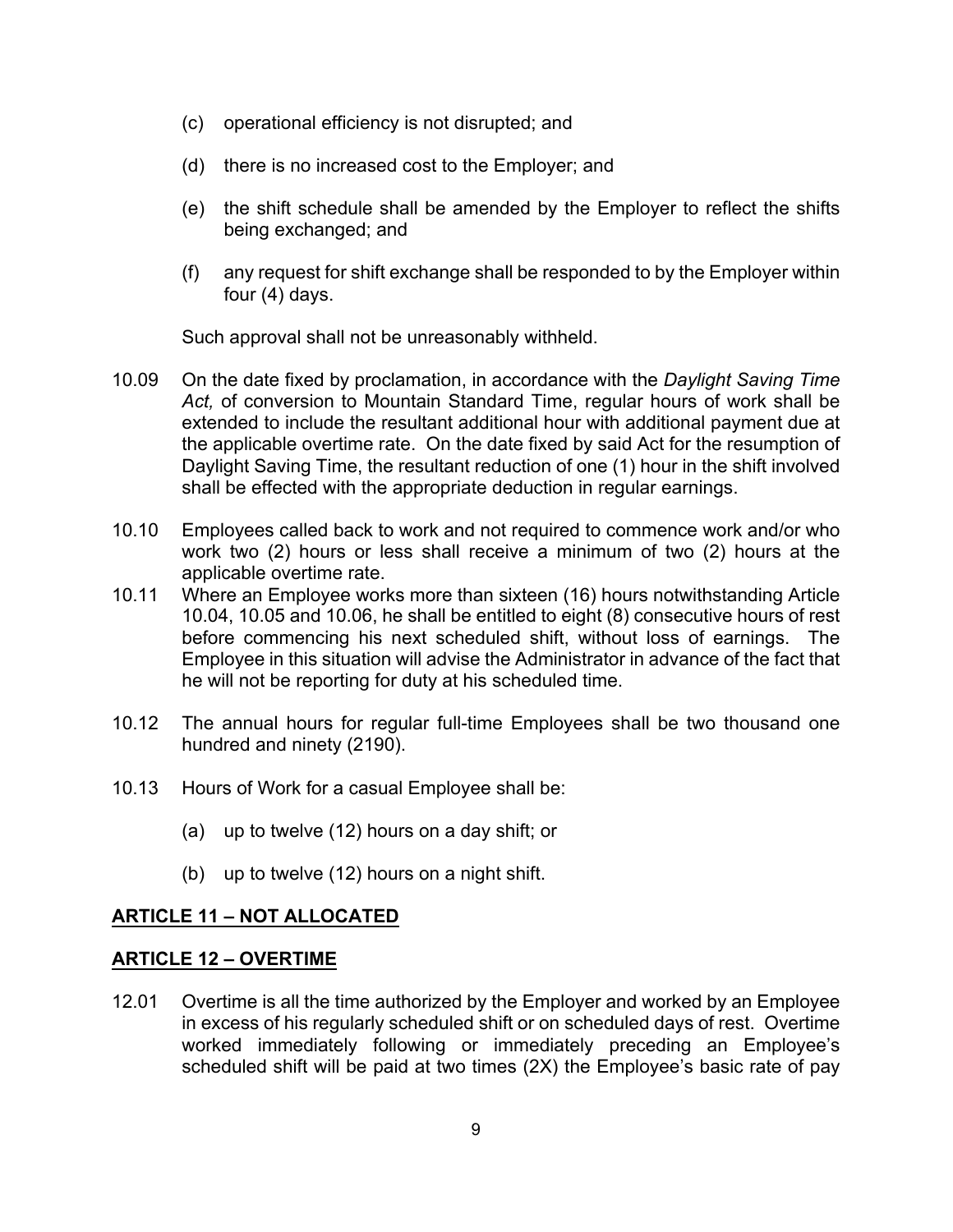for all hours worked. This overtime payment will cease and the Employee's basic rate of pay will apply at the start of his next regularly scheduled shift.

12.02 An Employee shall be allowed to bank up to forty-eight (48) hours at any time in a year to be taken as time off in lieu of payment for overtime calculated at the appropriate rate. This time off shall be taken at a time mutually agreed between the Employee and the Employer. Banked overtime may be taken in conjunction with a scheduled vacation. All banked lieu time must be utilized or paid out prior to a classification change.

## 12.03 **Overtime for Casual Employees**

- (a) Casual Employees shall be deemed to be working overtime when required by the Employer to work:
	- $(i)$  in excess of forty-eight (48) hours cumulative in one (1) week to be defined as zero seven hundred (0700) hours Monday to zero seven hundred (0700) hours Monday; or
	- (ii) in excess of twelve (12) hours cumulative in a twenty-four (24) hour period to be defined as zero seven hundred (0700) hours to zero seven hundred (0700) hours

shall be paid the applicable overtime rate for all hours worked thereafter.

(b) When a casual Employee has completed a shift as stated in (i) or (ii) above, and works additional hours in a twenty-four (24) hour period, he shall be compensated at the applicable overtime rate for all hours thereafter until the twenty-four (24) hour period has ended, at which time this overtime payment will cease and the Employee's basic rate of pay will apply.

## **ARTICLE 13 - ON-CALL DUTY**

- 13.01 (a) The term "on-call duty" shall be deemed to mean any period during which an Employee is not on regular duty, during which the Employee is placed on-call and must be available to respond without undue delay to any request to return to duty and shall include casual Employees.
	- (b) When an Employee whose hours of work are in accordance with Article 10.04, 10.05 and 10.06, is scheduled to work on a day shift, he may also be assigned "on-call duty" of twelve (12) hours during the following night shift, and when scheduled to work on a night shift he may also be assigned "oncall duty" of twelve (12) hours during the preceding day shift.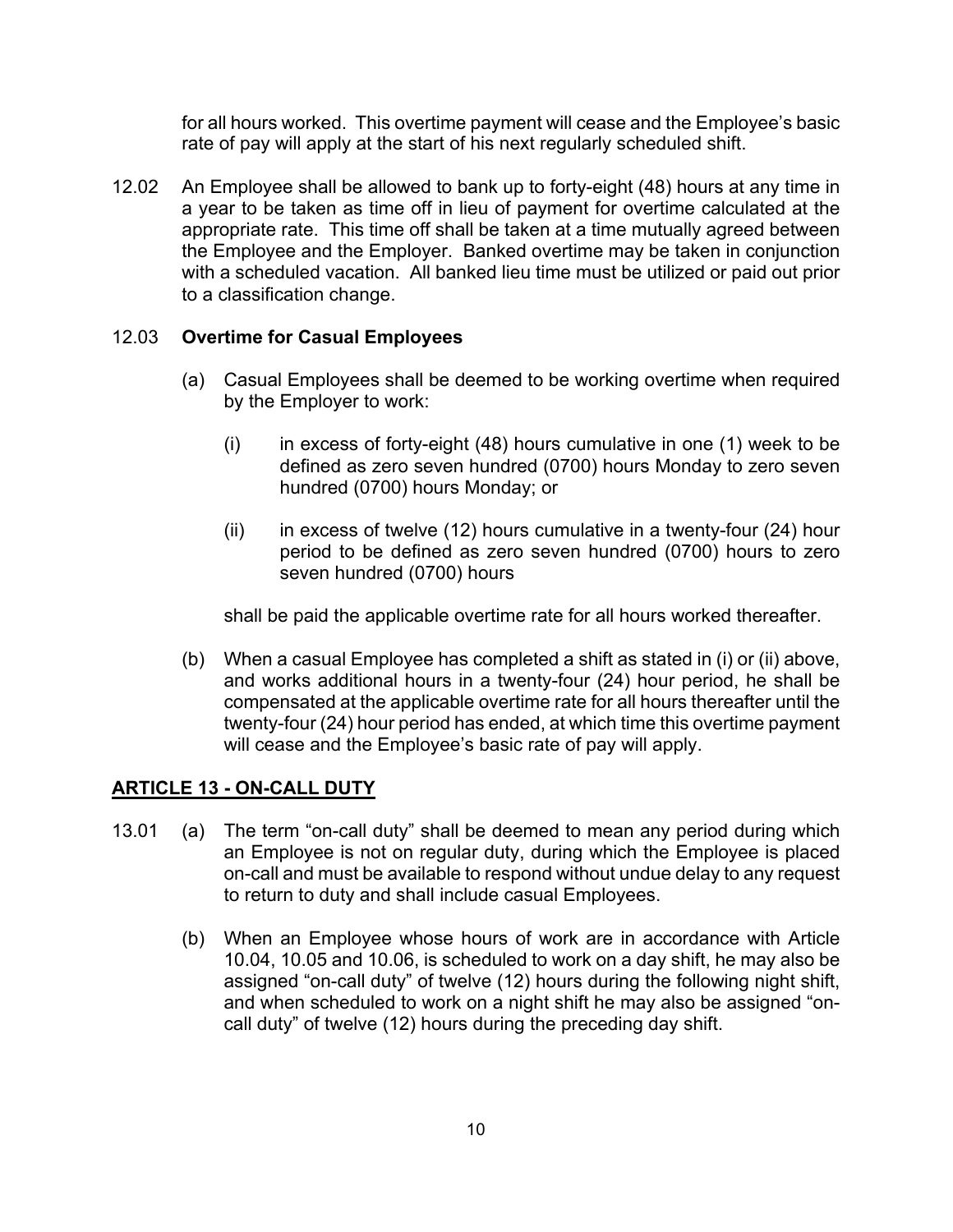- 13.02 The Employer agrees to pay:
	- (a) Employees three dollars (\$3.00) per hour for each hour on-call.
	- (b) The sum of three dollars and fifty cents (\$3.50) per hour on days off and Named Holidays.
- 13.03 On each occasion where a regular Employee is recalled to duty during his on-call period, in addition to the payment received for being on-call, the Employee shall be deemed to be working overtime and shall be paid for all hours worked during the on-call period, or for two (2) hours, whichever is longer, at the applicable overtime rate. An Employee called back to duty shall be permitted to leave the Dispatch Centre when normal conditions have been restored. However, any further requests for procedures received by an Employee prior to leaving the centre following completion of the work required on the initial call shall be considered one call for the purpose of determining call-back pay.

## **ARTICLE 14 – SALARIES**

- 14.01 Basic salary scales and increments shall be as set out in the Salaries Appendix and shall:
	- (a) be effective on the dates specified therein;
	- (b) be applicable to an Employee employed in a designated classification only when such classification has been created within the work force of the Employer and falls within the scope of this bargaining unit;
	- (c) form a part of this Collective Agreement.
- 14.02 (a) Unless otherwise changed by the operation of this Collective Agreement, salary increments for regular full-time Employees shall be applied on the appropriate anniversary of the date the Employee commenced employment with the Dispatch Service as a regular full-time Employee.
	- (b) Unless otherwise changed by the operation of this Collective Agreement, a regular part-time Employee who has had a change in status to a regular fulltime Employee shall have his anniversary date established based on hours worked with the Employer at the increment level such Employee was entitled to receive immediately prior to his change in status.
- 14.03 Both parties to this Collective Agreement recognize that an Employee normally improves in skill and ability relative to experience. In the event that there is just reason to believe that such improvement has not occurred, an annual increment may be withheld. Where an increment is withheld, the Employee and Union shall be so advised, in writing, and the Employee's performance will be evaluated, in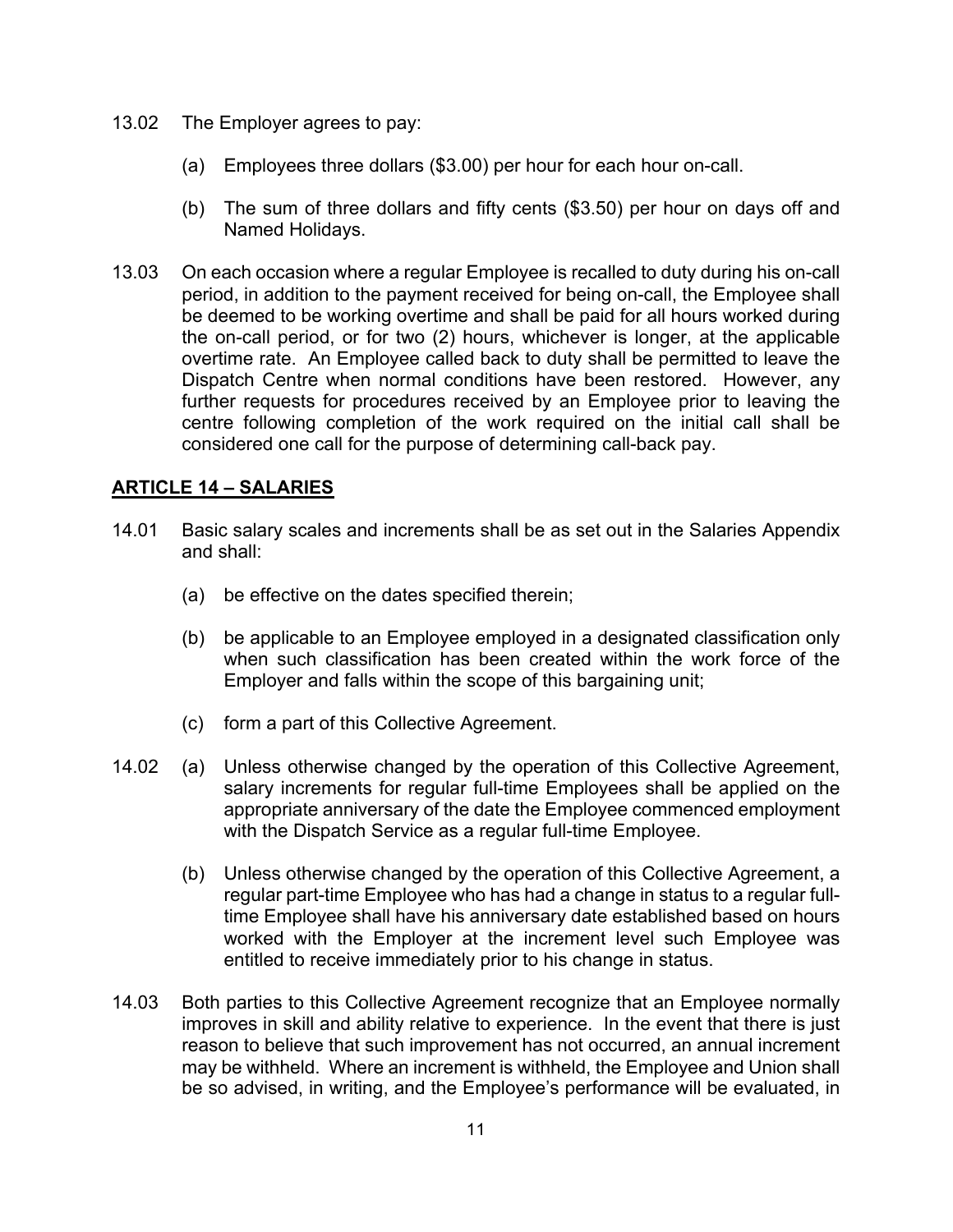writing on a month-to-month basis. After he reaches a satisfactory performance level, the increment shall be granted as of that date; however, his anniversary date, for annual increment purposes, shall not be changed.

14.04 When determining the equivalent monthly rate, the following equation shall be used:

> Basic Hourly Rate X Annual Hours = Monthly Salary 12

## 14.05 **Casual Employees – Increment**

Notwithstanding the time periods stated for increment advancement in the Salaries Appendix, casual Employees to whom these provisions apply shall be entitled to an increment on the satisfactory completion of two thousand one hundred and ninety (2,190) hours of work, and further increments on the satisfactory completion of each period of two thousand one hundred and ninety (2,190) regular hours of work thereafter until the maximum rate is attained.

## 14.06 **Temporary and Casual Employees - Change of Status**

- (a) A temporary or casual Employee who transfers to regular full-time or regular part-time employment with the Employer shall be credited with the following entitlements earned during his period of employment, provided not more than six (6) months have elapsed since he last worked for the Employer:
	- (i) salary increments;
	- (ii) vacation entitlements; and
	- (iii) seniority.
- (b) A temporary Employee shall also be credited with sick leave earned and not taken during his period of temporary employment.

## **ARTICLE 15 - RECOGNITION OF PREVIOUS EXPERIENCE**

- 15.01 Salary recognition shall be granted for work experience satisfactory to the Employer (including experience in the private sector) provided not more than two (2) years have elapsed since such experience was obtained as outlined in the following guidelines:
	- (a) one (1) annual increment for one (1) year's experience within the last two (2) years;
	- (b) two (2) annual increments for two (2) years' experience within the last four (4) years;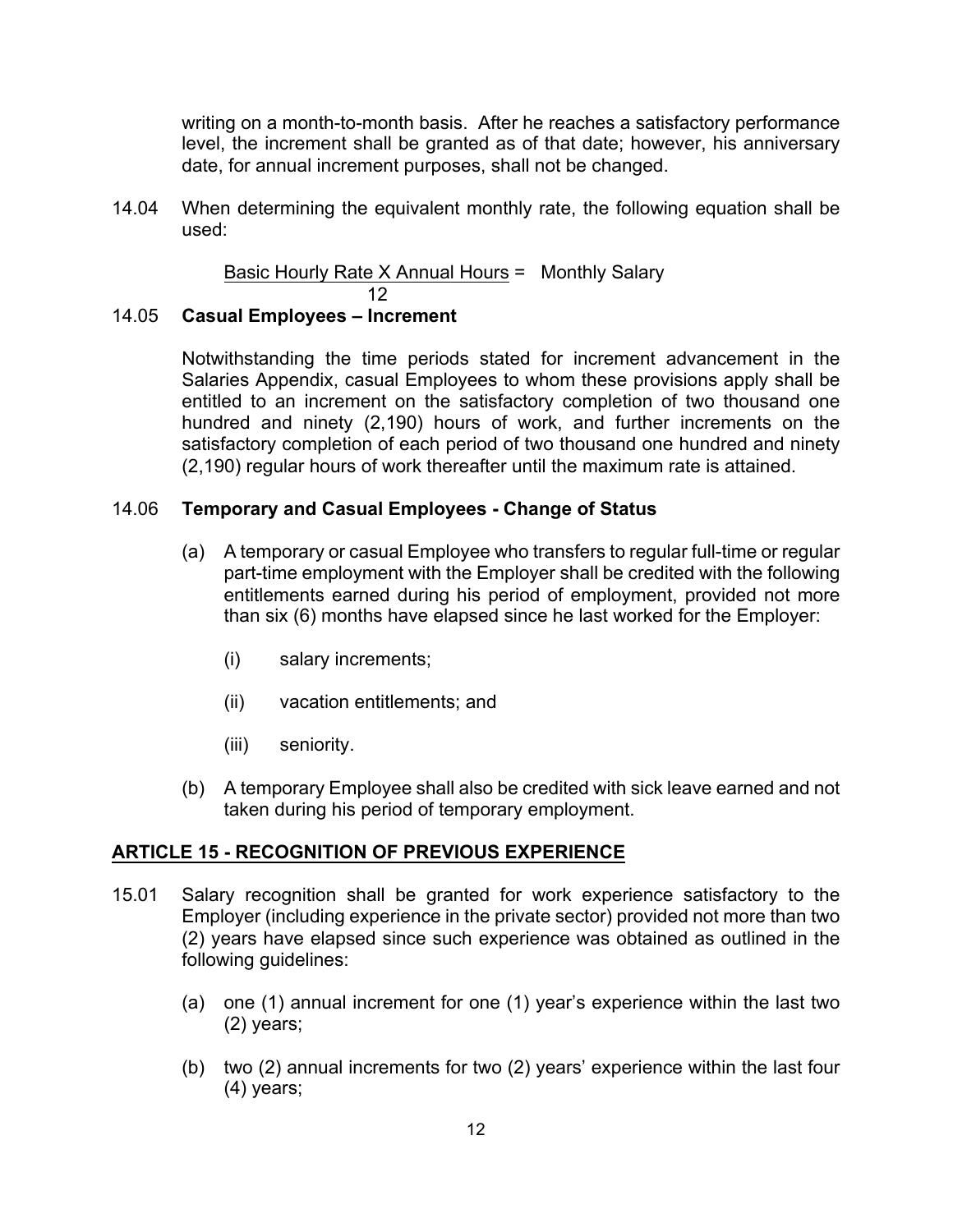- (c) three (3) annual increments for three (3) years' experience within the last five (5) years;
- (d) four (4) annual increments for four (4) years' experience within the last six (6) years;
- (e) five (5) annual increments for five (5) years' experience within the last seven (7) years;
- (f) six (6) annual increments for six (6) years' experience within the last eight (8) years;
- (g) seven (7) annual increments for seven (7) years' experience within the last nine (9) years.
- 15.02 Additional time worked, measured in monthly units, and not credited for purposes of initial placement on the salary scale shall be applied towards the calculation of the next increment.
- 15.03 This Article shall be applicable only to Employees whose date of hire is on or after the date of exchange of ratification of this Collective Agreement.
- 15.04 The Employer shall advise all Employees in writing at the time of hire as to the pay grade and step in the Salaries Appendix.

## **ARTICLE 16 - SHIFT DIFFERENTIAL**

#### 16.01 **Shift Differential**

- (a) Effective ratification an evening shift differential of three dollars (\$3.00) per hour shall be paid to:
	- (i) employees working a shift wherein the majority of the hours of such shift falls within the period nineteen hundred (1900) hours to zero seven hundred (0700) hours; or
	- (ii) employees for each regularly scheduled hour worked between nineteen hundred (1900) hours to zero seven hundred (0700) hours provided that greater than two (2) hours are worked between nineteen hundred (1900) hours and zero seven hundred (0700)hours; or
	- (iii) to employees for all overtime hours worked which fall within the period of nineteen hundred (1900) hours and zero seven hundred (0700) hours.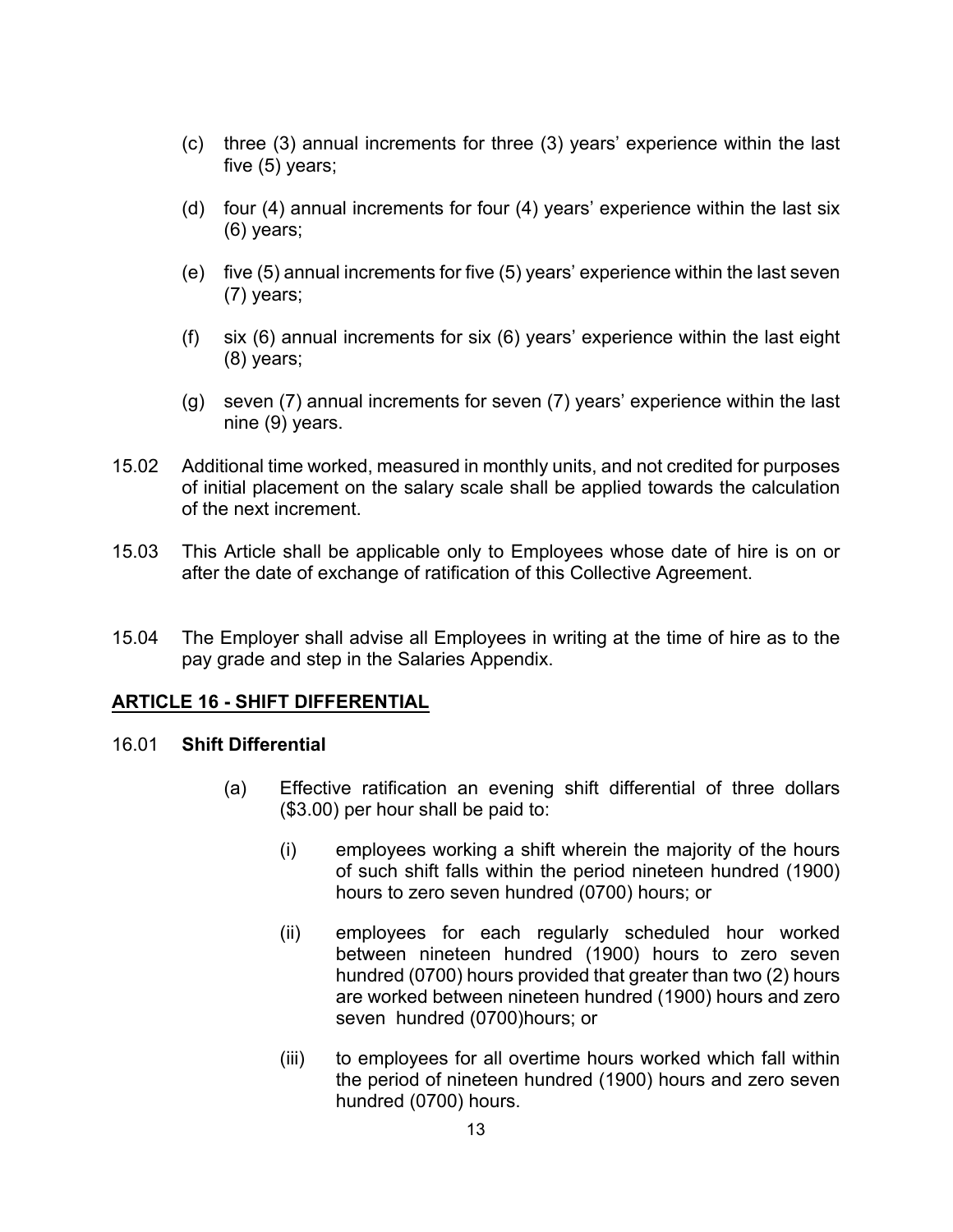## **ARTICLE 17 – NOT ALLOCATED**

### **ARTICLE 18 - TEMPORARY ASSIGNMENTS**

- 18.01 Where an Employee is directed to substitute on another job outside the scope of the bargaining unit, the Employee will receive, in addition to his basic rate of pay, a minimum amount of one dollar and fifty cents (\$1.50) per hour. An Employee so assigned shall continue to be covered by the terms and conditions of this Collective Agreement.
- 18.02 During the periods of temporary assignment to a classification to which is assigned a higher salary scale, an Employee so assigned shall receive any overtime or call-back premiums based on the higher basic rate of pay.

## **ARTICLE 19 – NOT ALLOCATED**

#### **ARTICLE 20 - DUTY-INCURRED EXPENSES AND TRAVEL EXPENSES**

- 20.01 (a) When an Employee is required by the Employer to travel for employment purposes, he shall be reimbursed for all reasonable expenses. Receipts are required.
	- (b) Except when the Employee applies for a position other than the one the Employee occupies at the time of application, if the Employer requests the Employee to provide a driver's abstract, the cost of the driver's abstract shall be reimbursed by the Employer upon production by the Employee of proof of payment of the cost.
	- (c) When an Employee is required by the Employer to drive a motor vehicle other than a motor vehicle supplied by the Employer for the purposes of attending meetings, educational sessions, or other such Employer business, a transportation allowance (for kilometres driven) will comply with the most recent maximum non-taxable Revenue Canada kilometre rate.

## **ARTICLE 21 - ANNUAL VACATION**

#### 21.01 **Definitions**

For the purpose of this Article:

- (a) "vacation" means annual vacation with pay;
- (b) "vacation year" means the twelve (12) month period commencing on the first day of January in each calendar year and concluding on the last day of December that year;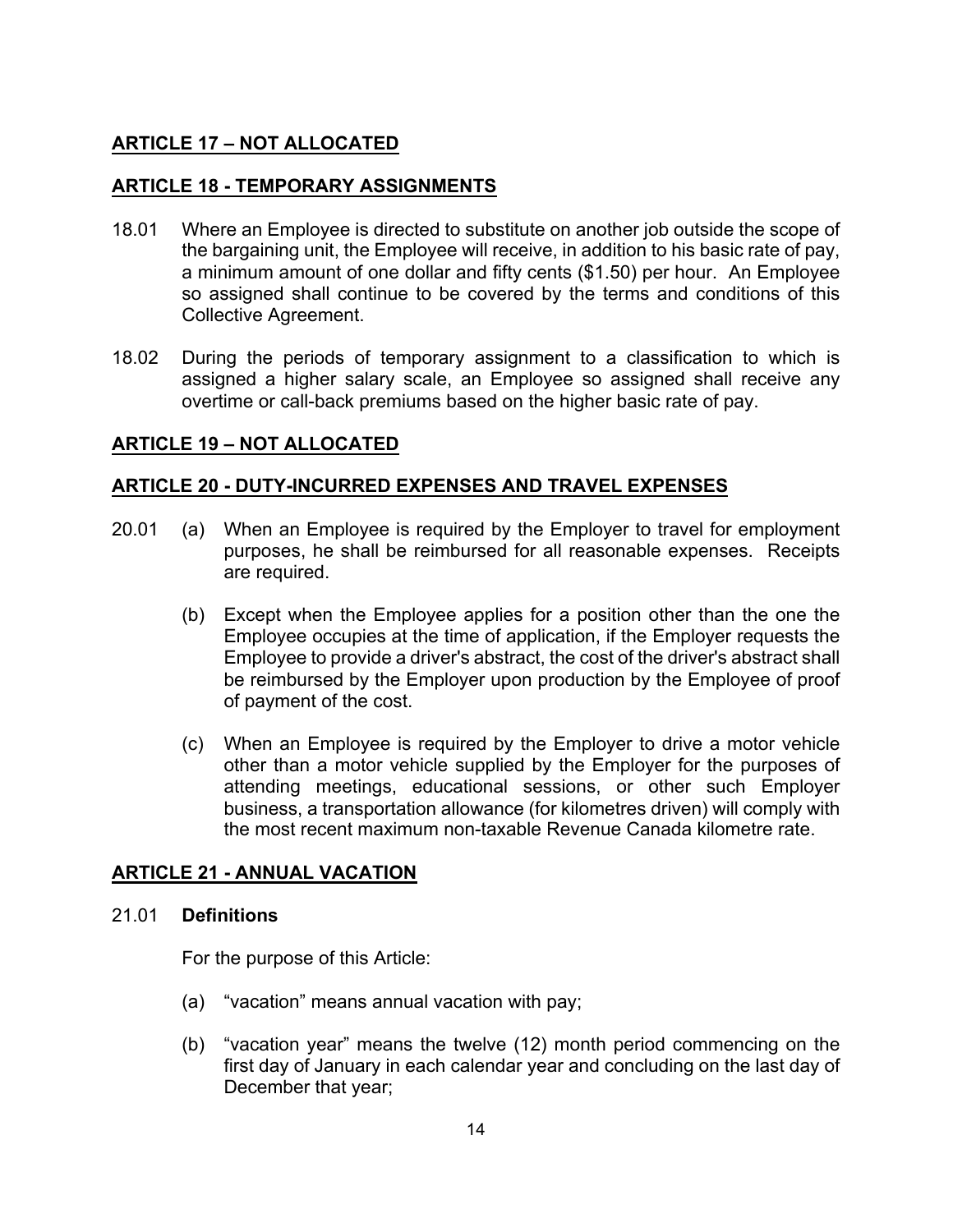- (c) "date of employment" means:
	- (i) in the case of an Employee whose employment commenced between the first (1st) and fifteenth (15th) days inclusive of any month, the first (1st) day of that calendar month; or
	- (ii) in the case of an Employee whose employment commenced between the sixteenth (16th) and the last day inclusive of any month, the first (1st) day of the following calendar month.

## 21.02 **Vacation Entitlement**

Subject to Article 33.01(e), during each year of continuous service in the employ of the Employer, an Employee shall earn vacation with pay in proportion to the number of months worked during the vacation year, to be taken in the following vacation year, except as provided for in Article 21.05. The rate at which vacation is earned shall be governed by the total length of such employment as follows:

- (a) during the first (1st) to third (3rd) years of continuous full-time employment, an Employee shall earn entitlement to vacation calculated on a basis of twelve (12) working days, which is equivalent to one hundred and forty-four (144) hours; or
- (b) during each of the fourth (4th) to tenth (10th) years of continuous full-time employment, an Employee shall earn entitlement to vacation calculated on a basis of sixteen (16) working days, which is equivalent to one hundred and ninety-two (192) hours; or
- (c) during each of the eleventh (11th) to nineteenth (19th) years of continuous full-time employment, an Employee shall earn entitlement to vacation calculated on a basis of twenty (20) working days, which is equivalent to two hundred and forty (240) hours; or
- (d) during each of the twentieth (20th) and subsequent years of continuous fulltime employment, an Employee shall earn entitlement to vacation calculated on a basis of twenty-four (24) working days, which is equivalent to two hundred and eighty-eight (288) hours.
- 21.03 Where an Employee is voluntarily terminating his employment, the Employer shall provide the Employee with a written statement of his vacation entitlement upon termination.

## 21.04 **Time of Vacation**

(a) All vacation earned during one vacation year shall be taken during the next following vacation year, at a mutually agreeable time, except that an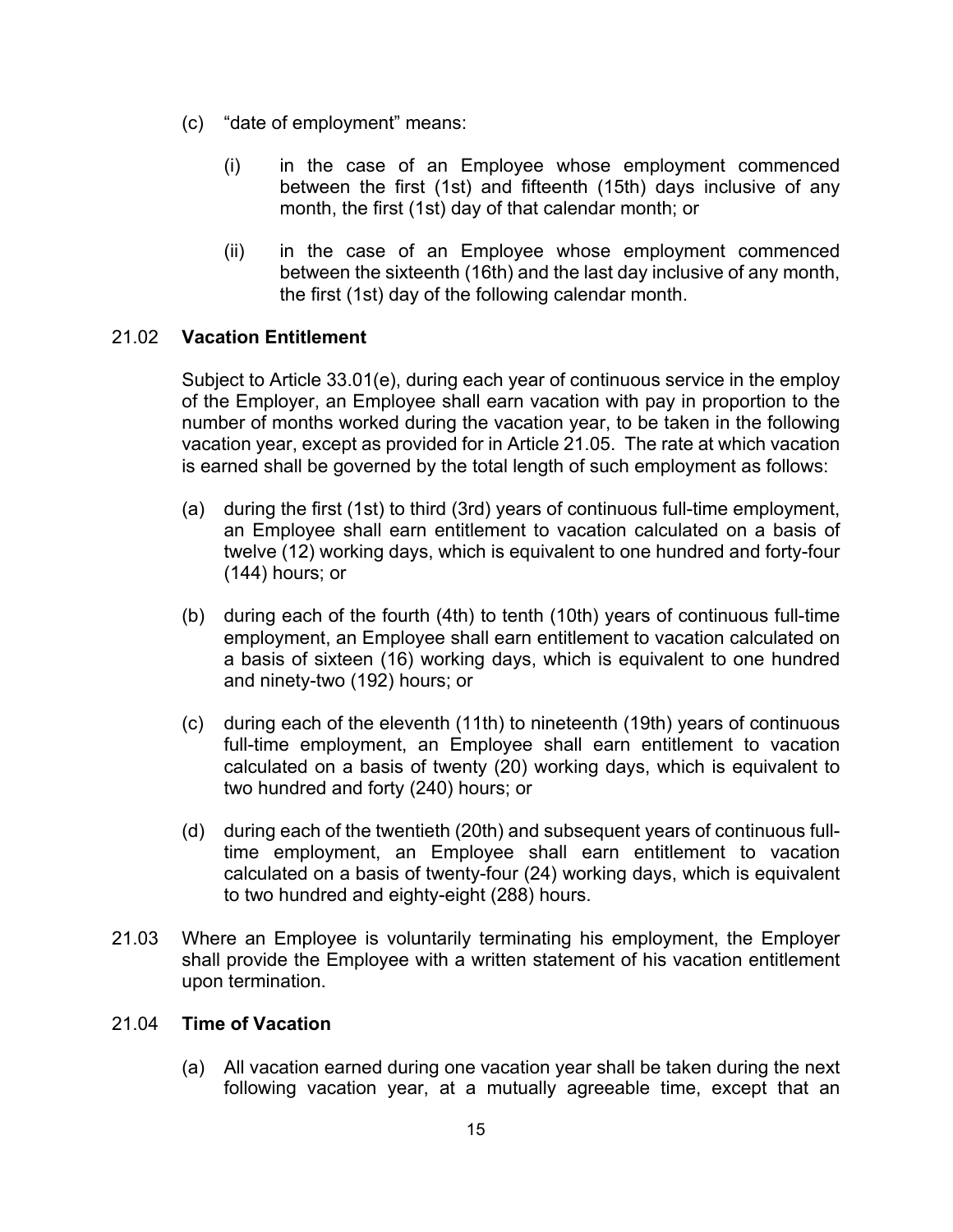Employee may be permitted to carry forward a portion of vacation entitlement to the next vacation year. Requests to carry forward vacation shall be made, in writing, and shall be subject to the approval of the Employer.

- (b) Notwithstanding Article 21.04(a) above, an Employee shall have the right to utilize vacation credits during the vacation year in which they are earned provided the following conditions are met:
	- (i) such utilization does not exceed the total credits earned by an Employee at the time of taking vacation; and
	- (ii) such vacation is taken at a mutually agreeable time.
- (c) An Employee may request vacation leave during any period of the year.
- (d) Upon the request of the Employee, earned vacation credits may be divided into more than one vacation period if approved by the Employer.
- (e) Request for vacation will be approved or denied within four (4) weeks of the request being submitted.
- 21.05 (a) Unless given four (4) weeks' advance notice of an alteration to his scheduled vacation period, an Employee shall not be required to work during his vacation period.
- 21.06 Regular vacations are based on continuous years of service with the Employer and shall be based on a defined vacation year of January 1st to December 31st of each year. Employees with less than one (1) full year of service at December 31st of any year shall receive one (1) day of vacation entitlements for each full month of service.

## 21.07 **Vacation for Casual Employees**

- (a) Casual employees will receive a percentage of pay in lieu of vacation entitlements under the following terms:
	- (i) zero (0) hours to six thousand five hundred and seventy (6570) hours in total, four percent (4%) of his regular earnings in lieu of vacation;
	- (ii) six thousand five hundred and seventy one (6571) hours to twentyone thousand nine hundred (21,900) hours in total, six percent (6%) of his regular earnings in lieu of vacation;
	- (iii) more than twenty-one thousand nine hundred (21,900) hours in total, eight percent (8%) of his regular earnings in lieu of vacation.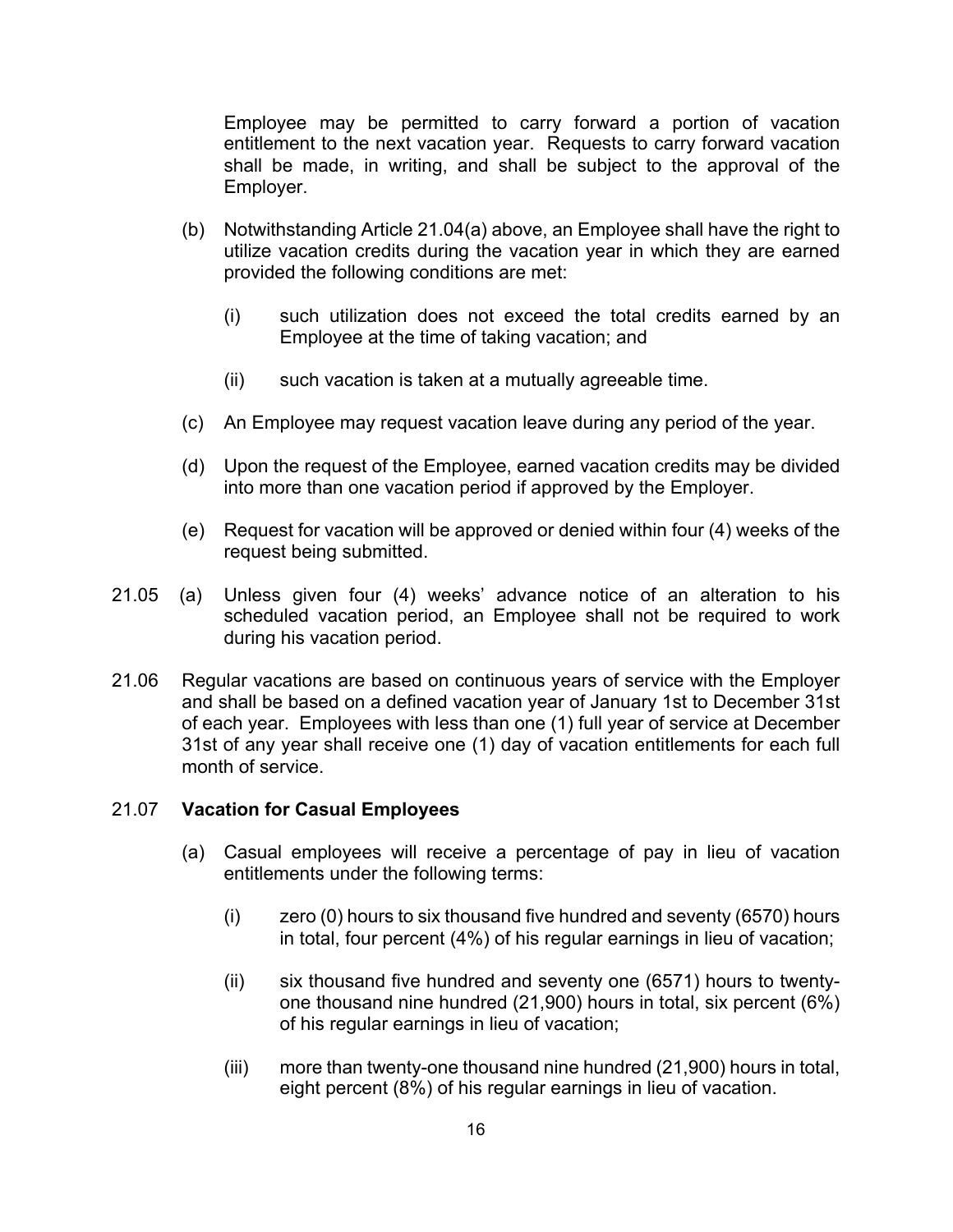(b) A Casual Employee shall not be scheduled to work or be placed on call for two (2) weeks during each vacation year. Such vacation may be applied for during any period of the year, but shall be taken at a mutually agreeable time. Additional leave will be granted during each vacation year as applicable depending on vacation entitlements.

#### **ARTICLE 22 - NAMED HOLIDAYS**

22.01 (a) Full-time Employees shall be entitled to a day off with pay on or for the following Named Holidays:

| New Year's Day              | Labour Day              |
|-----------------------------|-------------------------|
| <b>Alberta Family Day</b>   | <b>Thanksgiving Day</b> |
| Good Friday                 | Remembrance Day         |
| Victoria Day                | Christmas Day           |
| Canada Day                  | <b>Boxing Day</b>       |
| <b>August Civic Holiday</b> |                         |

and all general holidays proclaimed to be a statutory holiday by any of the following:

- (i) the Municipality in which the Call Answer Centre is located;
- (ii) the Province of Alberta; or
- (iii) the Government of Canada.
- (b) In addition to the foregoing Named Holidays, full-time Employees who are in the employ of the Employer on February 1st shall be granted an additional holiday as a "floater holiday" in that year. The Floater Holiday shall be scheduled at a time mutually agreed upon between the Employer and Employee. If the holiday is not taken by the last day of December each year, it shall be paid out.
- (c) If the Employer designates a common date for the day off with pay in lieu of a Named Holiday which falls on a Saturday or Sunday, such common date shall be designated by way of notice posted in the Dispatch Centre at least six (6) months prior to the occurrence of the Named Holiday.
- 22.02 To qualify for a Named Holiday with pay the Employee must:
	- (a) work the scheduled shift immediately prior to and immediately following each holiday, except where the Employee is absent due to illness or other reasons acceptable to the Employer;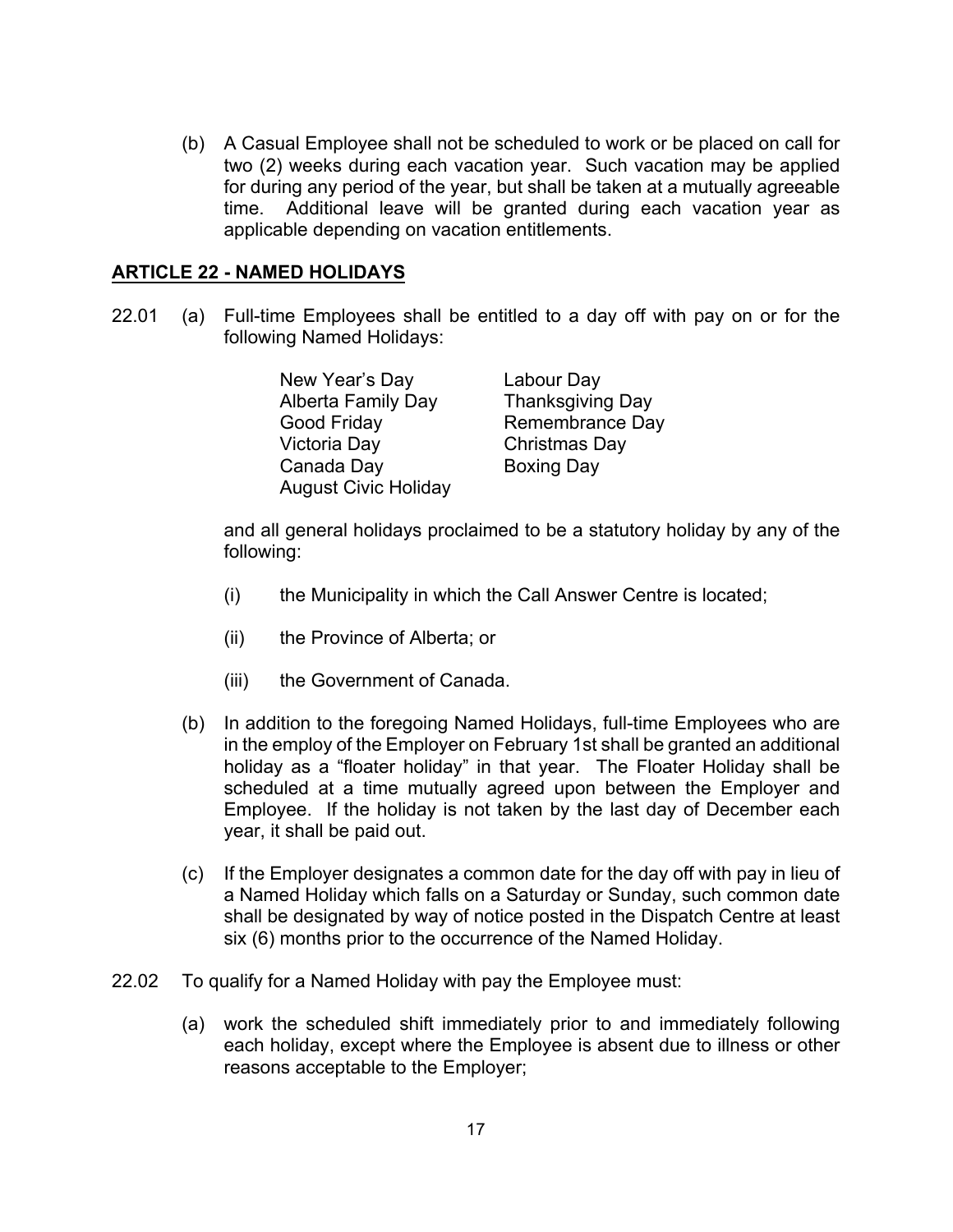- (b) work on the Named Holiday when scheduled or required to do so.
- 22.03 (a) An Employee obliged, in the course of duty to work on a Named Holiday shall be paid for all hours worked on a Named Holiday at one and one half times (1 1/2X) his basic rate of pay, and an alternate day to be taken as follows:
	- (i) at the written request of the Employee, payment of one (1) day's pay; or
	- (ii) an alternate day off at a mutually agreed time, to be booked within thirty (30) calendar days of each named holiday's accrual; or
	- (iii) by mutual agreement, a day added to his next annual vacation; or
	- (iv) failing mutual agreement of (a), (b), or (c) above, within thirty (30) calendar days of each named holiday's accrual, payment of one (1) day's pay at the basic rate of pay.
	- (b) An employee obliged, in the course of duty to work on Christmas and the August Civic Holiday shall be paid for all hours worked on the Named Holiday at two times (2X) her basic rate of pay plus:
		- (i) one (1) days' pay; or
		- (ii) an alternate day off at a mutually agreed time between the employer and the employee; or
		- (iii) by mutual agreement, a day added to her next annual vacation; and
		- (iv) compensating time off, at her basic rate of pay, for all hours worked in excess of twelve hours.
- 22.04 If a date is not designated pursuant to Article 22.01(c) and subject to Article 22.02, when a Named Holiday falls on a day that would otherwise be an Employee's regularly scheduled day off, the Employee shall receive:
	- (a) at the written request of the Employee, payment of one (1) day's pay; or
	- (b) an alternate day off at a mutually agreed time, to be booked within thirty (30) calendar days of each named holiday's accrual; or
	- (c) by mutual agreement, a day added to his next annual vacation; or
	- (d) failing mutual agreement of (a), (b), or (c) above, within thirty (30) calendar days of each named holiday's accrual, payment of one (1) day's pay at the basic rate of pay.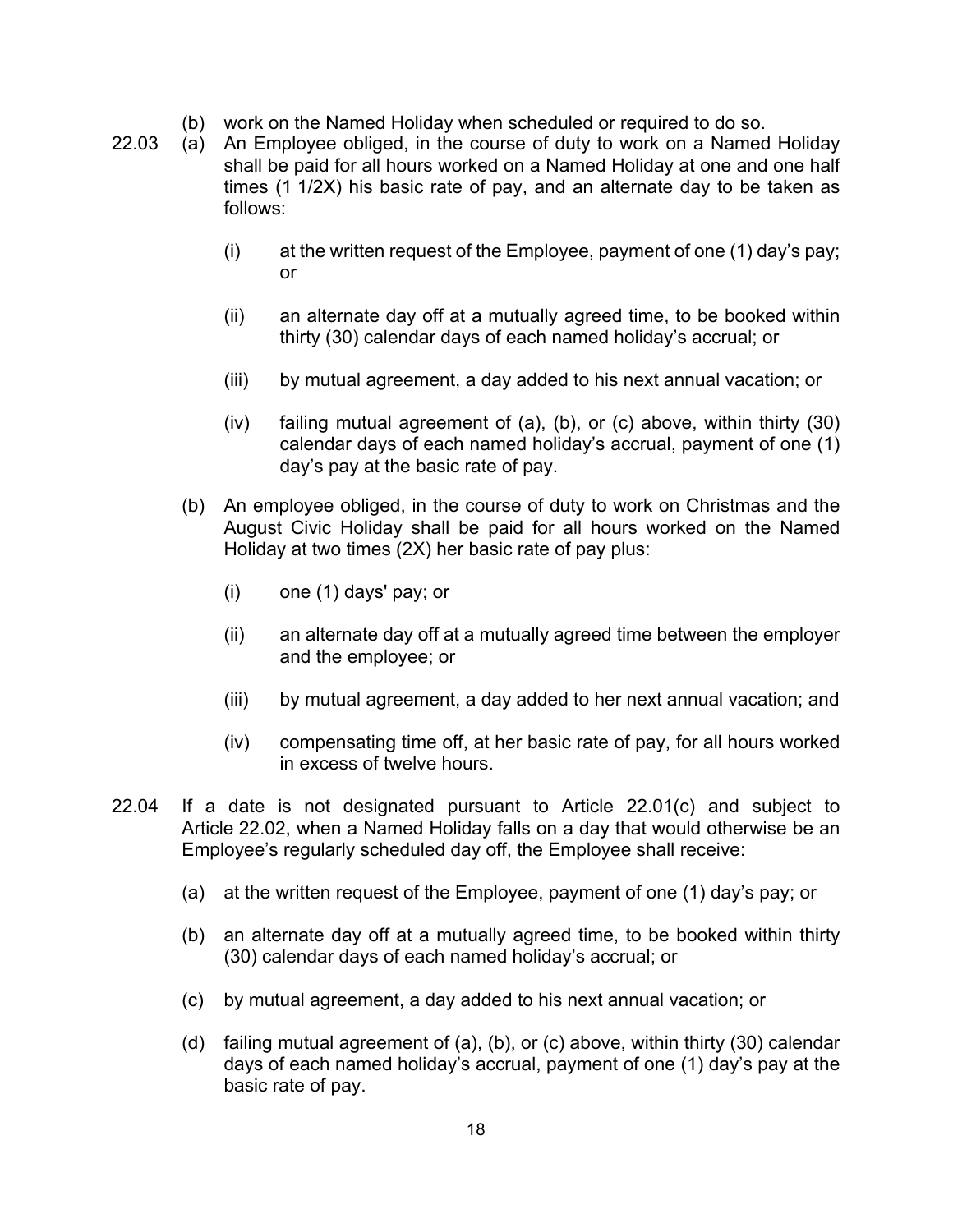- 22.05 When a Named Holiday falls during an Employee's annual vacation, the Employee shall receive:
	- (a) at the written request of the Employee, payment of one (1) day's pay; or
	- (b) an alternate day off at a mutually agreed time, to be booked within thirty (30) calendar days of each named holiday's accrual; or
	- (c) by mutual agreement, a day added to his annual vacation; or
	- (d) failing mutual agreement of (a), (b), or (c) above, within thirty (30) calendar days of each named holiday's accrual, payment of one (1) day's pay at the basic rate of pay.
- 22.06 (a) No payment shall be due for a Named Holiday which occurs during:
	- (i) a layoff, or
	- (ii) all forms of leave during which an Employee is not paid.
	- (b) No additional payment shall be due for a Named Holiday which occurs during a period when an Employee is receiving Short Term Disability, Long Term Disability or Workers' Compensation benefits.
- 22.07 A Named Holiday for the purpose of this Agreement is defined as being of twelve (12) hours' duration.

#### 22.08 **Named Holidays – Temporary, Part-Time and Casual Employees**

- (a) Temporary, part-time and casual Employees required to work on a Named Holiday, which are:
	- New Year's Day Labour Day Alberta Family Day Thanksgiving Day Good Friday Remembrance Day Victoria Day Christmas Day Canada Day Boxing Day August Civic Day

and all general holidays proclaimed to be a statutory holiday by any of the following:

- (i) the Municipality in which East Central 911 Call Answer Society is located;
- (ii) the Province of Alberta; or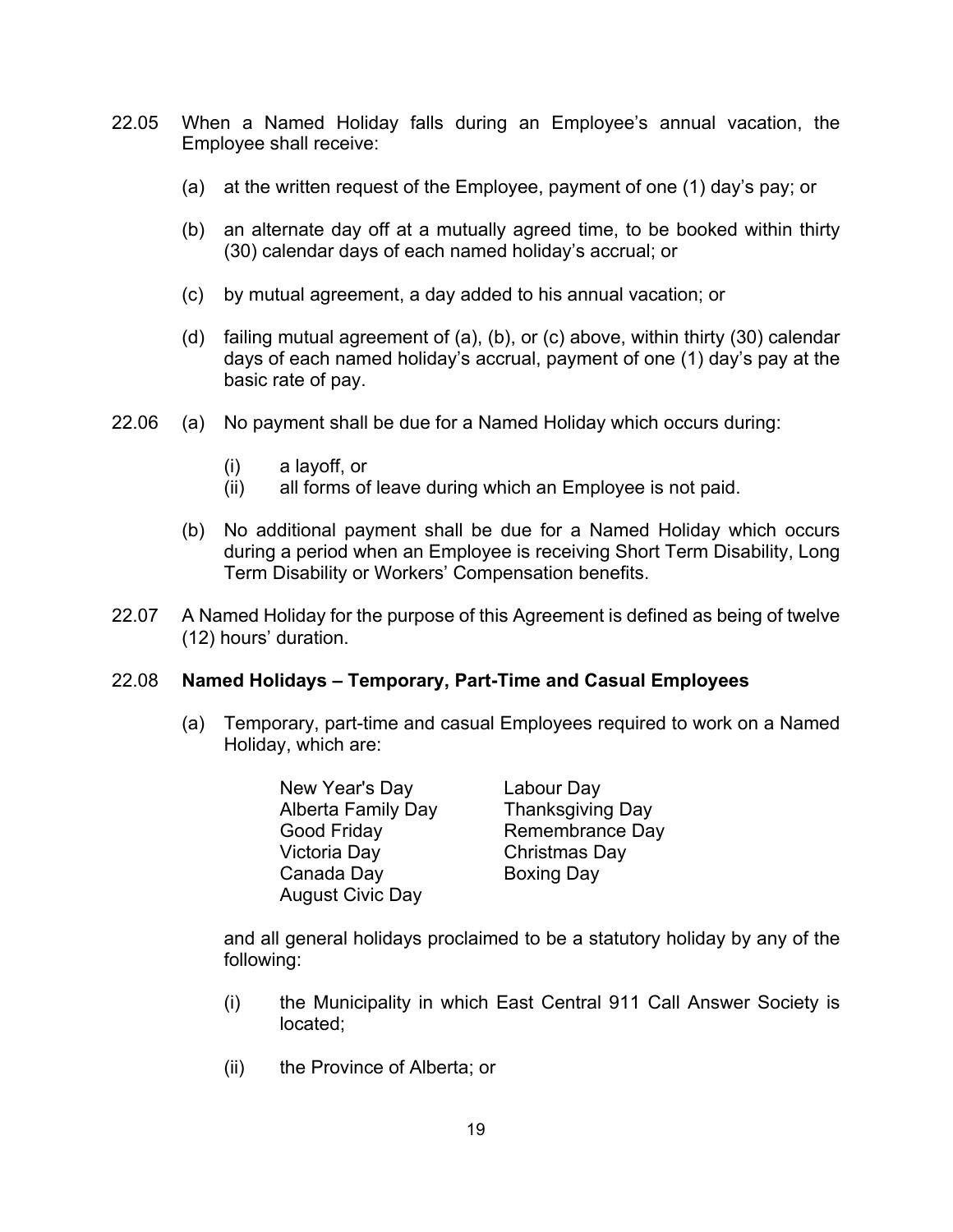(iii) the Government of Canada

shall be paid at one and one half times (1 1/2X) his basic rate of pay for the first twelve (12) hours worked, and two times (2X) his basic rate of pay for all hours worked in excess of twelve (12) hours.

- (b) Temporary and part-time Employee to whom these provisions apply shall be paid, in addition to his basic rate of pay, four decimal six percent (4.6%) of his basic hourly rate of pay in lieu of the Named Holidays and the Floater Holiday.
- (c) A casual Employee to whom these provisions apply, who meets all of the eligibility requirements of the Employment Standards Code and has worked 5 of the 9 preceding same week days as the named holiday, shall be compensated with 1 day's pay at their regular rate of pay.

## **ARTICLE 23 - SICK LEAVE**

- 23.01 (a) Sick leave is provided by the Employer for any illness, quarantine by a Medical Officer of Health, or because of an accident for which compensation is not payable under *The Workers' Compensation Act*.
	- (b) The Employer recognizes that alcoholism, drug addiction and mental illness are illnesses which can respond to therapy and treatment, and that absence from work due to such therapy shall be considered sick leave.
- 23.02 An Employee shall be allowed a credit for sick leave computed from the date of employment at the rate of twelve (12) hours for each full month of employment up to a maximum credit of nine hundred and sixty (960) hours.
- 23.03 An Employee granted sick leave shall be paid for the period of such leave at his basic rate of pay, and the number of days thus paid shall be deducted from his accumulated sick leave credits up to the total amount of the Employee's accumulated credits at the time sick leave commenced.
- 23.04 Employees may be required to submit satisfactory proof to the Employer of any illness, non-occupational accident, or quarantine. Where the employee must pay a fee for such proof, the fee shall be reimbursed by the Employer up to a fortyfive (45) dollar maximum per note.
- 23.05 When an Employee has accrued the maximum sick leave credit of nine hundred and sixty (960) hours, he shall no longer accrue sick leave credits until such time as his total accumulation is reduced below the maximum. At that time he shall recommence accumulating sick leave credits.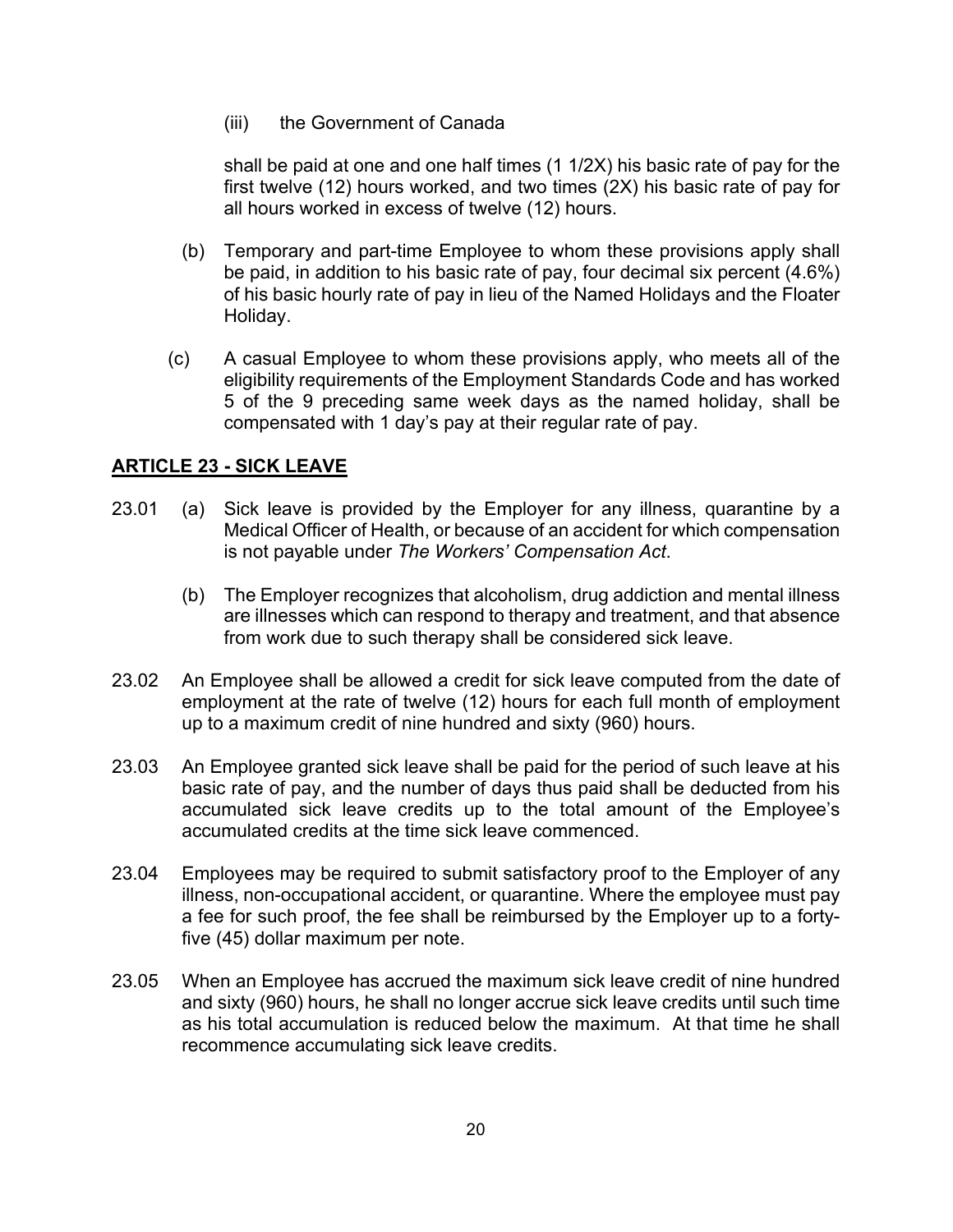- 23.06 Except as otherwise specifically provided in this Collective Agreement, sick leave pay shall not be granted during any leave of absence.
- 23.07 Sick leave credits shall accrue for the first (1st) month during periods of illness, injury, layoff, and/or leaves of absence in excess of one (1) month.
- 23.08 (a) No sick leave shall be granted for any illness which is incurred once an Employee commences his vacation; in this event, the Employee will be receiving vacation pay. For the purposes of this Article, vacation is deemed to have commenced on the completion of the last regularly scheduled shift worked prior to the vacation period inclusive of scheduled days off.
	- (b) Sick leave shall be granted:
		- (i) if an Employee becomes ill during his vacation period as stated in Article 23.08(a) above, only after the expiry of the Employee's vacation and provided the illness continues beyond the vacation;
		- (ii) for the period of sick time falling within a scheduled vacation period provided that the Employee becomes ill prior to the commencement of the scheduled vacation. If the Employee so wishes, the number of sick days paid within the scheduled vacation period shall be considered as vacation days not taken and may be rescheduled to a later date.
	- (c) Notwithstanding the provision of Article 23.08(a), should an Employee demonstrate to the satisfaction of the Employer that he was admitted to hospital as an "in patient" during the course of his vacation, he shall be considered to be on sick leave for the period of hospitalization and subsequent period of recovery provided he notifies his Employer upon return from vacation and provides satisfactory proof of his hospitalization. Vacation time not taken as a result of such stay in the hospital shall be rescheduled to a mutually agreeable time.
- 23.09 If an Employee requires time off for the purpose of attending a dental, physiotherapy, optical or medical appointment, provided he has been given prior authorization by the Employer, such absence shall be neither charged against his accumulated sick leave, nor shall he suffer any loss of income provided such absence does not exceed two (2) hours during one (1) work day. If the absence is longer than two (2) hours, the whole period of absence shall be charged against his accumulated sick leave. Employees may be required to submit satisfactory proof of appointments. Where the employee must pay a fee for such proof, the full fee shall be reimbursed by the employer up to a forty-five (45) dollar maximum per note.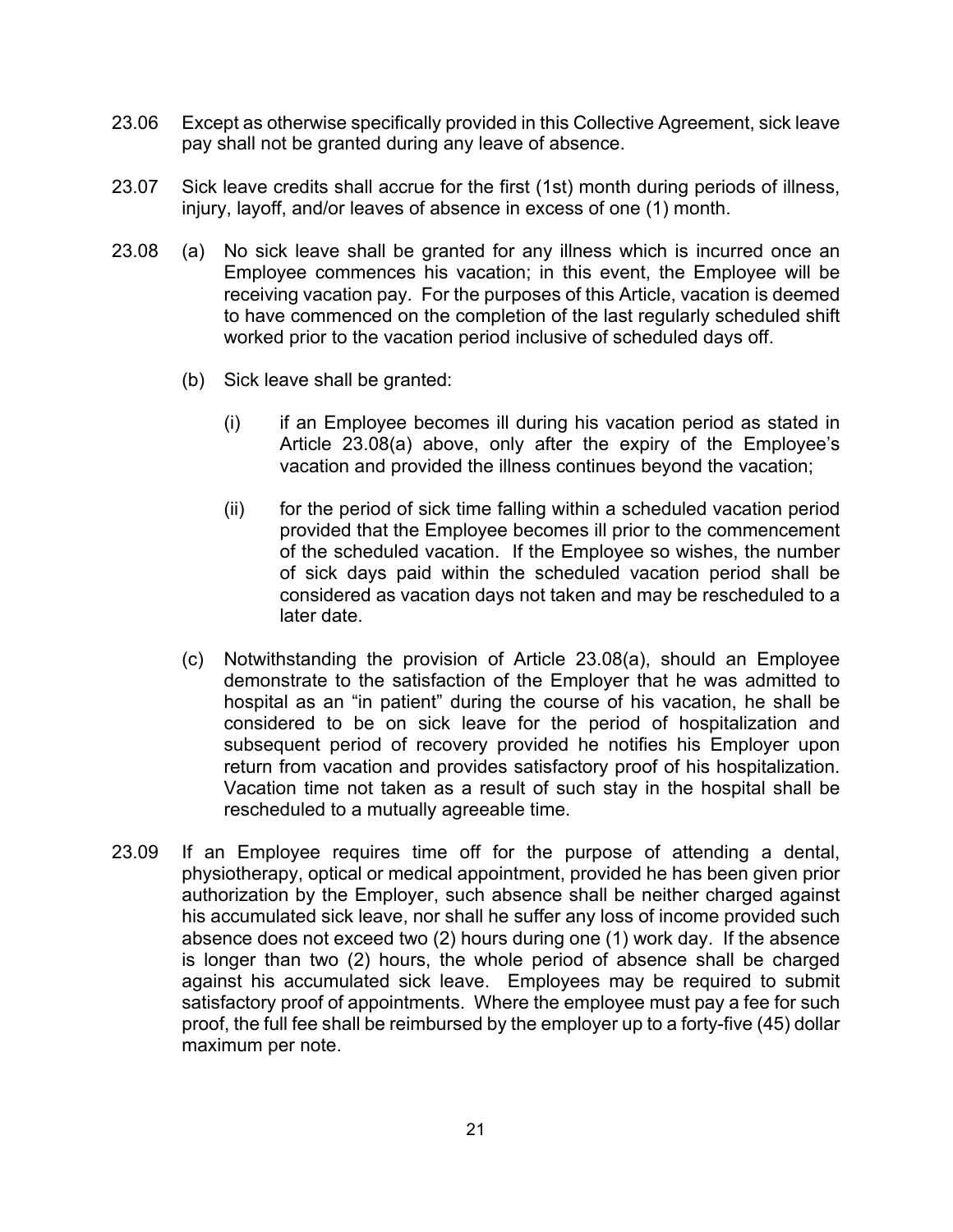23.10 An Employee may request in writing once a year the status of his sick leave entitlement.

#### 23.11 **Sick Leave - Part-Time and Temporary Employees**

Amend Article 23.02 to read:

"Part-time and Temporary Employees shall be allowed a credit for sick leave computed from the date of employment at the rate of twelve (12) hours for each full month of employment, pro-rated to the regularly scheduled hours he works each month, up to a maximum credit of nine hundred and sixty (960) hours."

## **ARTICLE 24 - WORKERS' COMPENSATION**

- 24.01 (a) An Employee who is incapacitated and unable to work as a result of an accident sustained while on duty in the service of the Employer within the meaning of the *Workers' Compensation Act* shall continue to receive full net take home pay calculated at the basic rate of pay for regularly scheduled hours of work less any statutory or benefit deductions for each day absent due to such disability provided that all of the following conditions exist:
	- (i) the Employee assigns over to the Employer, on proper forms, the monies due to him from the Workers' Compensation Board (WCB) for time lost due to an accident; and
	- (ii) the Employee's accumulated sick leave credits are sufficient so that an amount proportionate to the WCB supplement paid by the Employer, but in any event not less than one-tenth (1/10th) day, can be charged against such sick leave credits for each day an Employee is off work due to accident within the meaning of the *Workers' Compensation Act*; and
	- (iii) the Employee keeps the Employer informed regarding the status of his WCB claim and provides any medical or claim information that may be required by the Employer.
	- (b) The parties recognize that the Employer may be required to reconcile payments to the Employee with subsequent assigned payments from the WCB. In light of this, the time limitation for correcting over or under payments provided in Article 27 shall not commence until the Employer has received reimbursement for WCB, or has issued any statement of adjustment to the Employee, whichever is later.
	- (c) An Employee who is in receipt of Workers' Compensation benefits and who is not eligible to receive the WCB Supplement pursuant to Article 24.01(b) shall be deemed to be on a leave of absence without pay.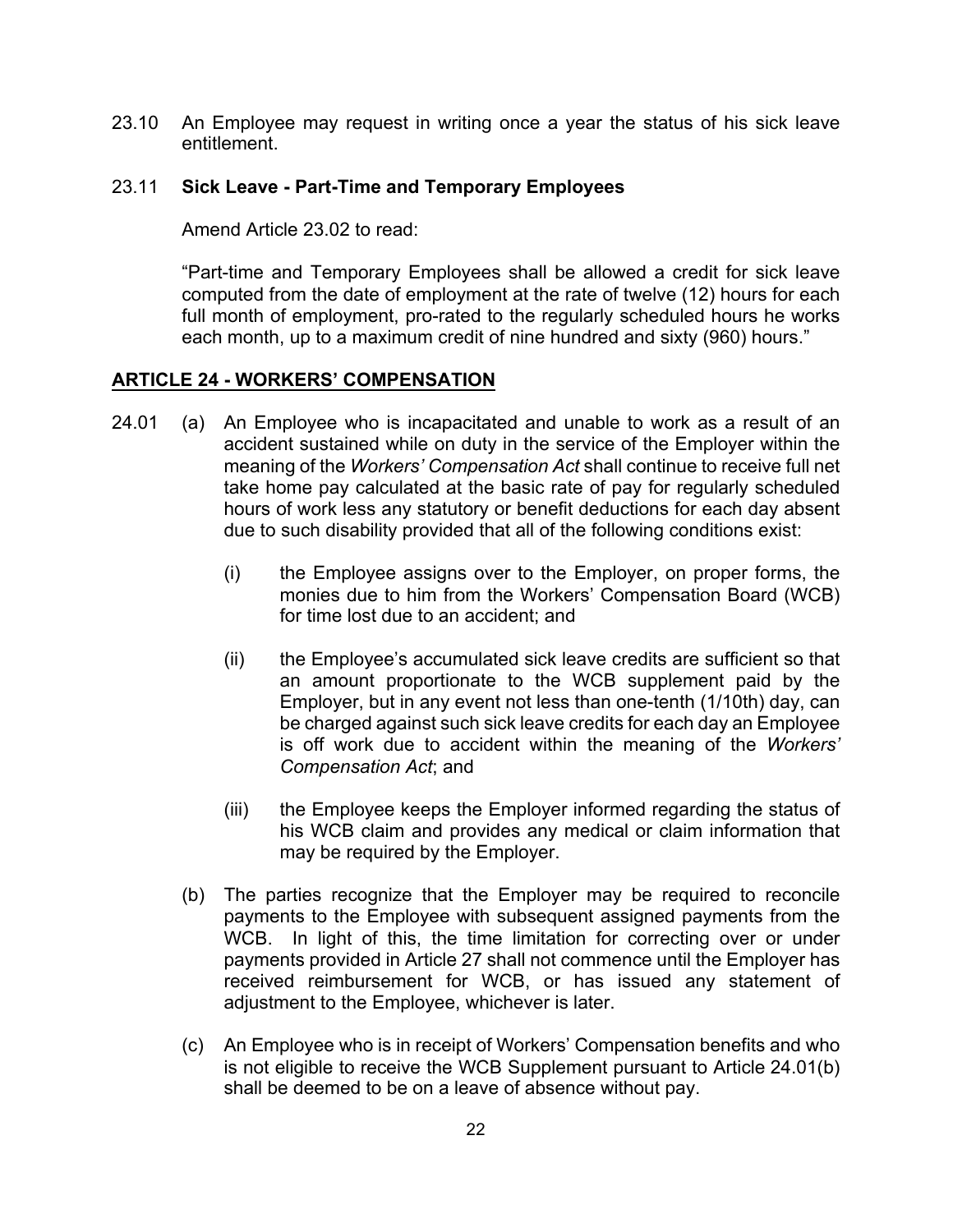- (d) An Employee in receipt of Workers' Compensation benefits shall:
	- (i) be deemed to remain in the continuous service of the Employer for purposes of prepaid health benefits and salary increments;
	- (ii) accrue vacation credits and sick leave for the first (1st) month of such absence.
- 24.02 An Employee who has been on Workers' Compensation and who is certified by the Workers' Compensation Board to be fit to return to work and who is:
	- (a) capable of performing the duties of his former position shall provide the Employer with two (2) weeks written notice, when possible, of readiness to return to work. The Employer shall reinstate the Employee in the same classification held by him immediately prior to the disability with benefits that accrued to him prior to the disability;
	- (b) incapable of performing the duties of his former position, shall be entitled to benefits he is eligible for under Sick Leave or Short Term Disability or Long-Term Disability, in accordance with Article 23 or Article 25.
- 24.03 The reinstatement of an Employee in accordance with this Article shall not be construed as being a violation of the posting provisions of Article 29.

## **ARTICLE 25 - EMPLOYEE BENEFIT PLANS**

- 25.01 The Employer shall continue the following group plans for all eligible Employees where such plans are currently in effect or shall implement the following group plans where enrollment and other requirements of the insurer for group participation have been met:
	- (a) Alberta Health Care Insurance Plan, or equivalent;
	- (b) East Central 911 Call Answer Society Benefits Plan or equivalent providing for:
		- (i) Basic Group Life Insurance [two times (2X)] basic annual earnings rounded up to the next highest one thousand dollars (\$1,000.00) if not already an even one thousand dollars (\$1,000.00). Coverage amount will be adjusted as Employee's salary changes. The minimum coverage is ten thousand dollars (\$10,000.00), and the maximum is two hundred and fifty thousand dollars (\$250,000.00).
		- (ii) Accidental Death & Dismemberment Insurance The principal amount of insurance will match the Basic Group Life Coverage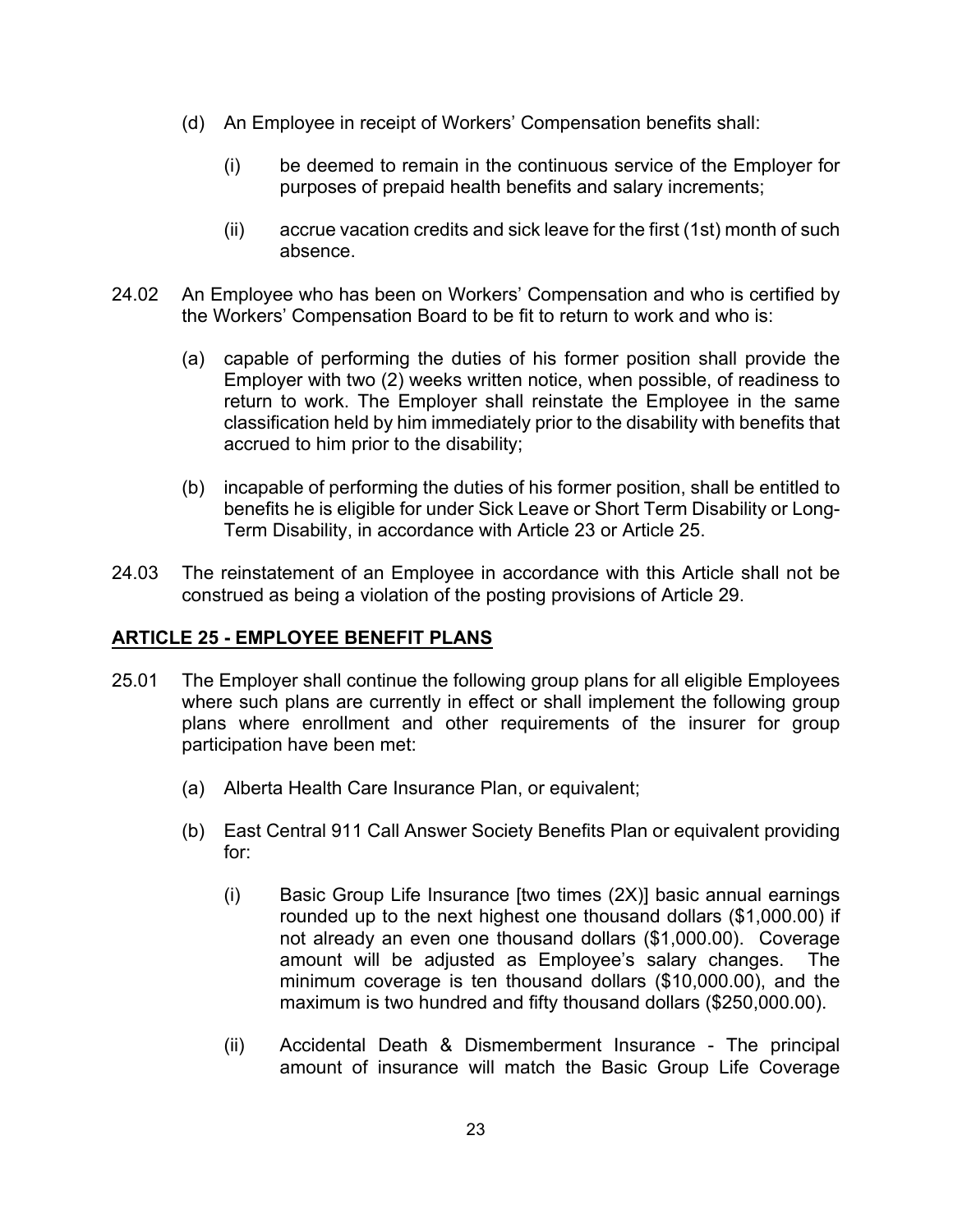amount. Schedule of losses is provided in the Benefits Plan description.

- (iii) Dependent Life Spouse ten thousand dollars (\$10,000.00); Dependent Children five thousand dollars (\$5,000.00).
- (iv) Long Term Disability [income replacement during a qualifying disability equal to sixty-six and two-thirds percent (66 2/3%)] of predisability monthly earnings to the established maximum (four thousand five hundred dollars (\$4500) monthly) following a one hundred and twenty (120) working day elimination period. The own occupation period is two (2) years and the benefit is taxable. Benefit period is to age sixty-five (65), recovery or death, whichever occurs first.
- (v) Dental Plan which provides eighty percent (80%) reimbursement of basic and diagnostic dental expenses.
- (vi) Extended Health Care benefits providing coverage for eligible drug charges at one hundred percent (100%) reimbursement. All other reasonable and customary health-related eligible expenses are payable at 100% reimbursement.
- 25.02 Where the benefits specified in Article 25.01 are provided through insurance obtained by the Employer, the administration of such plans shall be subject to and governed by the terms and conditions of the applicable benefits policies or contracts.
- 25.03 The premiums will be cost shared seventy-five percent (75%) by the Employer and twenty-five percent (25%) by the Employee.
- 25.04 During the first twenty-four (24) months an Employee is on Long-Term Disability (LTD), he may continue participation in the Alberta Health Care Insurance Plan by paying the full premium costs to the Employer. The employment of an Employee shall be terminated when he has been on LTD for twenty-four (24) months.
- 25.05 An Employee shall cease to earn sick leave credits and vacation credits while on LTD.
- 25.06 No Employee who, immediately prior to being covered by the terms and conditions of this Collective Agreement, was entitled to benefit plans providing benefits in excess of those set out herein, shall have his benefits reduced. Provided, however, that this clause would only apply where the Employee is working for the same Employer at all relevant times.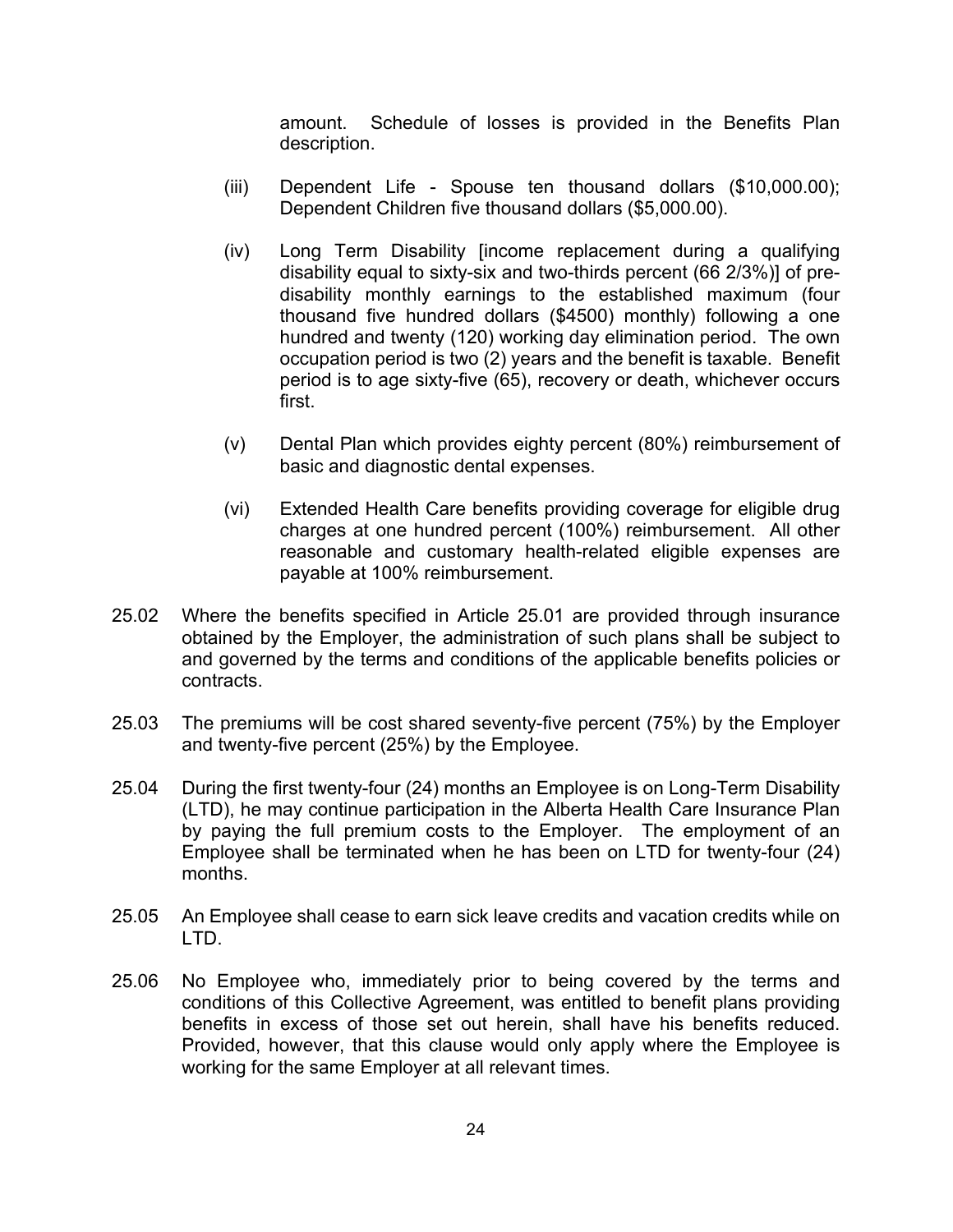- 25.07 The Employer shall distribute to all Employees brochures and other relevant information concerning the above plans upon hiring, and when there are changes to the plan.
- 25.08 (a) Such coverage shall be provided to:
	- (i) a regular full-time Employee; and
	- (ii) a regular part-time Employee whose hours of work are equal to or greater than twenty-five (25) hours per week averaged over one (1) complete cycle of the shift schedule; and
	- (iii) a temporary Employee who is hired to work for a position of six (6) months' duration or longer and whose hours of work are equal to or greater than twenty-five (25) hours per week averaged over one (1) complete cycle of the shift schedule.
	- (b) Regular and temporary part-time Employees whose hours of work average less than twenty-five (25) hours per week over one (1) complete cycle of the shift schedule, temporary Employees hired for a position of less than six (6) months duration, and casual Employees are not eligible to participate in the Employee Benefits Plan. However, such individuals covered by the Collective Agreement who were enrolled for such benefits on the day prior to the commencement date of this Collective Agreement shall not have benefits discontinued solely due to the application of this provision.
- 25.09 (a) The Employer will provide one (1) copy of each of the plans to the Union.
	- (b) The Employer, as applicable, shall advise the Union of all premium rate changes pursuant to Article 25.01(b).

## **ARTICLE 26 - PENSION PLAN**

26.01 The Employer shall contribute to a Registered Retirement Savings Plan (RRSP), Pension Plan, or an alternate plan agreed to by the Union. Contributions to the plan will be shared by the Employer and Employee at a rate of seven percent (7%) each of the Employee's annual salary to provide benefits for participating full-time Employees provided they are scheduled to work at least twenty-five (25) hours per week averaged over one (1) complete cycle of the shift schedule, in accordance with the terms and conditions of the applicable plan. A copy of a brochure outlining the plan shall be provided to each eligible Employee.

## **ARTICLE 27 - OVER/UNDER PAYMENTS**

27.01 In the event that an Employee is over or under compensated by error on the part of the Employer by reason of salary payment for: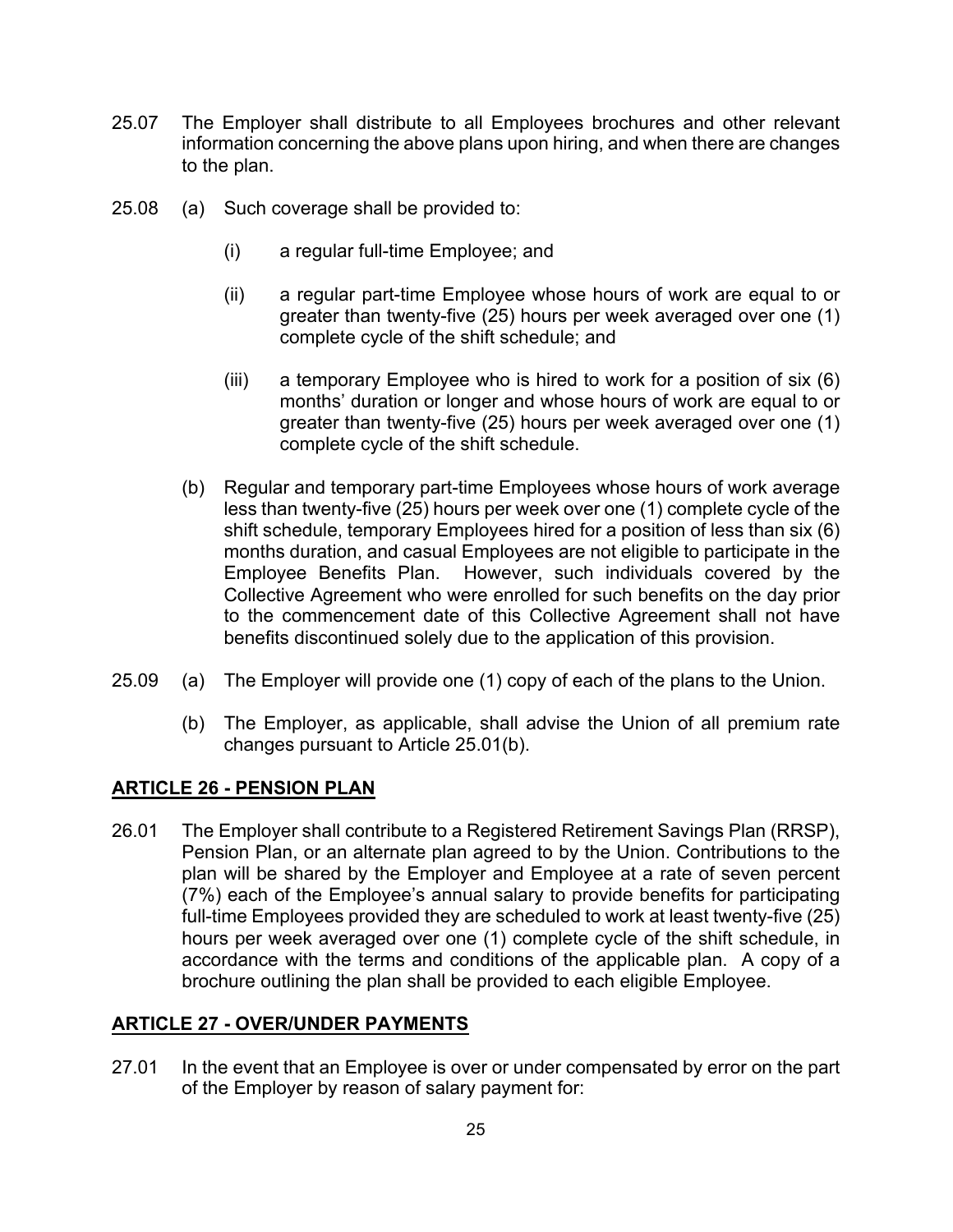- (a) vacation benefits; or
- (b) sick leave benefits; or
- (c) salary;

the Employer shall correct such compensation error not later than the second  $(2^{nd})$  following pay day. If an under payment is not corrected by the second  $(2^{nd})$  following pay day, the Employee shall have ten (10) days to file a grievance as outlined in Article 46.

In the case of an overpayment, the Employer shall notify the employee in writing, including all calculations, that an overpayment has been made and discuss repayment options. By mutual agreement between the Employer and the employee, repayment arrangements shall be made. In the event mutual agreement cannot be reached, the Employer shall recover the overpayment by deducting up to ten percent (10%) of the employee's gross earnings per pay period.

## **ARTICLE 28 – SENIORITY**

- 28.01 (a) For regular or temporary Employees, seniority with the Employer starts on the date on which the Employee commenced employment in the bargaining unit.
	- (b) The aforementioned clause will provide for all Employees to receive a seniority date that is consistent with their commencement of employment in the bargaining unit even if it was prior to certification of the bargaining unit.
	- (c) For casual Employees whose status changes to regular or temporary or someone subsequently determined by the Labour Relations Board or agreed to by the parties as being in the bargaining unit, the "seniority date" shall be established by dividing their continuous hours worked with the Employer by two thousand one hundred and ninety (2,190).
- 28.02 Seniority shall not apply during the probationary period; however, once the probationary period has been completed, seniority shall be credited as provided in Article 28.01.
- 28.03 Seniority shall be the determining factor in:
	- (a) preference of vacation time;
	- (b) layoffs and recalls, subject to the qualifications specified in Article 30;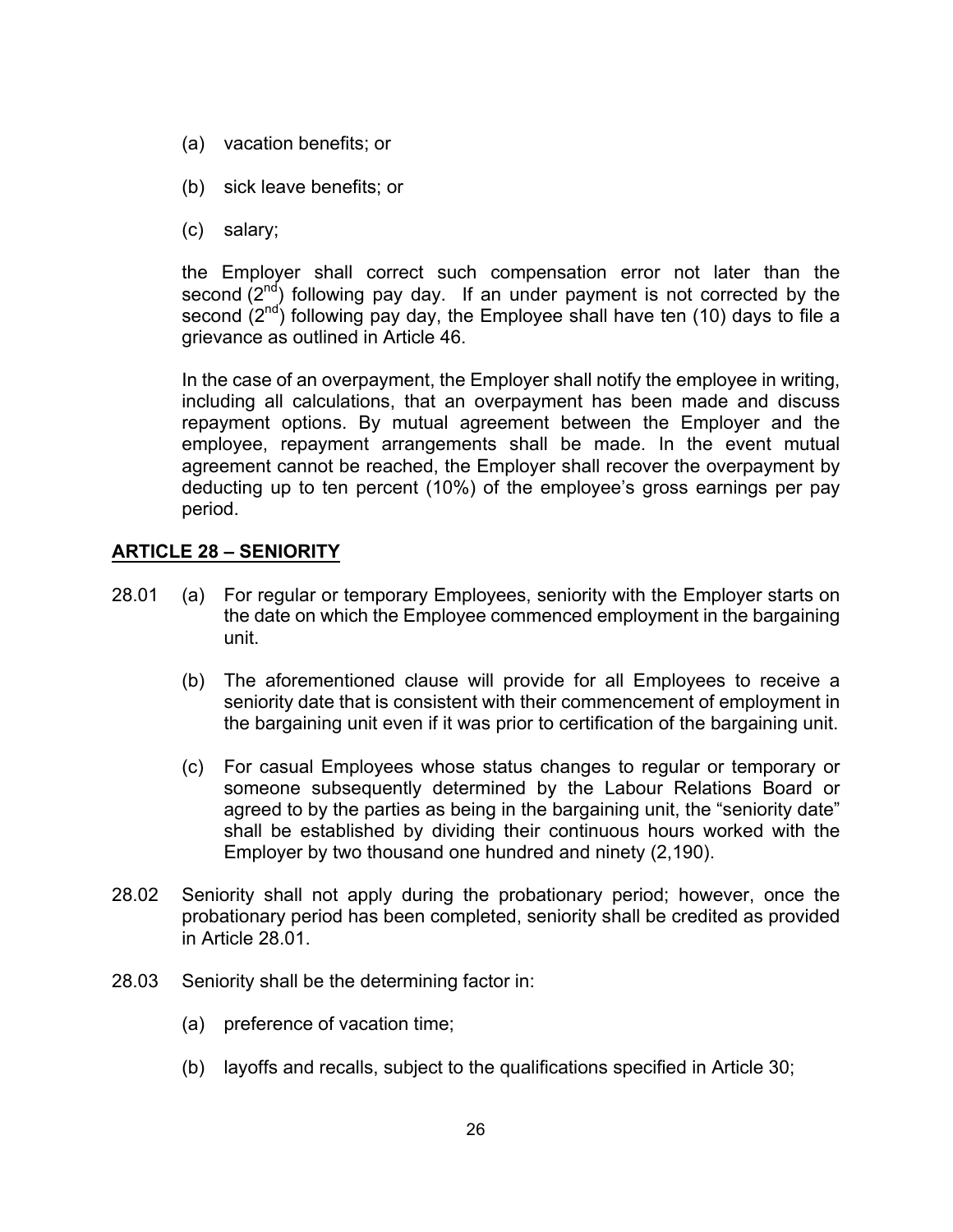- (c) promotions and transfers within the bargaining unit subject to the qualifications specified in Article 29.
- 28.04 Seniority shall be considered broken, all rights forfeited, and there shall be no obligation to rehire:
	- (a) when an Employee resigns or is terminated from his position with the Employer; or
	- (b) upon the expiry of twelve (12) months following layoff during which time the Employee has not been recalled to work; or
	- (a) if an Employee does not return to work on recall to his former classification and full-time equivalency.
- 28.05 The Employer shall provide the Union within two (2) months of the signing of this Agreement and in January and July of each year thereafter a listing of Employees in order of seniority in accordance with the provisions of Article 28.01. This listing shall be provided monthly if there are Employees on layoff.

## **ARTICLE 29 - PROMOTIONS, TRANSFERS AND VACANCIES**

- 29.01 Where the Employer decides to fill a vacant bargaining unit position on a permanent basis, such a vacancy shall be posted a minimum of eight (8) calendar days prior to filling the position.
- 29.02 Where circumstances require the Employer to fill a posted vacancy before the expiry of the eight (8) calendar days, the appointment shall be made on a temporary or relief basis only.
- 29.03 Promotion and the filling of vacancies within the bargaining unit shall be based upon requirements as set out in the posting. Employees shall be entitled to bid for posted vacancies by means of written application submitted as directed before the deadline date and time.
- 29.04 (a) In making promotions and transfers, experience, performance and qualifications applicable to the position shall be the primary consideration. Where these factors are adjudged by the Employer to be relatively equal, seniority shall be the deciding factor.
	- (b) Internal candidates who are unsuccessful in a competition shall be notified in writing of the reasons why they were unsuccessful upon their request.
- 29.05 Where, in the Employer's opinion, there is no bargaining unit applicant who satisfactorily meets the requirements as set out in the posting, the Employer may hire from any source.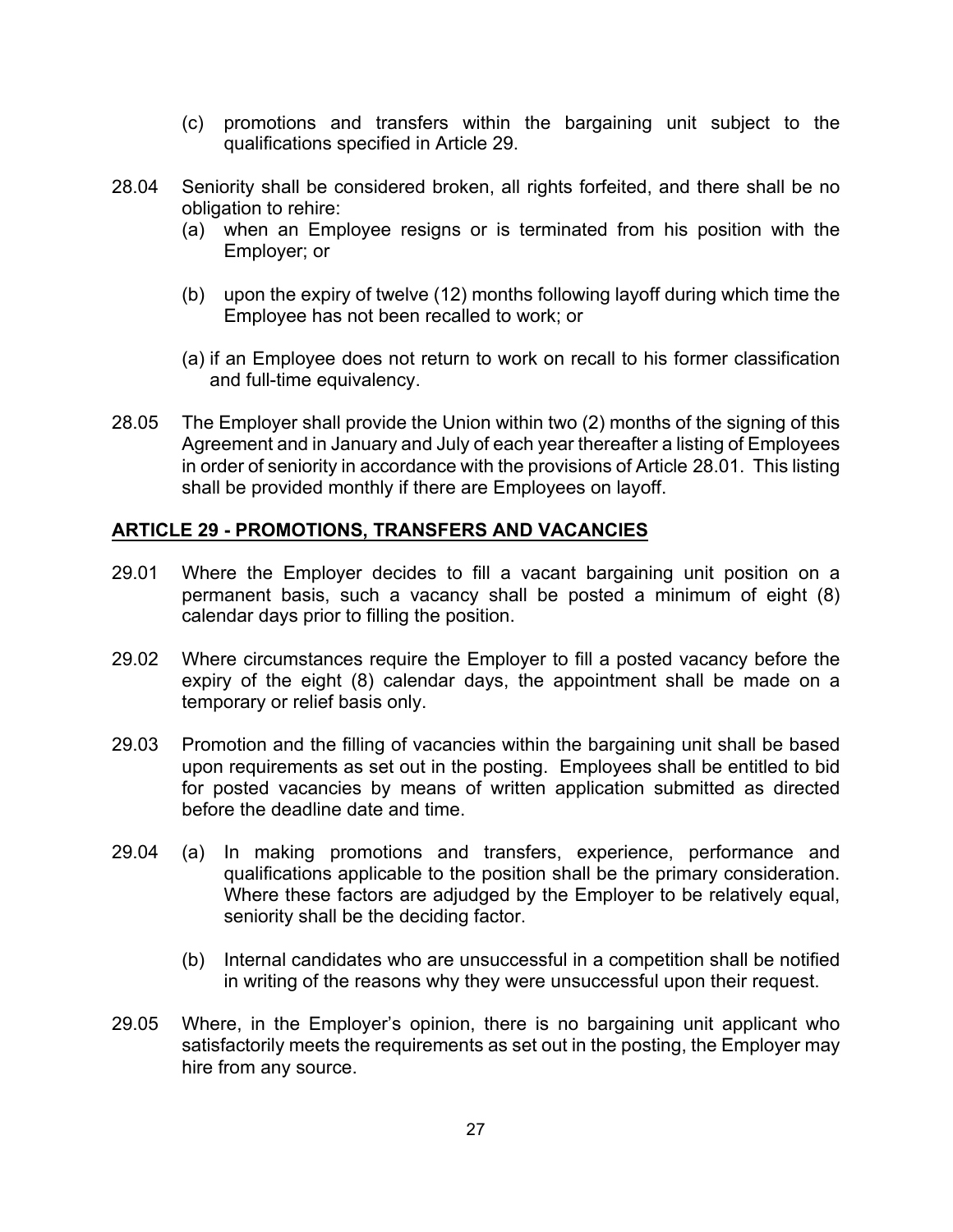- 29.06 The notice of posting referred to in Article 29.01 shall contain the following information:
	- (a) duties of the position;
	- (b) qualifications required;
	- (c) skills;
	- (d) abilities;
	- (e) knowledge relevant to the work performed;
	- (f) hours of work;
	- (g) status of position, and expected term if a temporary position; and
	- (h) salary.
- 29.07 (a) Where a vacancy for a temporary position has been filled by the appointment of a regular full-time or part-time Employee, and where, at the completion of the expected term of the temporary position, the Employer decides that the Employee is no longer required in that position, he shall be reinstated in his former position. If such reinstatement is not possible, the Employee shall be placed in another suitable position. Such reinstatement or placement shall be without loss of seniority and at not less than the same rate of pay to which the Employee would be entitled had he remained in his former position.

The reinstatement or placement of an Employee in accordance with Article 29.07(a) shall not be construed as a violation of the posting provisions of Article 29.01.

- (b) Where a vacancy for a temporary position has been filled by the appointment of a casual Employee, and, where, at the completion of the expected term of the temporary position, the Employer decides that the Employee is no longer required in that position, he shall be reinstated to casual status.
- 29.08 All transfers and promotions shall be on a trial basis. The transferred or promoted Employee will be given a trial period of up to one thousand and ninety-five (1095) hours in which to demonstrate his ability to perform the new tasks to the satisfaction of the Employer. Should such an Employee fail to succeed or request a transfer back to his former position during the aforementioned trial period, the Employer will make sincere efforts to reinstate the Employee into his former position, or, if such reinstatement is not possible shall attempt to place the Employee in another suitable position. Such reinstatement or placement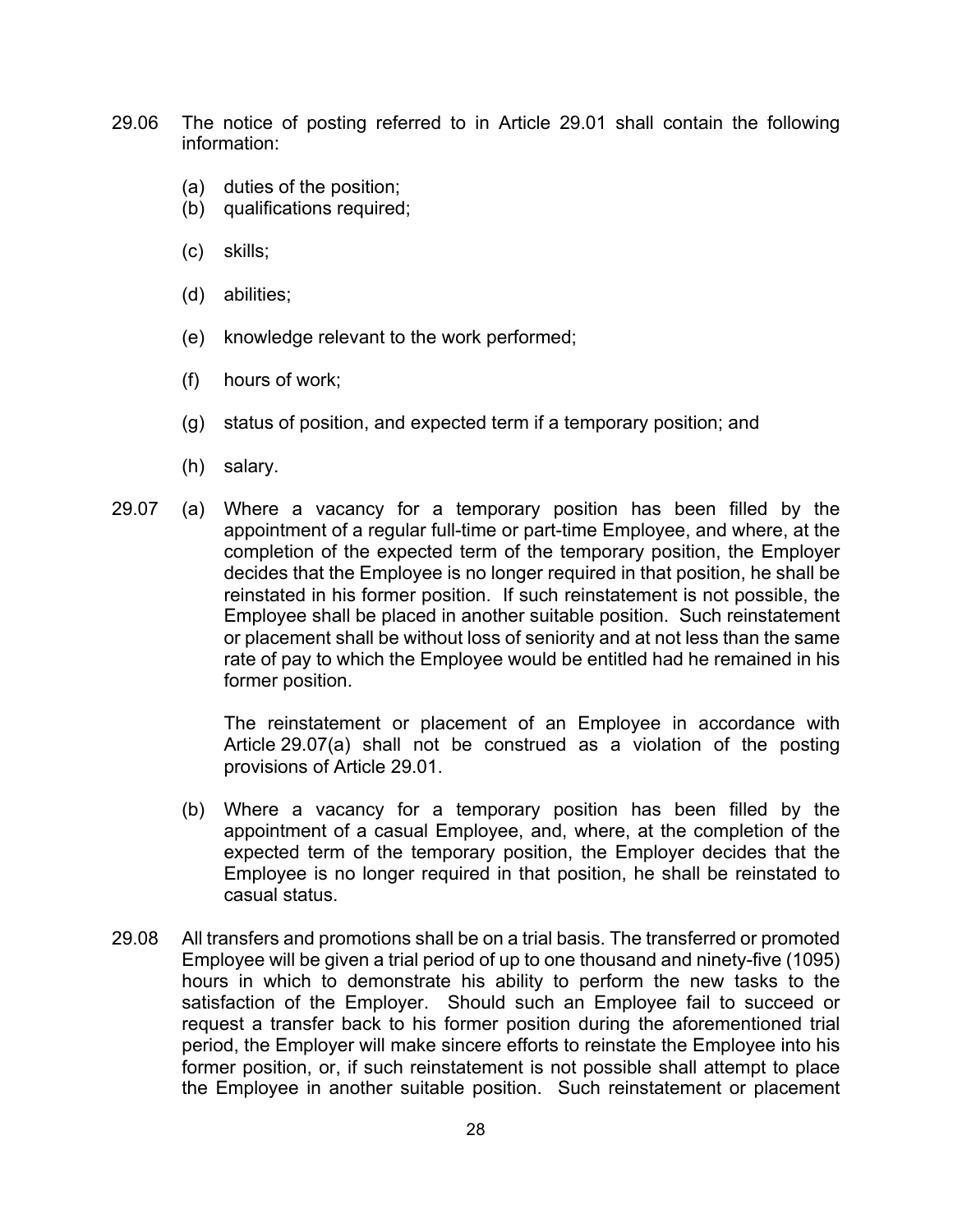shall be without loss of seniority, and at not less than the same rate of pay to which the Employee would be entitled had he remained in his former position.

- 29.09 When, because of inability to perform the functions of a position or because of ill health, an Employee is transferred to a classification to which is assigned a lower salary scale, his rate will be adjusted immediately to the step in the lower scale that will result in the recognition of service from the date the current period of continuous employment commenced.
- 29.10 When an Employee is promoted to a classification to which is assigned a higher salary scale, the salary of such promoted Employee shall be advanced to that step in the new scale which is next higher than his current rate or to the step which is next higher again if such salary increase is less than the Employee's next normal increment on the former salary scale. In the event that a promoted Employee is at the last increment in the scale for the classification held prior to the promotion, his salary shall be advanced to that step in the scale which is next higher than his current rate, or if such salary increase is less than the Employee's last normal annual increase, he shall be advanced to the step which is next higher again in the scale.
- 29.11 An Employee's anniversary date for the purpose of qualifying for an annual increment shall not be changed as a result of a promotion.
- 29.12 The Employer shall forward copies of the posting of vacancies of all positions within the bargaining unit as outlined in Article 29.01 to the Union local unit Chair within seven (7) calendar days of the posting.
- 29.13 The Union Local Chair shall be advised of the name of the successful applicant of a posting for a position in the bargaining unit within seven (7) calendar days of the appointment. Where an Employee in the bargaining unit has applied on the posting, the name of the successful applicant shall be communicated in writing to the applicants in the bargaining unit within seven (7) calendar days of the appointment.

## **ARTICLE 30 - LAYOFF AND RECALL**

- 30.01 (a) In case it becomes necessary to reduce the work force by:
	- (i) reduction in the number of Employees; or
	- (ii) reduction in the number of regularly scheduled hours available to one (1) or more Employees,

the Employer will notify the Union and all Employees who are to be laid off at least fourteen (14) calendar days prior to layoff, except that the fourteen (14) calendar days' notice shall not apply where the layoff results from an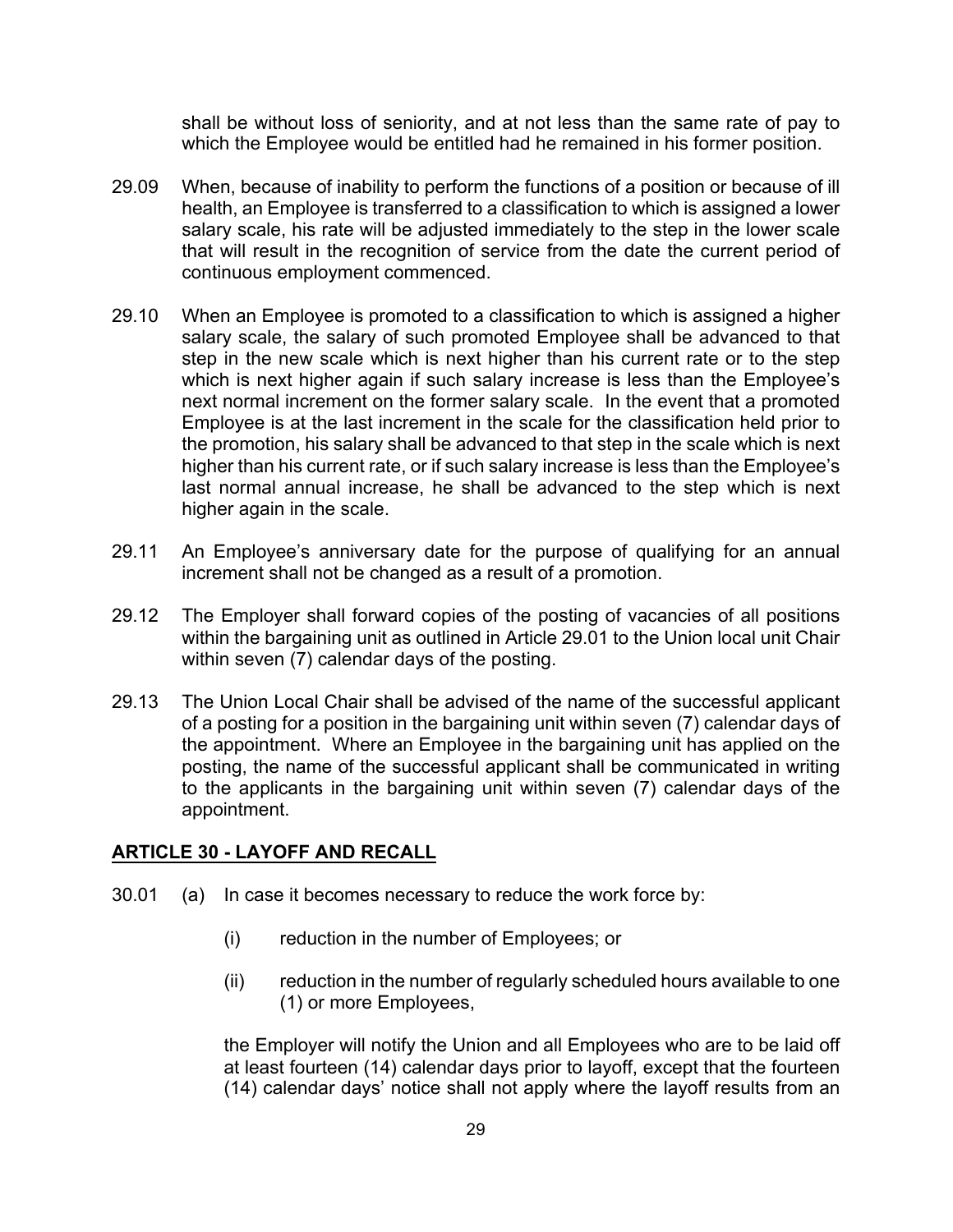Act of God, fire, or flood. If the Employee laid off has not been provided with an opportunity to work his regularly scheduled hours during fourteen (14) calendar days after notice of layoff, the Employee shall be paid in lieu of such work for that portion of the fourteen (14) calendar days during which work was not made available.

- (b) If the Employer proposes to layoff an Employee while he is on leave of absence, Workers' Compensation or absent due to illness or injury, he shall not be served with notice under sub-article (a) until he has advised the Employer of his readiness to return to work.
- (c) When notice of layoff is delivered to an Employee in person, the Employee may be accompanied by a representative of the Union, if one is available.
- 30.02 (a) Layoff shall be in reverse order of seniority; however the Employer shall have the right to retain Employees who would otherwise be laid off when layoff in accordance with this Article would result in retaining Employees who are not capable and qualified of performing the work required.
	- (b) The parties shall discuss the appropriate application of the above clause.

#### 30.03 **Recall**

- (a) When increasing the work force, recalls shall be carried out in order of seniority provided the Employee is capable and qualified of performing the work required.
- (b) The method of recall shall be by telephone and, if such is not possible, by double registered letter sent to the Employee's last known place of residence. The Employee so notified will return to work as soon as possible but, in any event, not later than five (5) days following either the date of the telephone call or the date the letter was registered.
- (c) (i) The Employer shall endeavour to offer opportunities for casual work to laid off Employees in order of their seniority before assigning the work to a casual Employee, providing the laid off Employee is qualified and capable of performing the work required.
	- (ii) Notwithstanding the provisions of Article 30.03(c)(i), where the Employer has a multi-site facility, casual work shall first be made available to laid-off Employees of the specific location from which the Employee was laid off.
	- (iii) A laid-off Employee may refuse an offer of casual work without adversely affecting his recall status.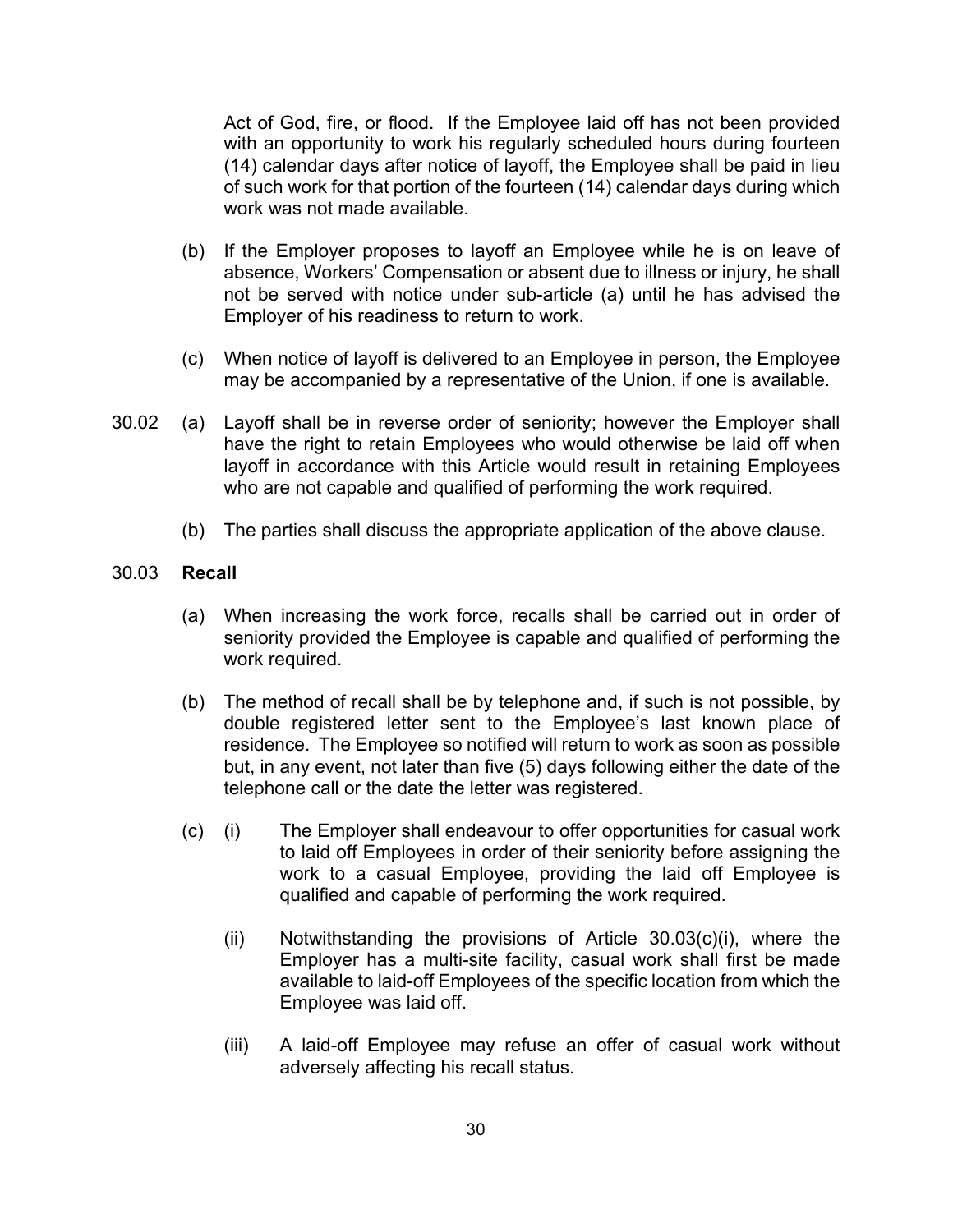- (iv) An Employee who accepts an offer of casual work shall be governed by the Collective Agreement provisions applicable to a casual Employee, however, such Employee's recall status and seniority standing upon recall shall not be affected by the period of casual employment.
- (d) For the purpose of this clause, "Casual Work" shall mean:
	- (i) work on an on-call basis;
	- (ii) regularly scheduled work for a period of three (3) months or less for a specific job; or
	- (iii) work to relieve for an absence the duration of which is anticipated to be three (3) months or less.
- (e) Notwithstanding the provisions of Article 28.04, if an Employee is recalled for any length of time, other than for Casual Work, then that Employee's period of recall rights starts anew.
- 30.04 No new regular or temporary Employees will be hired while there are other Employees within the local unit on layoff as long as laid-off Employees are qualified and capable of performing the work required.
- 30.05 In the case of layoff, the Employee shall accrue sick leave and earned vacation for the first (1st) month. The Employee's increment date shall also be adjusted by the same amount of time as the layoff and the new increment date shall prevail thereafter. Employees shall not be entitled to Named Holidays with pay which may fall during the period of layoff.
- 30.06 In the case of layoff in excess of one (1) month's duration, the Employer shall inform the Employee that he may make arrangements, subject to the applicable Pension Board's approval, for the payment of his contributions to the applicable pension plan, and that he may make prior arrangement for the payment of the full premiums for applicable Employee benefit plans contained in Article 25 subject to the Insurer's requirements.

## **ARTICLE 31: SEVERANCE**

- 31.01 (a) Severance will be offered as a result of organizational changes that result in the permanent reduction in the number of Regular Employees in the bargaining unit.
- 31.02 (a) A Regular Full-time Employee, a Part-time Employee shall be eligible for severance in accordance with the following: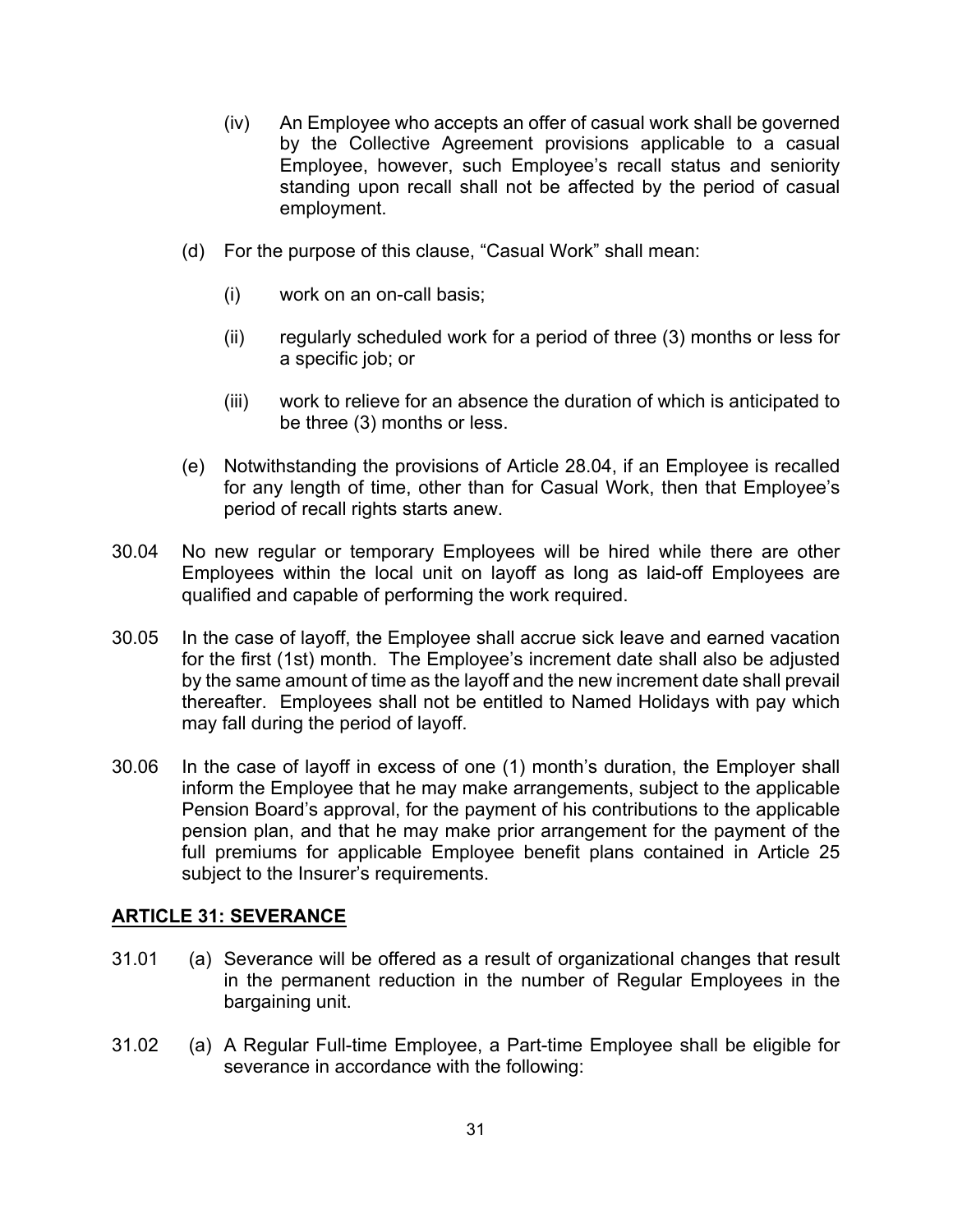- one week pay for employment of more than three months, but less than two years
- two weeks pay for employment of two years, but less than four years,
- four weeks pay for employment of four years, but less than six years,
- five weeks pay for employment of six years, but less than eight years,
- six weeks pay for employment of eight years, but less than 10 years, and
- eight weeks pay for employment of 10 years or more.
- (b) Regular pay shall be defined as regularly scheduled hours of work as at the date on which notice of layoff is issued (which for the purpose of clarity means regularly scheduled hours of work exclusive of overtime hours, callback hours and additional hours for part-time employees) X basic rate of pay (which for the purpose of clarity means basic rate of pay exclusive of overtime payments and premium payments).
- (c) For the purposes of severance, continuous employment will be calculated from the date of hire.
- 31.03 A Regular Employee who has received layoff notice in accordance with Article 30.01 shall have the option to select either of:
	- (a) layoff with recall rights as specified in Article 30 of the Collective Agreement; or;
	- (b) severance as offered by the Employer in accordance with this Letter of Understanding.
- 31.04 A Regular Employee who accepts severance pay, shall have terminated their employment, with no further rights to recall.
- 31.05 An employee who has been terminated for just cause or who has resigned or retired shall not be eligible for severance.
- 31.06 A Regular Employee who receives notice of layoff shall have fourteen (14) calendar days from the date the notice of layoff is issued to advise the Employer, in writing, that the employee wishes to take the Severance Option offered by the Employer. Any employee who does not advise the Employer, in writing of the employee's decision to accept severance shall be deemed to have selected layoff in accordance with Article 18 of this Collective Agreement.
- 31.07 (a) Employees who select severance will not be eligible for employment with the Employer, or for the period of the severance (which for the purpose of clarity means the period of time equal to the number of weeks of severance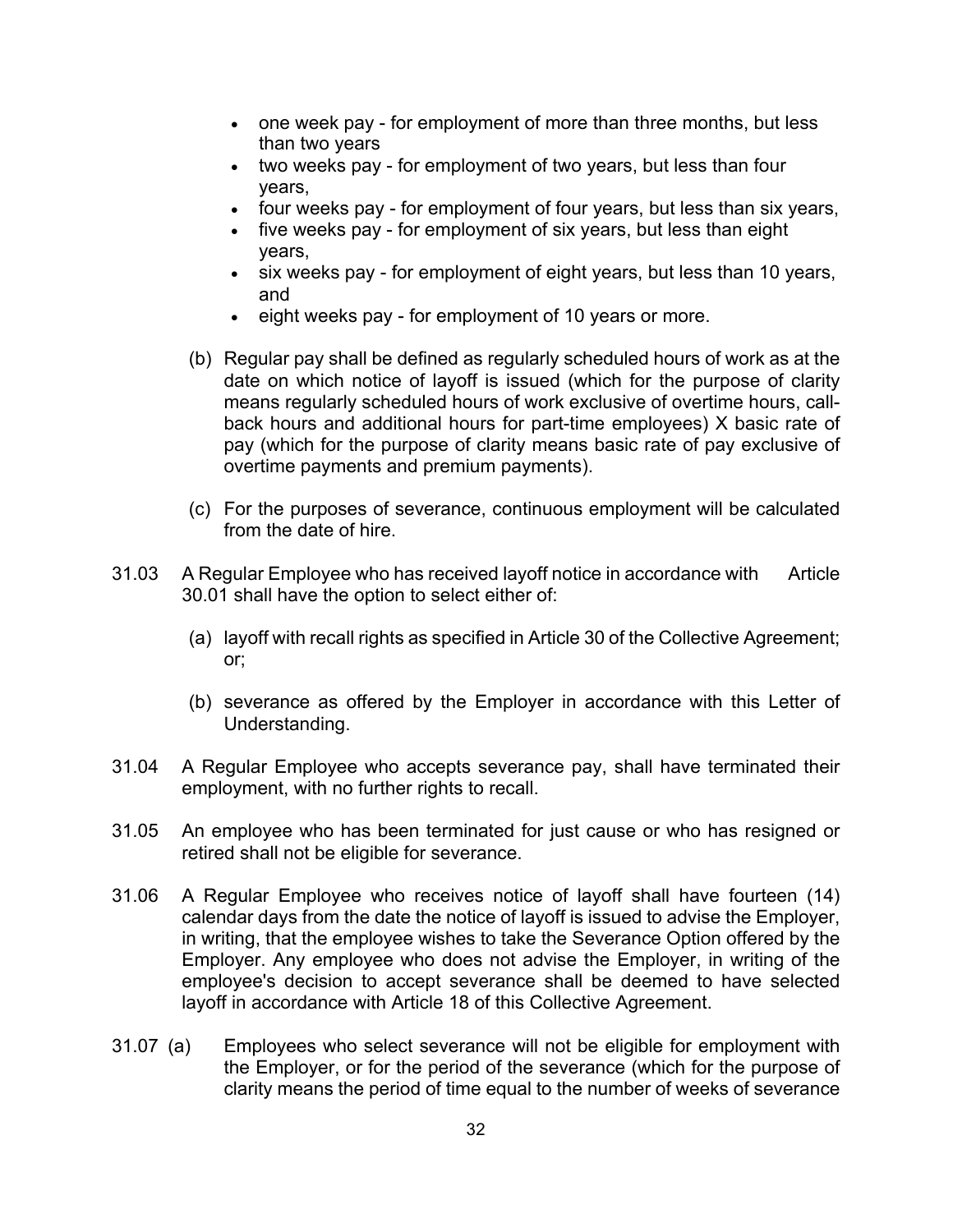paid to the employee).

- (b) The employee may be considered for hire by the Employer provided they repay the Employer from whom severance was received, the difference, if any, between the time they were unemployed and the length of time for which the severance was paid.
- 31.08 Severance pay provided under this Article shall be deemed to be inclusive of any and all legislative requirements for termination notice.

## **ARTICLE 32: CONTRACTING OUT**

32.01 Where the Employer finds it becomes necessary to transfer, assign, sub-contract or contract out any work or functions performed by regular Employees covered by this Collective Agreement, the Employer shall notify the Association two (2) months in advance of such change, and will meet and discuss reasonable measures to protect the interests of affected Employees.

## **ARTICLE 33 - LEAVES OF ABSENCE**

## 33.01 **General Policies Covering Leaves of Absence**

- (a) An application for leave of absence shall be made, in writing, to the Employer as early as possible. The application shall indicate the desired dates for departure and return from the leave of absence.
- (b) An Employee who has been granted leave of absence of any kind and who overstays such leave without permission of the Employer shall be deemed to have terminated his employment unless a justifiable reason can be established by the Employee.
- (c) Except as provided in Article 33.01(d), where an Employee is granted a leave of absence of more than one (1) month's duration, and that Employee is covered by any or all of the plans specified in Article 25, that Employee may, subject to the Insurer's requirements, make prior arrangement for the prepayment of the full premiums for the applicable plans at least one (1) pay period in advance. The time limits as provided for in this Article may be waived in extenuating circumstances.
- (d) For the portion of Maternity Leave during which an Employee has a valid health-related reason for being absent from work and who is in receipt of sick leave, Employment Insurance (EI) Supplementary Unemployment Benefits (SUB) Plan benefits, short-term disability (STD) or long-term disability (LTD), benefit plan premium payments shall be administered in the same fashion as an Employee absent due to illness.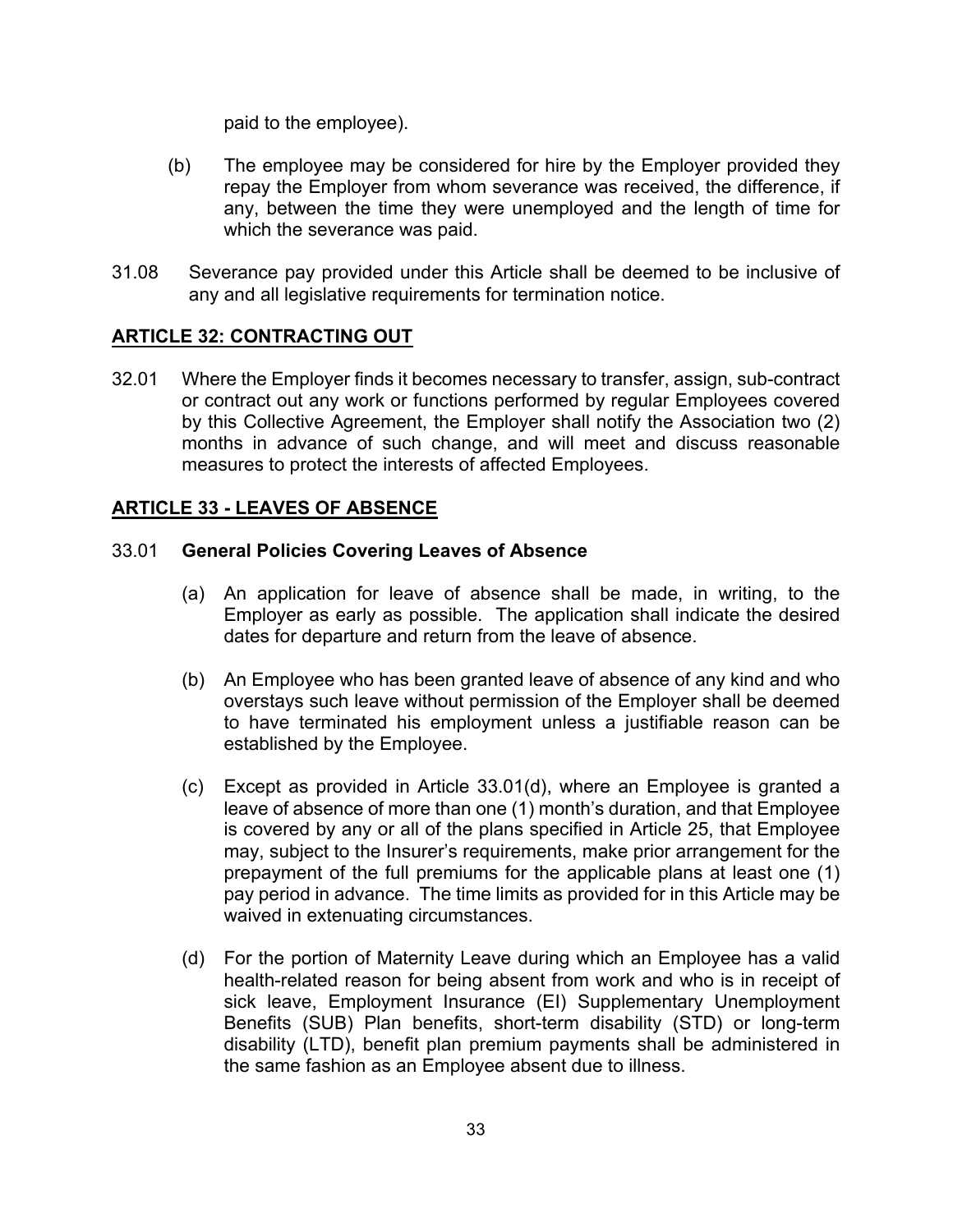(e) The Employee shall continue to accrue sick leave and vacation entitlement during the leave of absence to the end of the month in which the leave begins.

#### 33.02 **General Leave**

- (a) Leave of absence without pay may be granted to an Employee at the discretion of the Employer, and the Employee shall not work for gain during the period of leave of absence except with the express consent of the Employer. Where approval is denied, the Employer will respond in writing and reasons shall be given.
- (b) If an Employee is unable to report to work as the result of:
	- (i) illness or appointments in the immediate family requiring the Employee's personal attention; or
	- (ii) important family circumstances, not foreseeable by or beyond the control of the Employee, that can only be resolved by the Employee's personal attention; or
	- (iii) providing palliative care to a member of the immediate family who requires it;

he shall inform the Employer as soon as possible, and where possible in advance. The Employee may use banked sick leave, vacation days, banked overtime or unpaid leave of absence for the hours not worked. Such absence from work shall not exceed four (4) calendar days per year (noncumulative).The Employee may be required to submit satisfactory proof of the illness, appointment or important family circumstance and the family relationship. For the purpose of this article, immediate family shall be as per Article 33.06(a)(i).

#### 33.03 **Union Business**

- (a) Insofar as the regular operation of the Employer will permit, Employees may, upon not less than fourteen (14) calendar days' notice, be granted a leave of absence without pay, to attend business meetings, schools, seminars and conventions in connection with Union affairs.
- (b) A maximum of two (2) representatives of the Union shall be granted time off without pay in order to participate in Collective Bargaining with the Employer or its Bargaining Agent.
- (c) The local unit representative or his alternate shall, subject to operational requirements, be allowed time away from assigned duties without loss of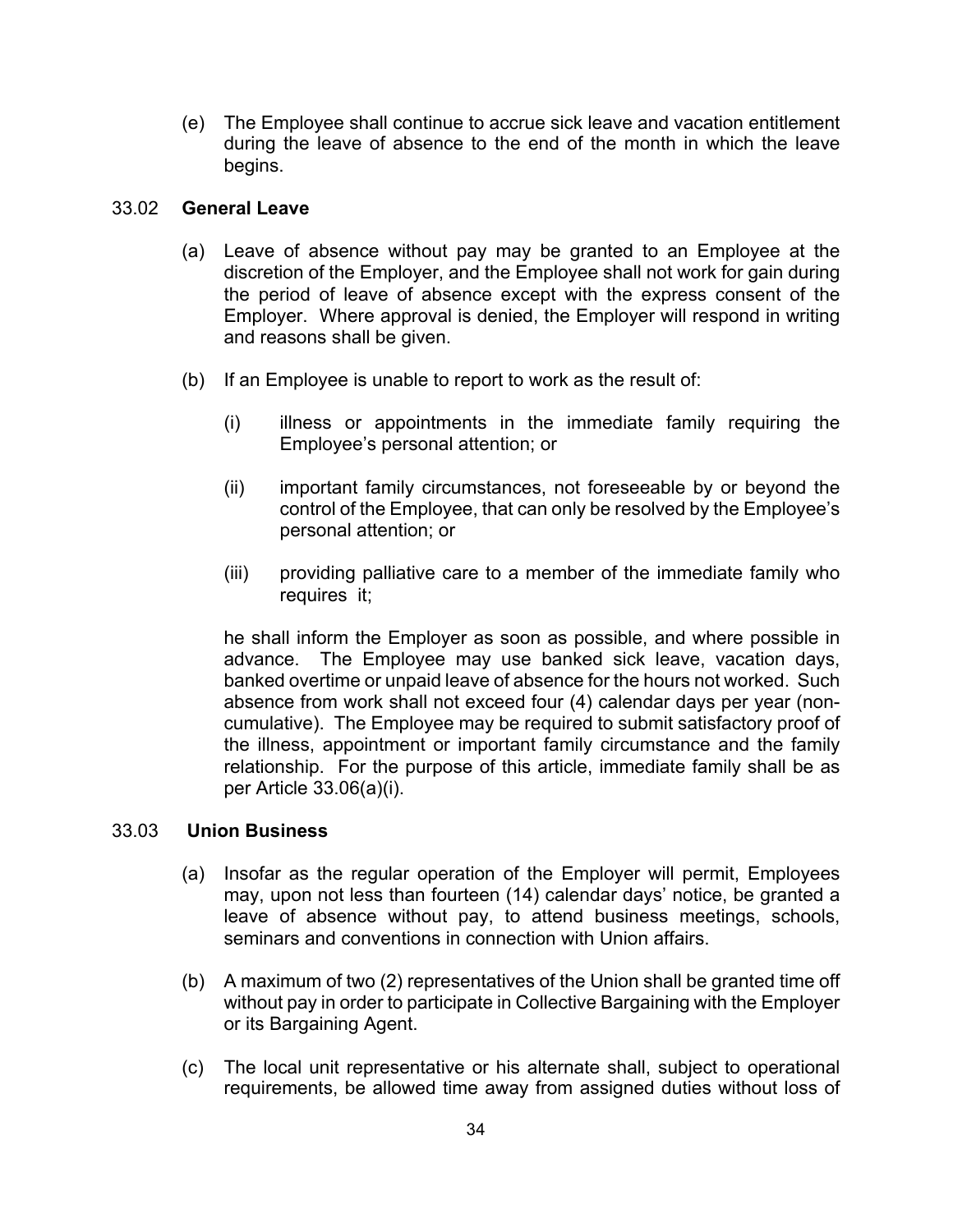regular pay to carry out his functions as provided in this Collective Agreement. The local unit representative shall obtain permission for such leave from the Administrator.

#### 33.04 **Parental Leave**

- (a) An Employee who has completed her probationary period shall, upon her written request, be granted Maternity Leave to become effective six (6) weeks immediately preceding the date of delivery or such shorter period as may be requested by the Employee, provided that she commences Maternity Leave no later than the date of delivery. Maternity Leave shall be without pay and benefits except for the portion of Maternity Leave during which the Employee has a valid health-related reason for being absent from work and is also in receipt of sick leave, Employment Insurance (EI) Supplementary Unemployment Benefits (SUB) Plan benefits, short-term disability (STD) or long-term disability (LTD). Maternity Leave shall not exceed twelve (12) months unless an extension is granted by the Employer. Request for an extension due to ill health of the mother or the child shall not be unreasonably denied. Such extension, when granted, shall not exceed an additional six (6) months.
- (b) A pregnant Employee whose continued employment in her position may be hazardous to herself or to her unborn child, in the written opinion of her physician, may request a transfer to a more suitable position if one is available. Where no suitable position is available, the Employee may request Maternity Leave as provided by Article 33.04(a) if the Employee is eligible for such leave. In the event that such Maternity Leave must commence in the early stages of pregnancy which results in the need for an absence from work longer than nine (9) months, the Employee may request further leave without pay as provided by Article 33.01.
- (c) A father-to-be who has completed his probationary period shall, upon his written request, be granted an unpaid leave to commence two (2) weeks prior to the delivery or such shorter period as may be mutually agreed between the Employee and the Employer. Such leave shall be without pay and benefits and shall not exceed twelve (12) months.
- (d) An Employee absent on Parental Leave shall provide the Employer with six (6) weeks' written advance notice of her readiness to return to work following which the Employer will reinstate her in the same position held by her immediately prior to taking such leave and at the same step in the salary scale or provide her with alternate work of a comparable nature at not less than the same step in the salary scale and other benefits that accrued to her up to the date she commenced the leave.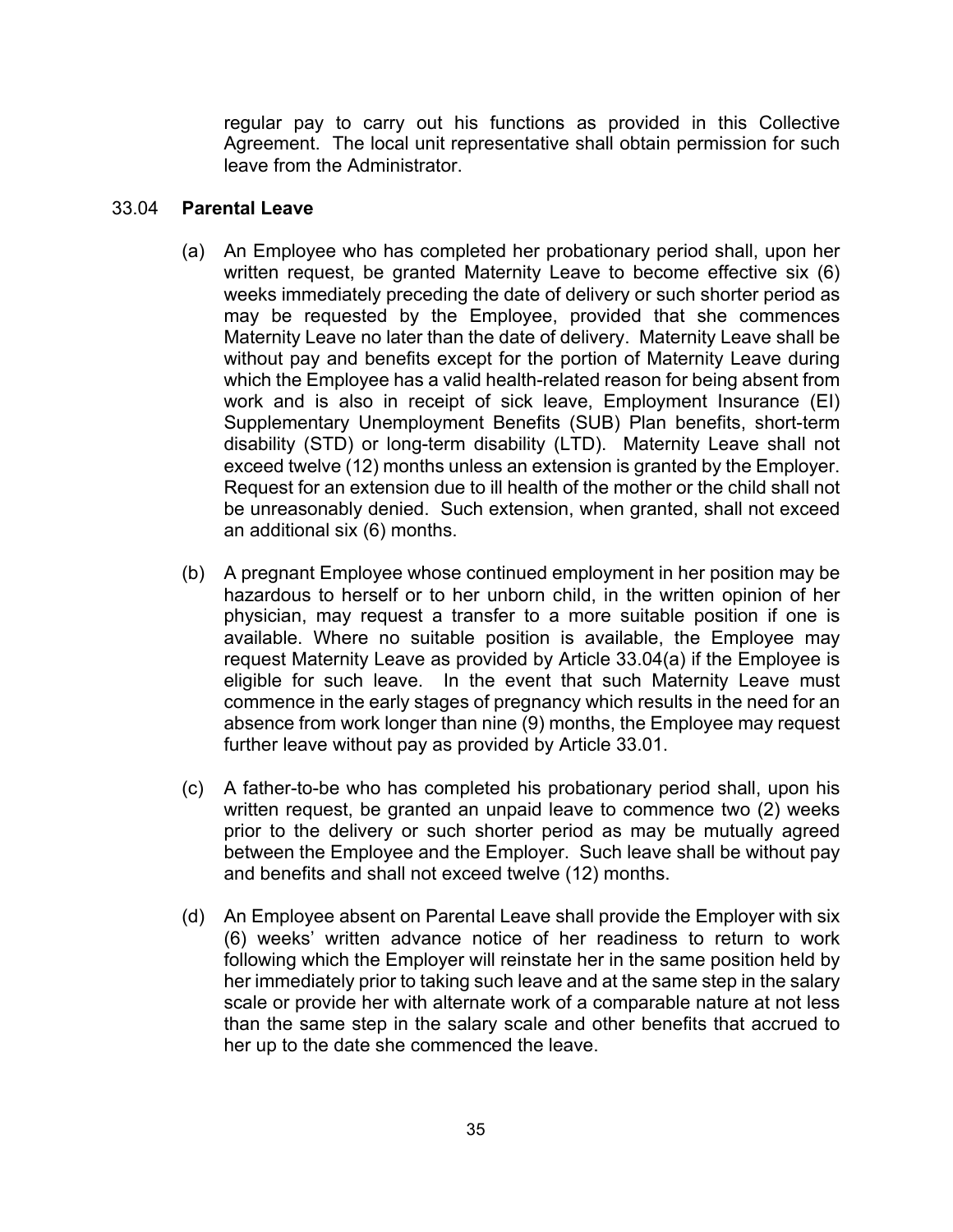### (e) Adoptive Parent Leave

An Employee who has completed the probationary period shall be granted leave of absence without pay and benefits for a period of up to twelve (12) months in duration for the purpose of adopting a child provided that:

- (i) he makes written request for such leave at the time the application for adoption is approved and keeps the Employer advised of the status of such application; and
- (ii) he provides the Employer with at least one (1) days' notice that such leave is to commence.
- (f) Paternity Leave

Paternity leave of one (1) working day with pay shall be granted upon the written request of a male Employee to enable such Employee to attend to matters directly related to the birth of his child. In extenuating circumstances, additional paternity leave may be granted.

## 33.05 **Educational Leave**

All educational leave granted with pay by the Employer must demonstrate a benefit to the organization.

- (a) The parties to this Collective Agreement recognize the value of continuing education for each Employee and recognize that continuing education may be deemed necessary for Employees covered by this Collective Agreement and recognize that the responsibility for such continuing education lies not only with the individual but also with the Employer.
- (b) A paid leave of absence and/or reasonable expenses may be granted to an Employee at the discretion of the Employer to enable the Employee to participate in education programs.
- (c) Should the Employer direct an Employee to participate in a specific program, such Employee shall be compensated in accordance with the following:
	- (i) For program attendance on regularly scheduled working days, the Employee shall suffer no loss of regular earnings.
	- (ii) For hours in attendance at such program on regularly scheduled days off, the Employee shall be paid at his basic rate of pay to a maximum of twelve (12) hours per day.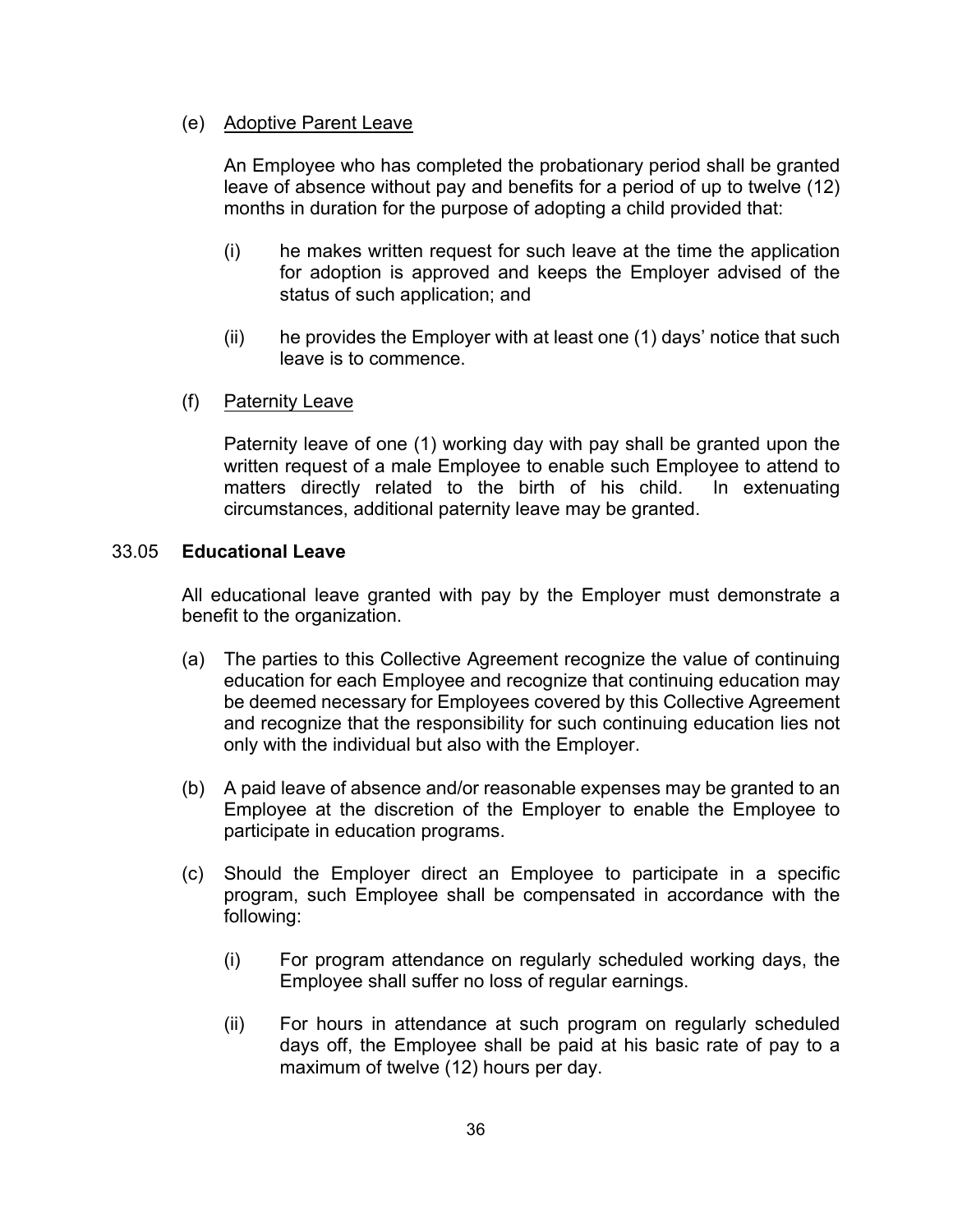- (iii) The Employer will pay the cost of the course including tuition fees, reasonable travel and subsistence expenses subject to prior approval.
- (d) While on educational leave without pay,
	- (i) an Employee shall not accrue sick leave or vacation credits unless such leave is less than thirty (30) days;
	- (ii) an Employee's anniversary date for salary increment purposes shall not change unless the duration of the leave exceeds twelve (12) months, in which case the anniversary date shall be delayed by the amount of time by which the leave exceeds twelve (12) months, and the newly established anniversary date shall prevail thereafter.
- (e) An Employee absent on approved education leave shall be reinstated by the Employer in the same position and classification held by him immediately prior to taking such leave or be provided with alternate work of a comparable nature.

#### 33.06 **Bereavement Leave**

- (a) Bereavement leave with pay of:
	- $(i)$  five  $(5)$  consecutive working days shall be granted in the event of the death of a member of the Employee's immediate family. Upon request, the Employee may be granted additional leave of absence without pay. Immediate family of the Employee is defined as spouse, parent, child, brother, sister, fiancé. Step-parent, step-children, stepbrother and step-sister, grandparent, and grandchild shall be considered as members of the Employee's immediate family. "Spouse" shall include common-law or same sex relationship and shall be deemed to mean a man or woman who resided with the Employee and who was held out publicly as his/her spouse for a period of at least one (1) year before the death;
	- (ii) three (3) consecutive working days shall be granted in the event of the death of the following members of the Employee's family (i.e., mother-in-law, father-in-law, son-in-law, daughter-in-law, brother-inlaw, sister-in-law, legal guardian).
- (b) Bereavement Leave shall be extended by two (2) additional days if travel in excess of three hundred (300) kilometres one way from the Employee's residence is necessary for the purpose of attending the funeral.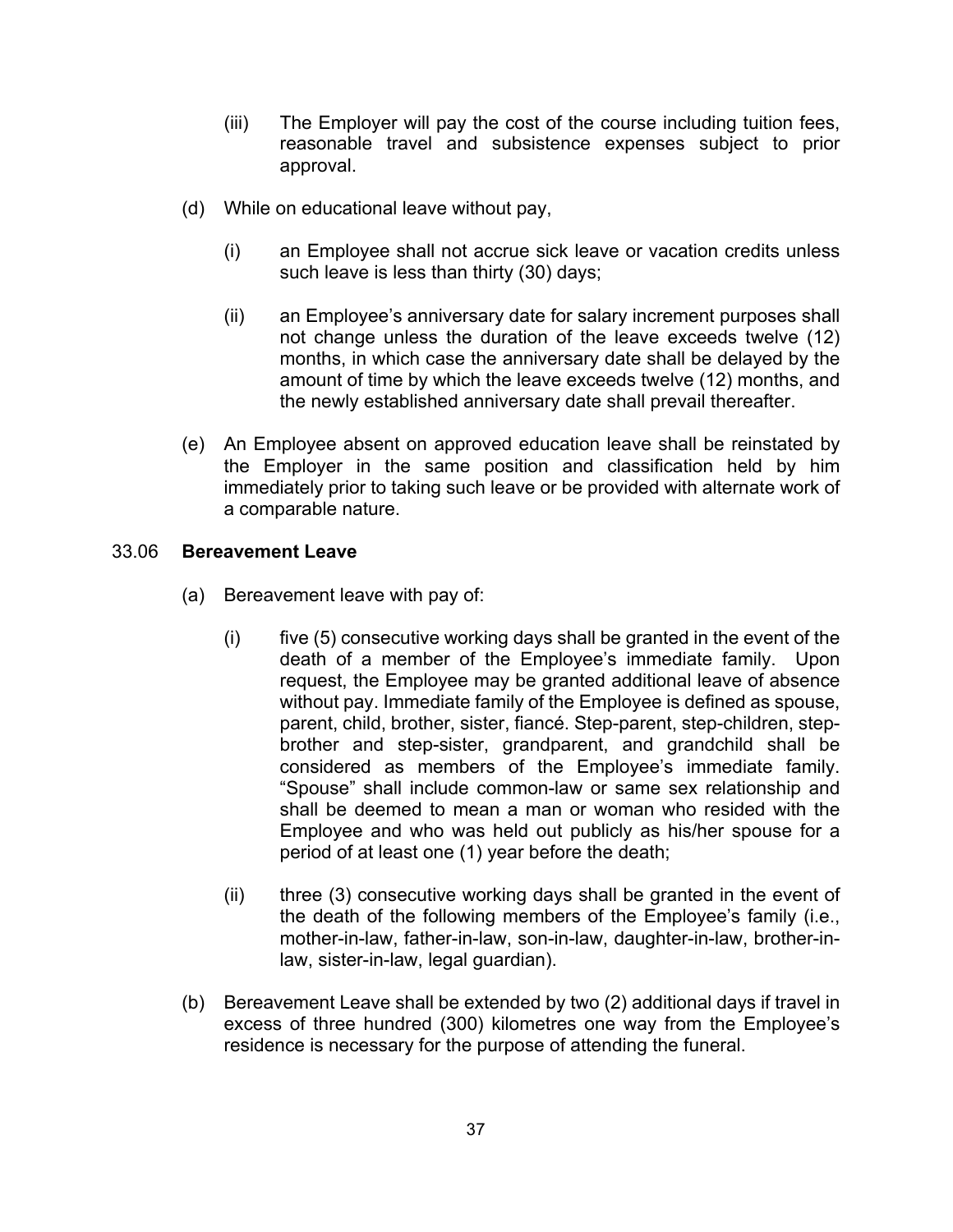- (c) Notwithstanding the provisions of Article 33.06 (a) and (b), where special circumstances exist, an Employee may request that bereavement leave be divided into two periods. Such request is subject to the approval of the Employer. In no circumstances, however, shall an Employee be eligible for more days off with pay than he would have been eligible to receive had the bereavement leave been taken in one undivided period.
- (d) In the event of the death of another relative or friend, the Employer may grant time off with pay to attend the funeral service.
- (e) Bereavement Leave Part-Time Employees

In calculating paid bereavement leave entitlement for part-time Employees, the provisions of Article 33.06 shall apply only to regularly scheduled working days which fall during a ten (10) calendar day period, commencing with the date of death.

#### 33.07 **Professional Development Leave**

- (a) Upon written application to the Employer, a regular Employee may request a leave of absence without pay for reasons of professional development which the Employer views as beneficial to the organization. A regular Employee shall be eligible for consideration of professional development leave after completing three (3) years of continuous full-time service, or equivalent hours based on two thousand one hundred and ninety (2,190) hours per year exclusive of overtime hours worked. Such leave shall not exceed twelve (12) consecutive calendar months in an unbroken manner.
- (b) Where a regular Employee has received a professional development leave, such a regular Employee will not be eligible for another professional development leave until he has completed three (3) consecutive years of full-time employment from the date he returned from the previous professional development leave.
- (c) During such professional leave the Employee shall be accountable for both Employer and Employee portions of all benefits should the Employee choose to continue his benefits. Sick time and vacation shall not be accrued during the approved professional leave of absence.
- (d) An Employee absent on approved professional development leave shall be reinstated by the Employer in the same position and classification held by him immediately prior to taking such leave or be provided with alternate work of a comparable nature.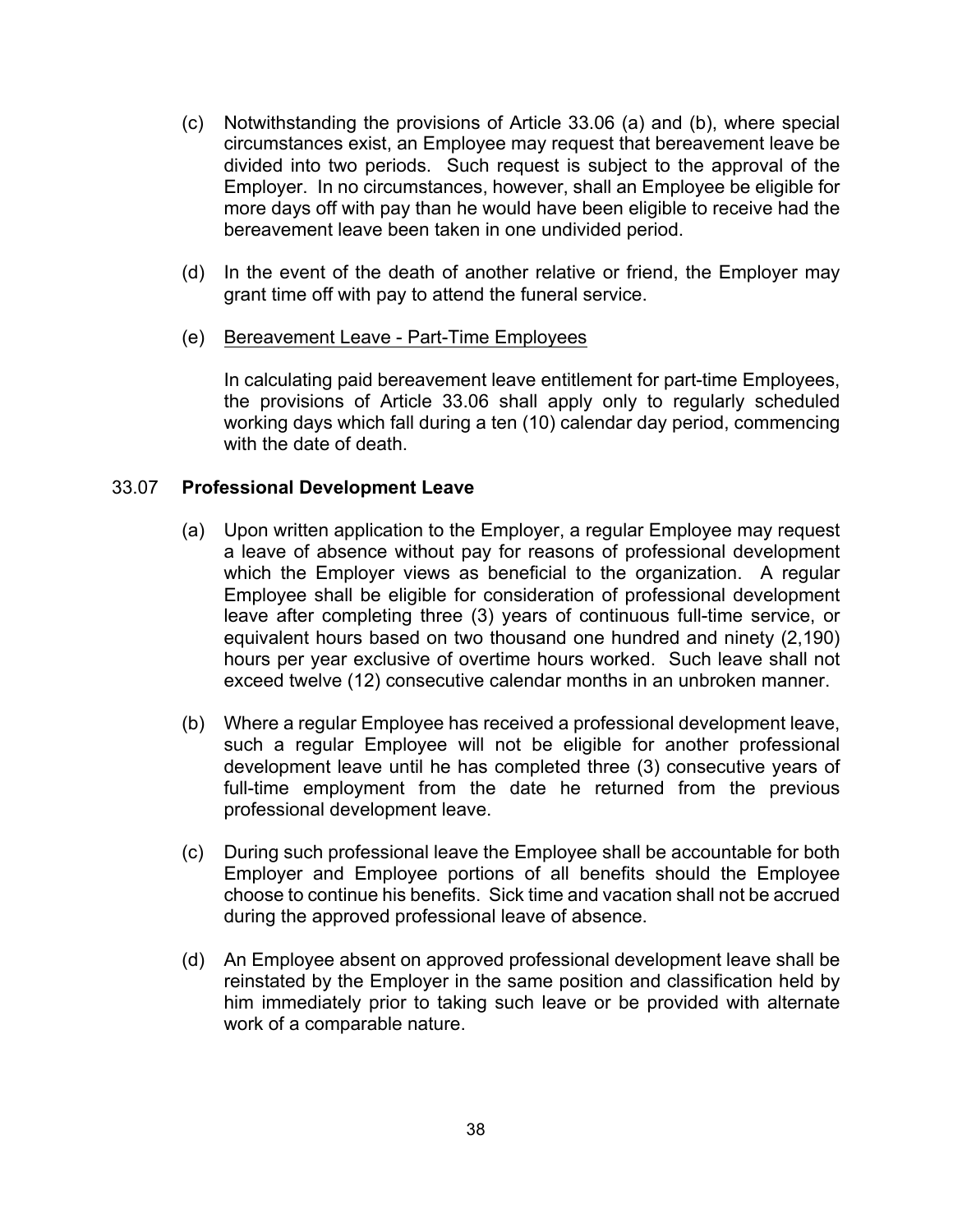#### 33.08 **Personal Development Leave**

- (a) Upon written application to the Employer, a regular Employee considering a career change may request a leave of absence without pay for reasons of personal development. A regular Employee shall be eligible for consideration of personal development leave after completing five (5) years of continuous full-time service, or equivalent hours based on two thousand one hundred and ninety (2,190) hours per year exclusive of overtime hours worked. Such leave shall not exceed twelve (12) consecutive calendar months in an unbroken manner.
- (b) At least fourteen (14) days prior to the Employee's return from the personal development leave, the Employee shall meet with the Employer to discuss whether the Employee wishes to change careers or remain with the Employer. Pending the Employee's decision to remain with the Employer, the Employee shall be reinstated by the Employer in the same position and classification held by him immediately prior to taking such leave or be provided with alternate work of a comparable nature.
- (c) Where a regular Employee has received a personal development leave, such a regular Employee will not be eligible for another personal development leave.
- (d) During the personal development leave the Employee shall not accrue seniority, sick time or vacation.

## **ARTICLE 34 – INSERVICE PROGRAMS & RE-CERTIFICATION OF EMERGENCY FIRE DISPATCH (EFD)**

- 34.01 (a) The Employer agrees to pay for the certification and re-certification of EFD for all employees annually, as required.
	- (b) Cardio-Pulmonary Resuscitation (CPR) certification and re-certification shall be made available at no charge to employees who must maintain current CPR certification as a condition of employment.
	- (c) Compensation for time will be in accordance with article 33.05(c).

## **ARTICLE 35 - COURT APPEARANCE**

35.01 (a) An Employee required by law to appear in court as a witness, as a direct result of his regular duties, or as a juror or for juror selection shall not receive any loss in earnings from the Employer. The Employee shall sign over to the Employer, on the proper forms, any and all monies paid to him from the courts for witness duty.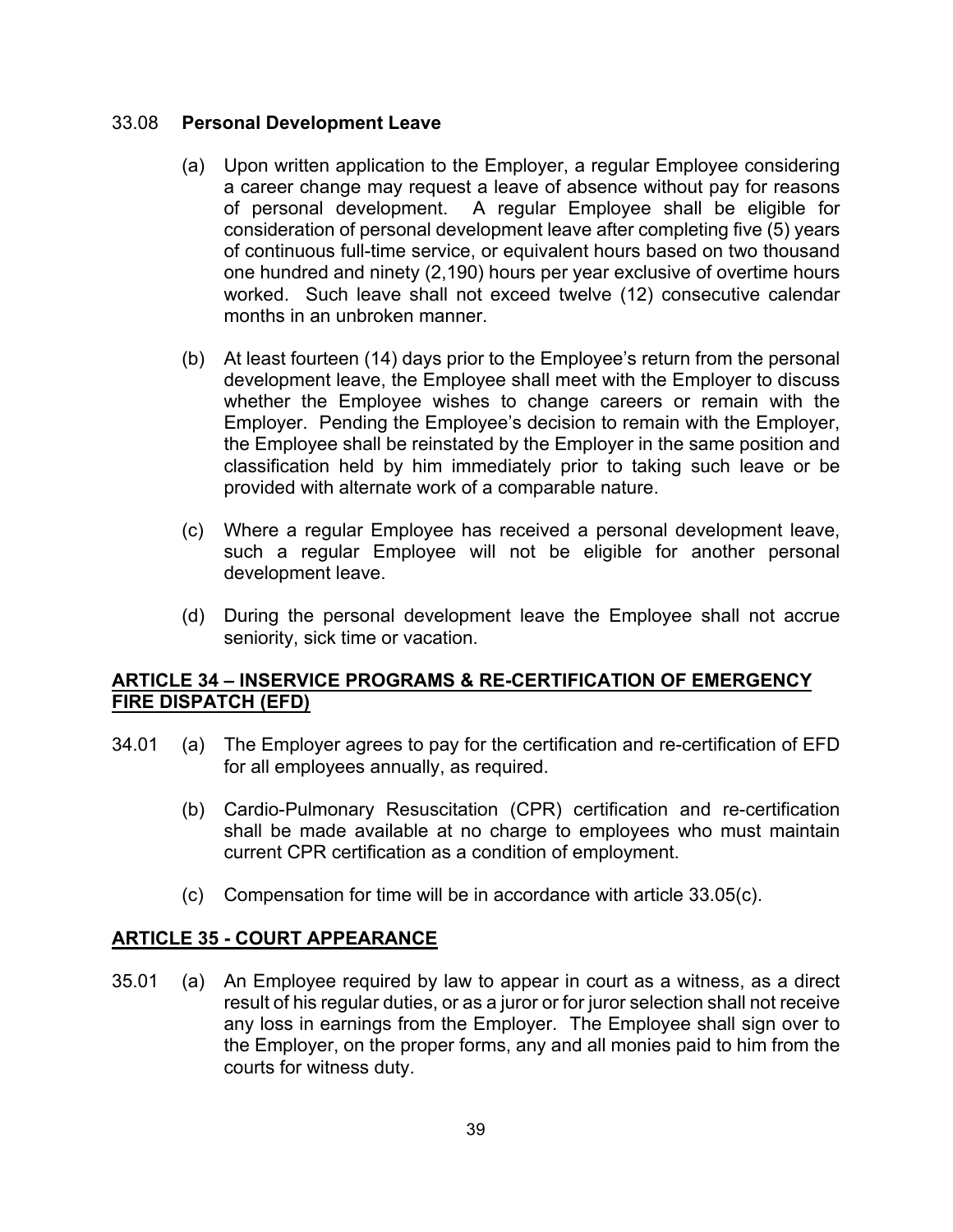- (b) It is agreed that when an Employee is subpoenaed as a witness as a direct result of his regular duties, is called for jury selection, or becomes a juror, he shall not suffer any loss of pay while so serving when the witness duty coincides with a regularly scheduled on-duty shift. Should an Employee be required to serve as a witness in any case arising as a result of his regular duties on his scheduled day(s) off, he shall be paid in accordance with the provisions of Article 12.01.
- 35.02 (a) In the event that an Employee is scheduled to work on a night shift before or after a day that he is called as a witness in matters arising as a direct result of his regular duties with the Employer, or as a juror, he shall be granted a leave of absence without pay for a period of six (6) hours on the night shift immediately prior to, or immediately after, each court appearance day. Should the Employee's required court time each day exceed the six (6) hours' leave of absence provided, the difference shall be paid to the Employee according to other provisions of the Collective Agreement.
	- (b) No Employee shall suffer a loss in regular earnings for a court appearance, regardless of the amount of time required to be in court.
- 35.03 Where an Employee is required by law to appear before a court of law for reasons other than those stated above, he shall be granted a leave of absence without pay.

#### **ARTICLE 36 - EVALUATION AND PERSONNEL FILES**

- 36.01 (a) The parties to this Collective Agreement recognize the desirability of Employee evaluations. Evaluations shall be conducted at least on an annual basis.
	- (b) Evaluations shall be for the constructive review of the performance of the Employee.
- 36.02 All such evaluations shall be in writing.
- 36.03 (a) Meetings for the purpose of the evaluation interview shall be scheduled by the Employer with reasonable advance notice, which shall not be less than forty-eight (48) hours. The Employee may review his personnel file prior to the interview upon his written request.
	- (b) The Employee shall be given a copy of his completed evaluation at the conclusion of the interview or no later than seven (7) calendar days from the interview date. The Employee shall sign the completed evaluation document upon receipt for the sole purpose of indicating that he is aware of the evaluation. He shall have the right to respond in writing within seven (7)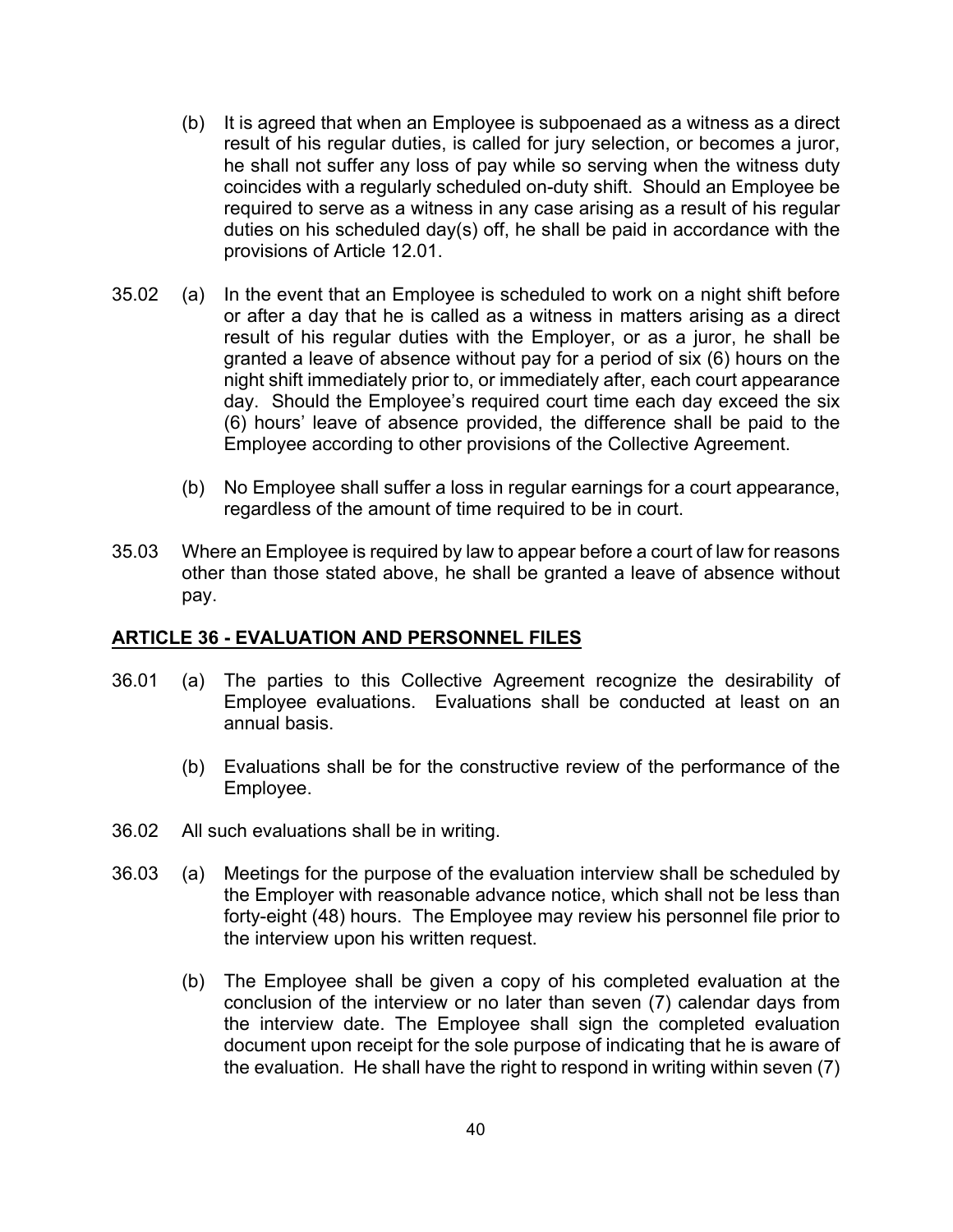calendar days of receipt of the evaluation document, and his reply shall be placed in his file.

- (c) If an evaluation interview is scheduled on an Employee's off duty hours or on days of rest, the Employee shall be compensated according to the provisions of Article 12.
- 36.04 An Employee's evaluation shall be considered confidential and shall not be released by the Employer to any person, except a Board of Arbitration, the Employer's counsel, or as required by law, without the written consent of the Employee.
- 36.05 By appointment made in writing at least one (1) working day in advance, an Employee may view his personnel file. Upon request, an Employee shall be given a copy of requested documents from his file.
- 36.06 It shall be the responsibility of the Employee to advise the employer of change of name, marital status or place of residence.

## **ARTICLE 37 - DISCIPLINE AND DISMISSAL**

- 37.01 Except for the dismissal of an Employee serving a probationary period, there shall be no dismissal or discipline except for just cause.
- 37.02 Unsatisfactory conduct by an Employee which is not considered by the Employer to be serious enough to warrant suspension or dismissal may result in a written warning to the Employee with a fax or e-mail copy, where possible, to the Union office within two (2) working days, and a copy of the original letter to the Union office within five (5) working days of the disciplinary action. The written warning shall indicate that it is disciplinary action.
- 37.03 Unsatisfactory conduct by an Employee which is considered by the Employer to be serious enough to be entered on the Employee's record, but not serious enough to warrant suspension or dismissal, may result in a written warning to the Employee with a fax or e-mail copy, to the Union office within two (2) working days. The written warning shall indicate that it is disciplinary action. It shall state a definite period in which improvement or correction is expected and, at the conclusion of such time, the Employee's conduct shall be reviewed with respect to the discipline. The Employee shall be informed in writing of the results of the review. The assignment of an improvement or correction period shall not act to restrict the Employer's right to take further action during said period should the Employee's conduct so warrant.
- 37.04 The procedures stated in Articles 37.02, 37.03 and 37.10 do not prevent immediate suspension or dismissal for just cause.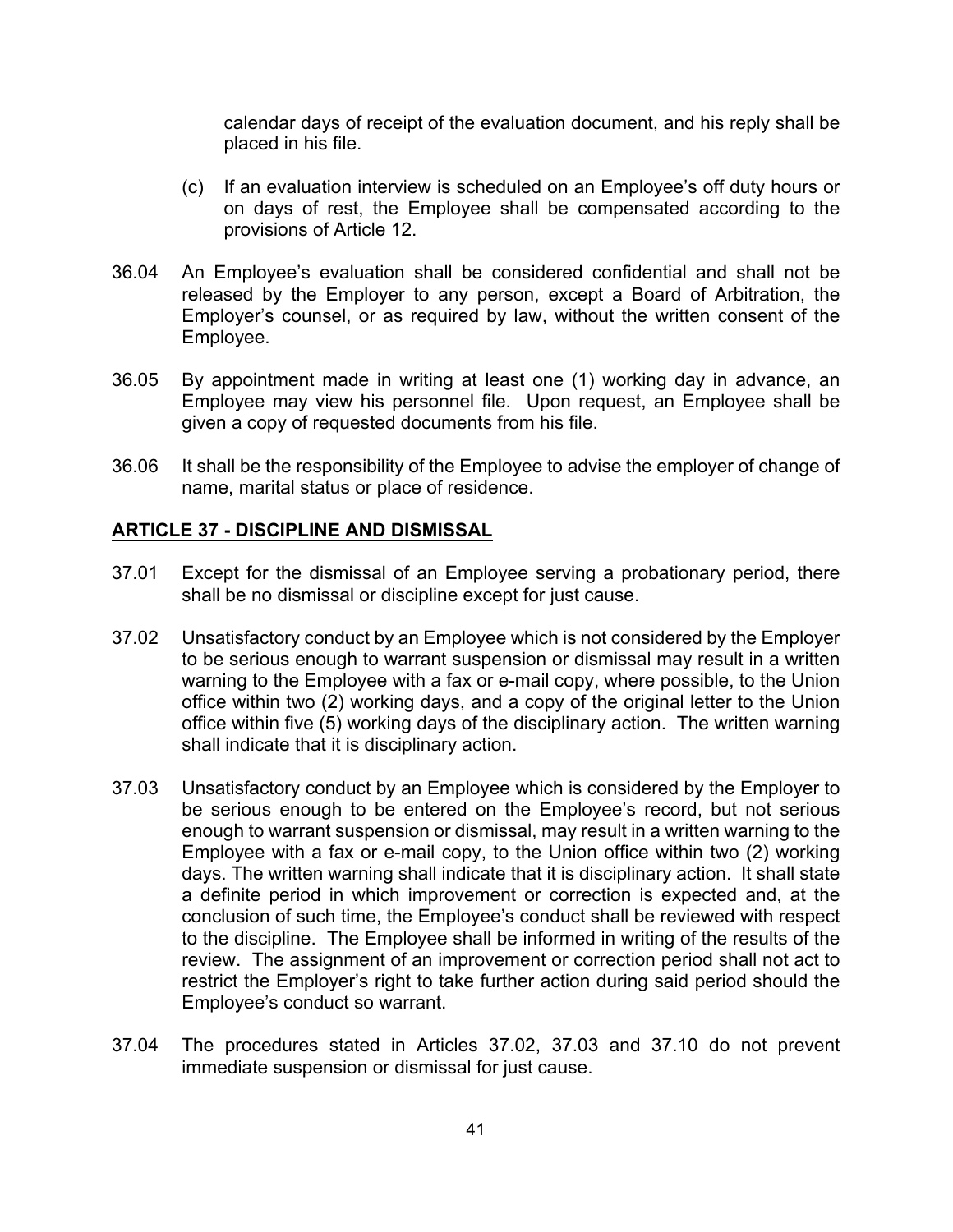- 37.05 An Employee who has been suspended or dismissed shall receive from the Employer, in writing, the reason(s) for suspension or dismissal, and a copy of the letter shall be sent to the Union within two (2) working days.
- 37.06 Any written documents pertaining to disciplinary action or dismissal shall be removed from the Employee's file when such disciplinary action or dismissal has been grieved and determined to be unjustified.
- 37.07 An Employee who has been subject to disciplinary action shall, after two (2) years from the date the disciplinary measure was initiated, request in writing that his record be cleared of that disciplinary action. The Employer shall confirm in writing to the Employee that such action has been effected.
- 37.08 An Employee who is dismissed shall receive his termination entitlements at the time he leaves.
- 37.09 For purposes of this Article, a working day shall mean consecutive calendar days exclusive of Saturdays, Sundays and Named Holidays specified in Article 22.
- 37.10 When circumstances permit, the Employer shall provide at least twenty-four (24) hours' advance notice to an Employee required to meet with the Employer for the purposes of issuing discipline. The Employer will advise the Employee that he may be accompanied by a representative of the Union at such meeting.

#### **ARTICLE 38 - RESIGNATION/TERMINATION**

- 38.01 An Employee shall provide the Employer with a minimum of fourteen (14) calendar days' notice of his desire to terminate his employment.
- 38.02 If the required notice of termination is given, an Employee who voluntarily leaves the employ of the Employer shall receive the wages and vacation pay to which he is entitled on the day on which he terminates his employment.
- 38.03 Pro rata vacation pay on termination of employment will be paid in accordance with service rendered if proper notification is given. If proper notification is not given, the Employee will be paid in accordance with the *Employment Standards Code*.
- 38.04 An Employee shall be deemed to have terminated his employment when:
	- (a) he is absent from work without good and proper reason and/or the approval of the Employer; or
	- (b) he does not return from leave of absence or vacation as scheduled; or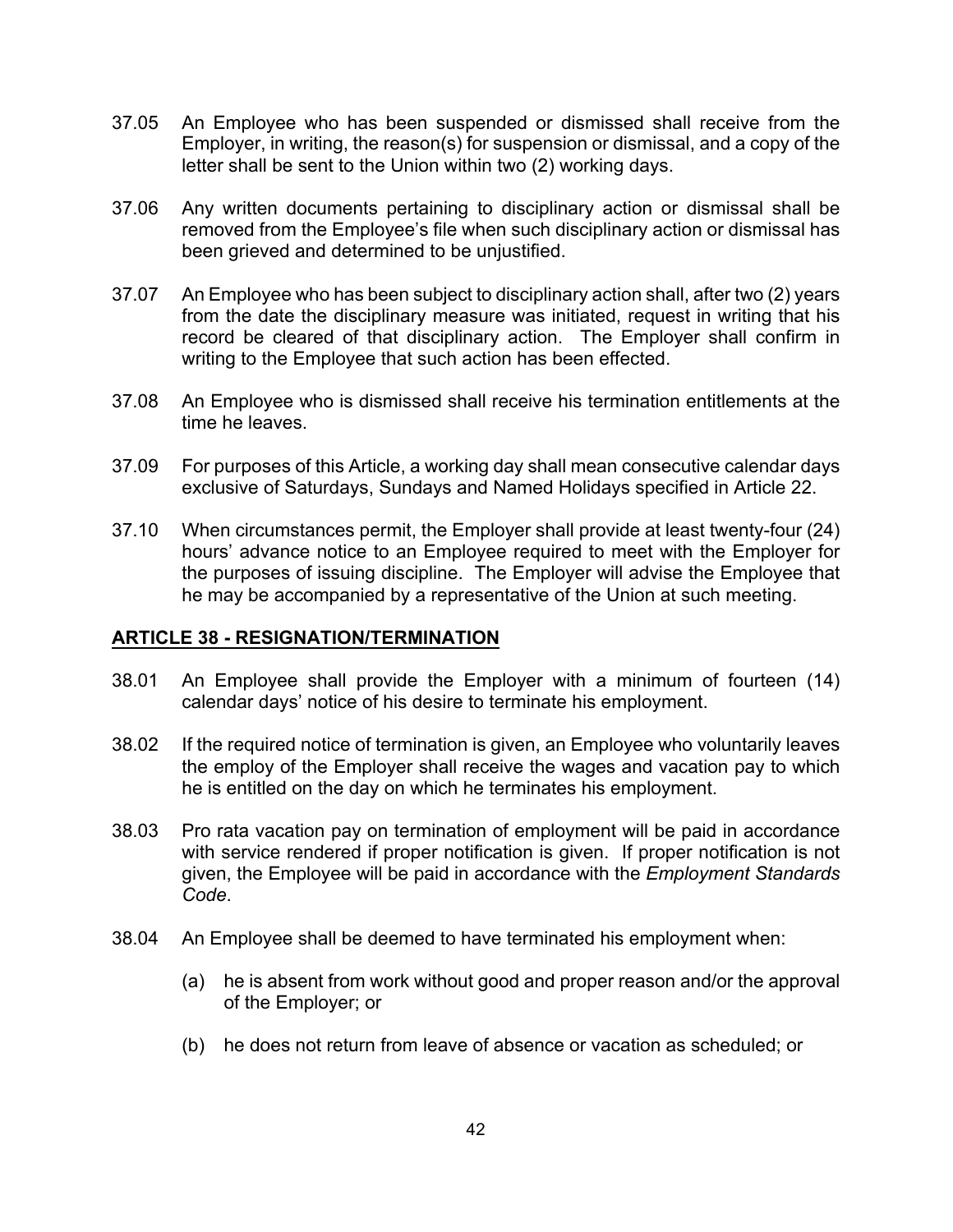- (c) he does not return from layoff as required, or upon the expiry of twelve (12) months following layoff during which time the Employee has not been recalled to work.
- 38.05 If the required notice of termination is given, an exit interview with the Employer shall be granted at the Employee's request prior to termination.

#### **ARTICLE 39 - JOB DESCRIPTIONS**

39.01 The Employer agrees to draw up job descriptions for all classifications within the scope of this Agreement. These job descriptions and any changes thereto shall be provided to the Union and to the Employee.

#### **ARTICLE 40 - JOB CLASSIFICATIONS**

#### 40.01 **New Classifications**

If the Employer creates a new classification within the scope of the bargaining unit, or if an existing classification is added to the bargaining unit, the following shall apply:

- (a) The Employer shall provide written notice to the Union of the classification title and proposed pay rates for the classification.
- (b) If the Union does not agree with the proposed pay rates, the parties shall, within thirty (30) days of the creation or inclusion of the classification, meet and attempt to agree upon a pay scale for the classification.
- (c) If the parties are unable to agree upon a pay scale, the Union may refer the matter to mediation/arbitration at Step 3/4 of the Grievance Procedure.
- (d) During the conduct of the processes described above, the Employer may establish an interim rate of pay and fill positions within the classification pending the outcome of the processes, on the understanding that the ultimate pay rate shall be retroactive to the date of creation of the classification.

#### **ARTICLE 41 - REGULAR MEETINGS**

- 41.01 The Union supports the continuation of the Employer's current practice of regular meetings between Employees and management to promote open communication and harmonious relations.
- 41.02 Attendance at monthly staff meetings, while encouraged, is voluntary but will not result in the loss of regular wages.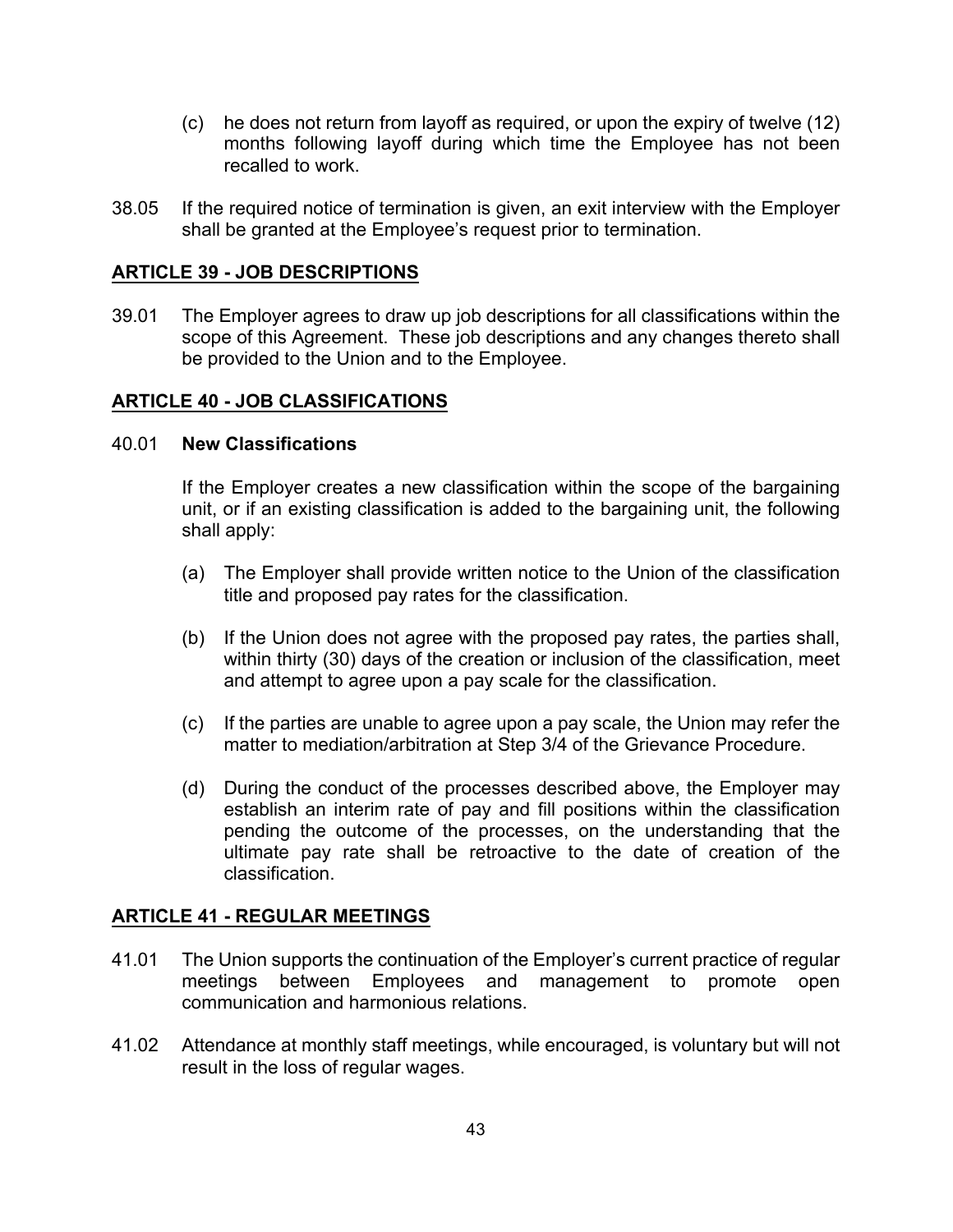#### 41.03 **Employee-Management Advisory Committee**

The Parties to this Collective Agreement agree to establish an Employee-Management Advisory Committee(s) or the equivalent for promoting harmonious relationships and discussing topics of mutual concern between the Employees and the Employer.

## **ARTICLE 42 - OCCUPATIONAL HEALTH AND SAFETY**

- 42.01 The parties to this Collective Agreement will cooperate to the fullest extent in the matter of occupational health, safety and accident prevention. Required safety equipment and devices will be provided where necessary by the Employer.
- 42.02 The Dispatch Service shall establish a Health and Safety Committee which shall be composed of representatives of the Employer and at least one (1) Employee representative of the Union and may include representatives of other Employee groups. This Committee shall meet at least once per quarter.
- 42.03 The basic rate of pay shall be paid to an Employee representative for time spent in attendance at a meeting of this Committee.
- 42.04 The Committee shall consider such matters as occupational health and safety.
- 42.05 Where an Employee is assigned to work alone, the Employer shall have a policy and procedure to support a work alone safety policy.
- 42.06 The Health and Safety Committee shall also consider measures necessary to protect the security of each Employee on the Employer's premises and may make recommendations to the Employer in that regard. Should the recommendations not be implemented and adequate steps taken towards implementation within two (2) months from the date the recommendation is made, the Health and Safety Committee may request and shall have the right to have their recommendations presented to the East Central 911 Call Answer Society ("The Society"). The Society will reply in writing to the Health and Safety Committee within thirty (30) days of the receipt of the recommendation.
- 42.07 Where the Employer requires that the Employee receive specific immunization and titre, as a result of or related to his work, it shall be provided at no cost.
- 42.08 The Employer shall pay for the medical fee on behalf of all Employees when such medical examination is requested by the Employer. Such examinations shall be arranged through the Administrator, and shall be on the form presented by the Employer.

## **ARTICLE 43 – NOT ALLOCATED**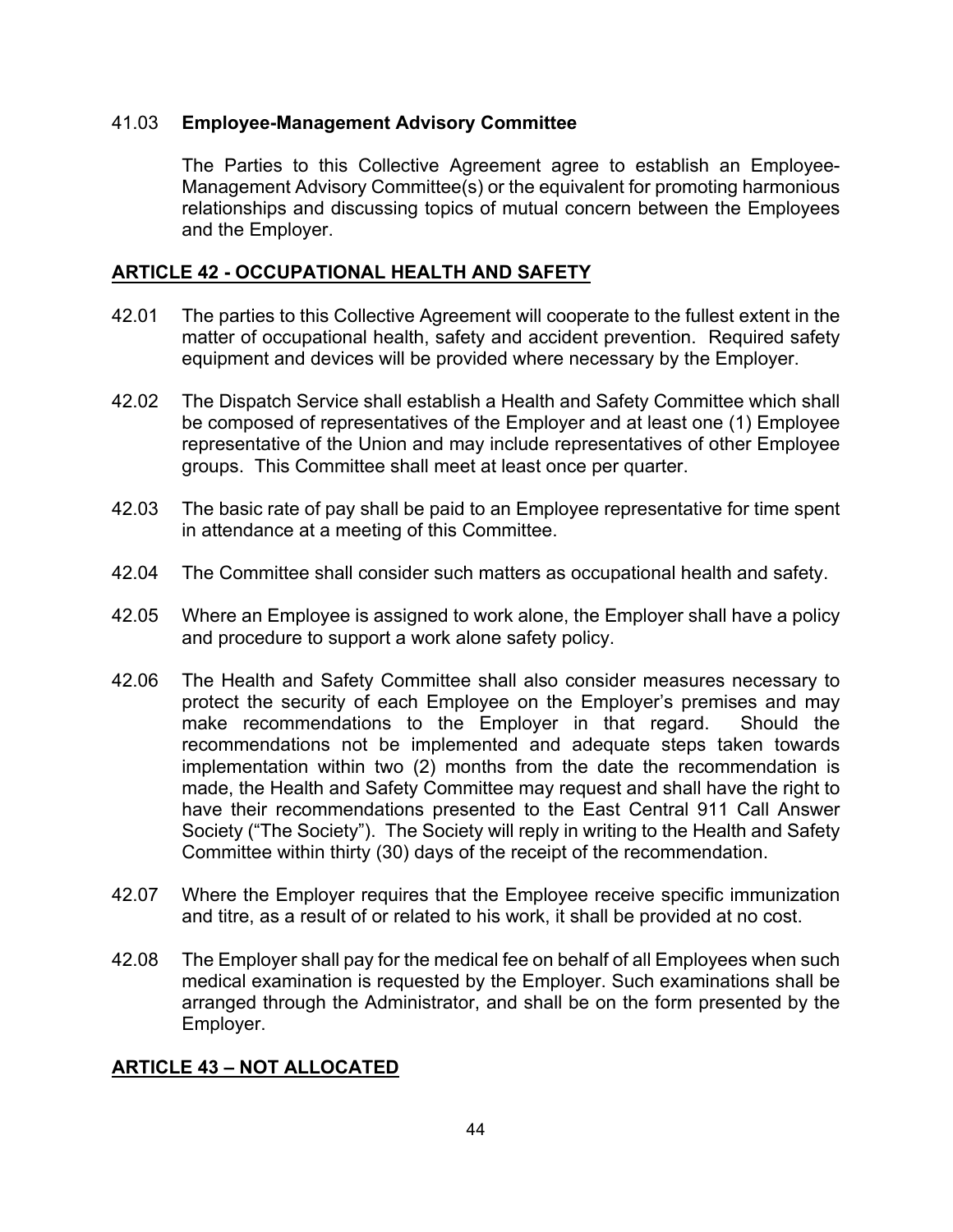## **ARTICLE 44 - PART-TIME, TEMPORARY AND CASUAL EMPLOYEES**

- 44.01 Except as modified by this Article, all provisions of this Collective Agreement apply to part-time, temporary and casual Employees, except that casual Employees shall not be entitled to benefits provided for in:
	- Article 9 Probationary Period
	- Article 28 Seniority
	- Article 30 Layoff and Recalls
	- Article 33 Leaves of Absence
	- Article 23 Sick Leave
	- Article 38 Resignation/Termination
	- Article 25 Employee Benefit Plans
	- Article 26 Pension Plan

Notwithstanding the above, grievances respecting discipline or dismissal of casual Employees shall not be remitted to arbitration.

- 44.02 (a) A temporary full-time or temporary part-time Employee shall be covered by the terms and conditions of this Collective Agreement applicable to full-time or part-time Employees as the case may be.
	- (b) At the time of hire, the Employer shall state in writing the expected term of employment.
	- (c) A temporary Employee shall not have the right to grieve the termination of his employment when no longer required in that position or on completion of the expected term of the position nor placement pursuant to Article 29.07(b).
- 44.03 An employee required by the Employer to work an additional shift without having agreed to do so, will receive two time (2X) basic rate of pay. The premium payment will cease and the employee's basic rate of pay will apply at the start of the next scheduled shift.

## **ARTICLE 45 – NOT ALLOCATED**

## **ARTICLE 46 - GRIEVANCE PROCEDURE**

#### 46.01 **Definition of Time Periods**

(a) For the purpose of this Article and Article 47, periods of time referred to in days shall be deemed to mean such periods of time calculated on consecutive calendar days exclusive of Saturdays, Sundays and Named Holidays specified in Article 22.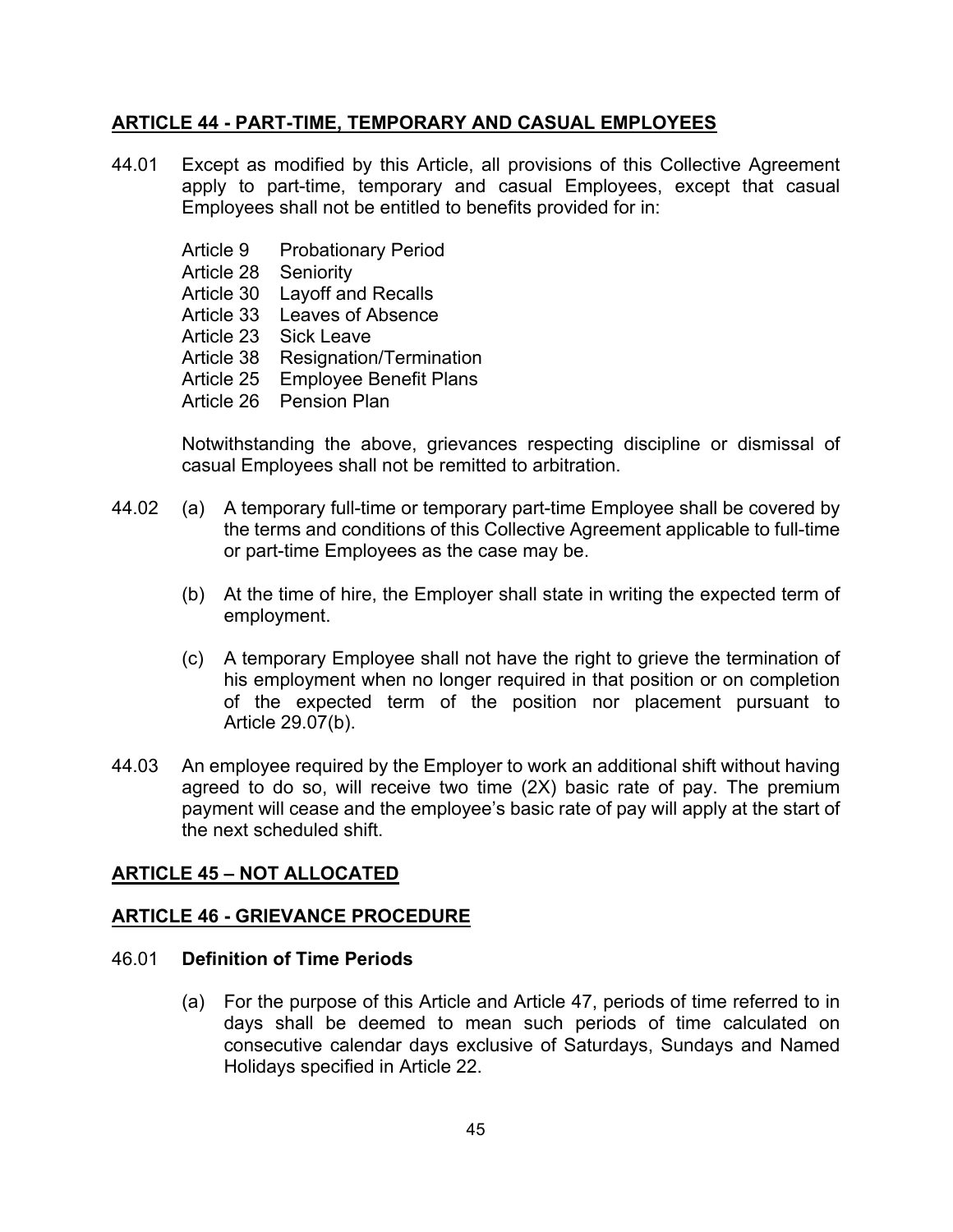(b) Time limits may be extended by mutual agreement, in writing, between the Union and the Employer.

## 46.02 **Resolution of a Difference between an Employee and the Employer**

- (a) Formal Discussion
	- (i) If a difference arises between one or more Employees and the Employer regarding the interpretation, application, operation or alleged contravention of this Collective Agreement, the Employee(s) shall first seek to settle the difference through discussion with his immediate supervisor. If it is not resolved in this manner, the Employee(s) shall seek the advice and help of an HSAA representative. If it becomes a grievance, it will be submitted in writing and delivered to the East Central 911 through HSAA.

Grievances will indicate:

- (a) the nature of the grievance;
- (b) the clause or clauses claimed to have been violated;
- (c) the redress sought.
- (ii) However, the mandatory formal discussion stage set out in Article 46.02(a)(i), shall be bypassed when the Employee has been given a letter of discipline pursuant to Article 37.
- (iii) In the event that the difference is of a general nature affecting two or more Employees, the Employer and the Union may agree that the grievances shall be batched and dealt with as a group grievance commencing at Step 1.
- (b) Step 1

The grievance shall be submitted, in writing, and signed by the Employee, indicating the nature of the grievance, the clause or clauses claimed to have been violated, and the redress sought to the Administrator within ten (10) days of the act causing the grievance, or within ten (10) days of the time that the Employee could reasonably have become aware that a violation of this Collective Agreement had occurred. The decision of the Administrator shall be made known to the Employee and the Union within seven (7) days of receipt of the written statement of grievance.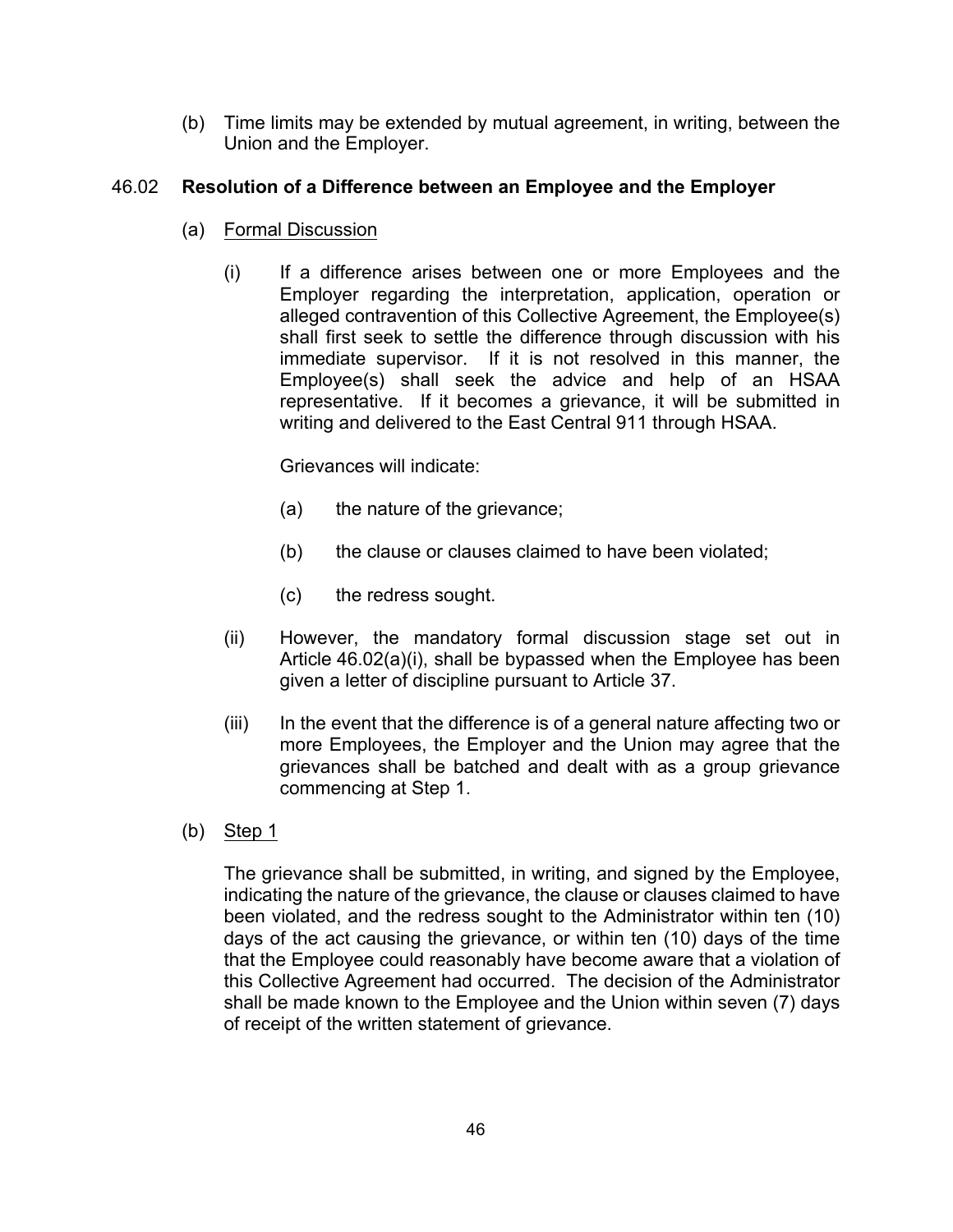#### (c) Step 2

Within seven (7) days of receipt of the decision of the Administrator, the grievance may be advanced to Step 2 by submitting to the Chair of the Board, or his designate, a copy of the original grievance with a letter indicating that the grievance has not been resolved. Upon receipt of the grievance, a meeting which may be arranged by either party shall occur.

The Chair of the Board or his designate, shall render a decision, in writing, to be forwarded to the Union and the grievor within seven (7) days of the date of the meeting.

(d) Step 3

Should a grievance not be resolved at Step 2, the Union may elect to submit the grievance to Mediation. In this case, the Union shall notify the Employer in writing within seven (7) days of receipt of the decision of the Chair of the Board or his designate that the Union wishes to proceed to Mediation. By mutual agreement between the parties, a mediator may be appointed who shall endeavour to mediate a settlement. If the parties cannot agree upon a mediator, the grievance shall be forwarded to Step 4.

If the Mediator provides written recommendations, each party shall notify the other of their acceptance or rejection of the recommendations. The cost of the Mediator shall be shared by the parties.

(e) Step  $4$ 

Should a grievance not be resolved through Mediation, if chosen, at Step 3, the Union may elect to submit the grievance to Arbitration. In this case, the Union shall notify the Employer in writing within seven (7) days of receipt of the decision of the Chair of the Board or his designate, that the Union wishes to proceed to Arbitration, and at the same time the Union shall name its appointee to the Arbitration Board. Within seven (7) days of the Chair of the Board receiving such written notice, the Chair of the Board shall notify the Union in writing of the Employer's appointee to the Arbitration Board. By mutual agreement between the parties in writing, a single Arbitrator may be appointed.

## 46.03 **Default**

(a) Should the grievor or the Union fail to comply with any time limit in this grievance procedure, the grievance will be considered conceded and shall be abandoned unless the parties to the difference have mutually agreed, in writing, to extend the time limit.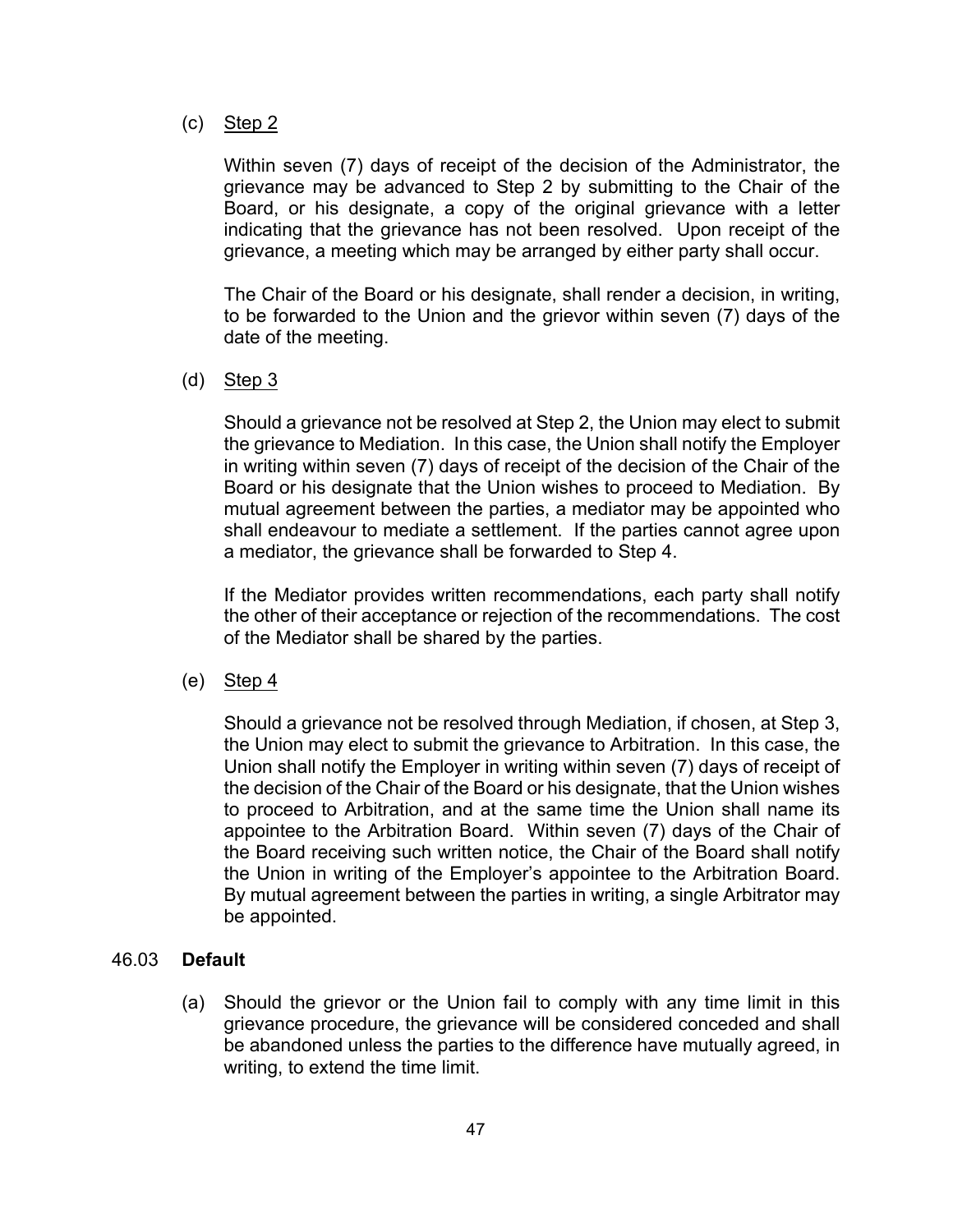- (b) Should the Employer fail to respond within the time limit set out in this grievance procedure, the grievance shall automatically move to the next step or be advanced to Arbitration on the day following the expiry of the particular time limit unless the parties have mutually agreed, in writing, to extend the time limit.
- 46.04 (a) Neither the Employee nor a representative of the local unit of the Union who may attend a meeting with the Employer respecting a grievance shall suffer any loss of regular earnings calculated at the basic rate of pay for the time spent at such a meeting.
	- (b) An Employee shall be entitled to have a member of the Local Unit Executive or any duly accredited officer employed by the Union present during any meeting pursuant to this grievance procedure.
- 46.05 Either party may initiate a meeting for the purpose of resolving a difference prior to the filing of a formal grievance or prior to or during grievance or arbitration proceedings.

## 46.06 **Resolution of a Difference between the Union and the Employer**

(a) Formal Discussion

In the event that a difference of a general nature arises regarding interpretation, application, operation or alleged contravention of this Collective Agreement, the Union shall first attempt to resolve the difference through discussion with the Administrator or with the Chair of the Board, or his designate, as appropriate. If the difference is not resolved in this manner, it may become a policy grievance.

(b) Step 1

A policy grievance shall be submitted, in writing, to the Chair of the Board, or his designate, and shall indicate the nature of the grievance, the clause or clauses claimed to have been violated, and the redress sought. Such grievance shall be submitted to the Chair of the Board, or his designate, within twenty (20) days of the occurrence of the act causing the grievance or within twenty (20) days of the time that the Union could reasonably have become aware that a violation of this Collective Agreement had occurred. The decision of the Chair of the Board, or his designate, shall be made known to the Union, in writing, within seven (7) days of the receipt of the written statement of the grievance.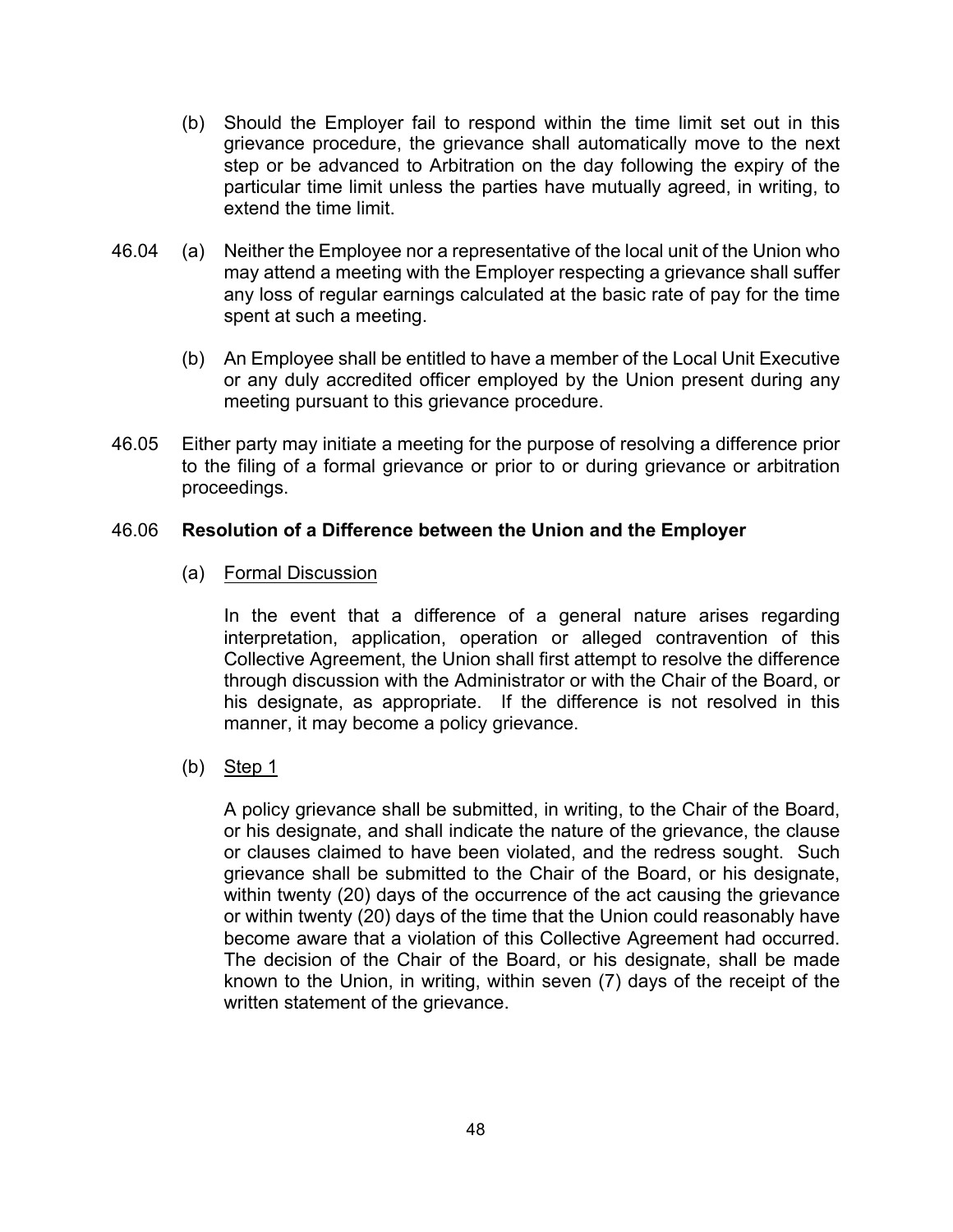(c) Step 2

Should a grievance not be resolved at Step 1, the Union may elect to submit the grievance to Mediation. In this case, the Union shall notify the Employer in writing within seven (7) days of receipt of the decision of the Chair of the Board or his designate that the Union wishes to proceed to Mediation. By mutual agreement between the parties, a mediator may be appointed who shall endeavour to mediate a settlement. If the parties cannot agree upon a Mediator the grievance shall be forwarded to Arbitration.

If the Mediator provides written recommendations, each party shall notify the other of their acceptance or rejection of the recommendations. The cost of the Mediator shall be shared by the parties.

(d) Step 3

Should a grievance not be resolved through Mediation, if chosen, at Step 3, the Union may elect to submit the grievance to Arbitration. In this case, the Union shall notify the Employer in writing within seven (7) days of receipt of the decision of the Chair of the Board or his designate that the Union wishes to proceed to Arbitration, and at the same time the Union shall name its appointee to the Arbitration Board. Within seven (7) days of the Chair of the Board receiving such written notice, the Chair of the Board shall notify the Union in writing of the Employer's appointee to the Arbitration Board. By mutual agreement between the parties in writing, a single Arbitrator may be appointed.

## **ARTICLE 47 – ARBITRATION**

- 47.01 The party requesting Arbitration shall notify the other party of the name of their appointee to an Arbitration Board. Within seven (7) calendar days of receipt of such written notice, the party so notified will notify the other party of his appointee to the Arbitration Board. The two appointees shall meet as soon as practical; but unless otherwise agreed between the Employer and the Union, within a period of seven (7) calendar days after the appointment of the second of them, and jointly select a Chair.
- 47.02 Where the parties have agreed to have a single Arbitrator act in the place of an Arbitration Board, the party requesting Arbitration shall notify the other party of the name of their proposed Arbitrator. Within seven (7) calendar days of receipt of such written notice, the party so notified will respond and attempt to agree upon an Arbitrator.
- 47.03 If the appointees cannot agree upon a Chair or the parties cannot agree to a single Arbitrator, or fail to do so, they shall jointly request the Minister of Human Resources and Employment to appoint a qualified person to act as Chair of the Arbitration Board, or single Arbitrator.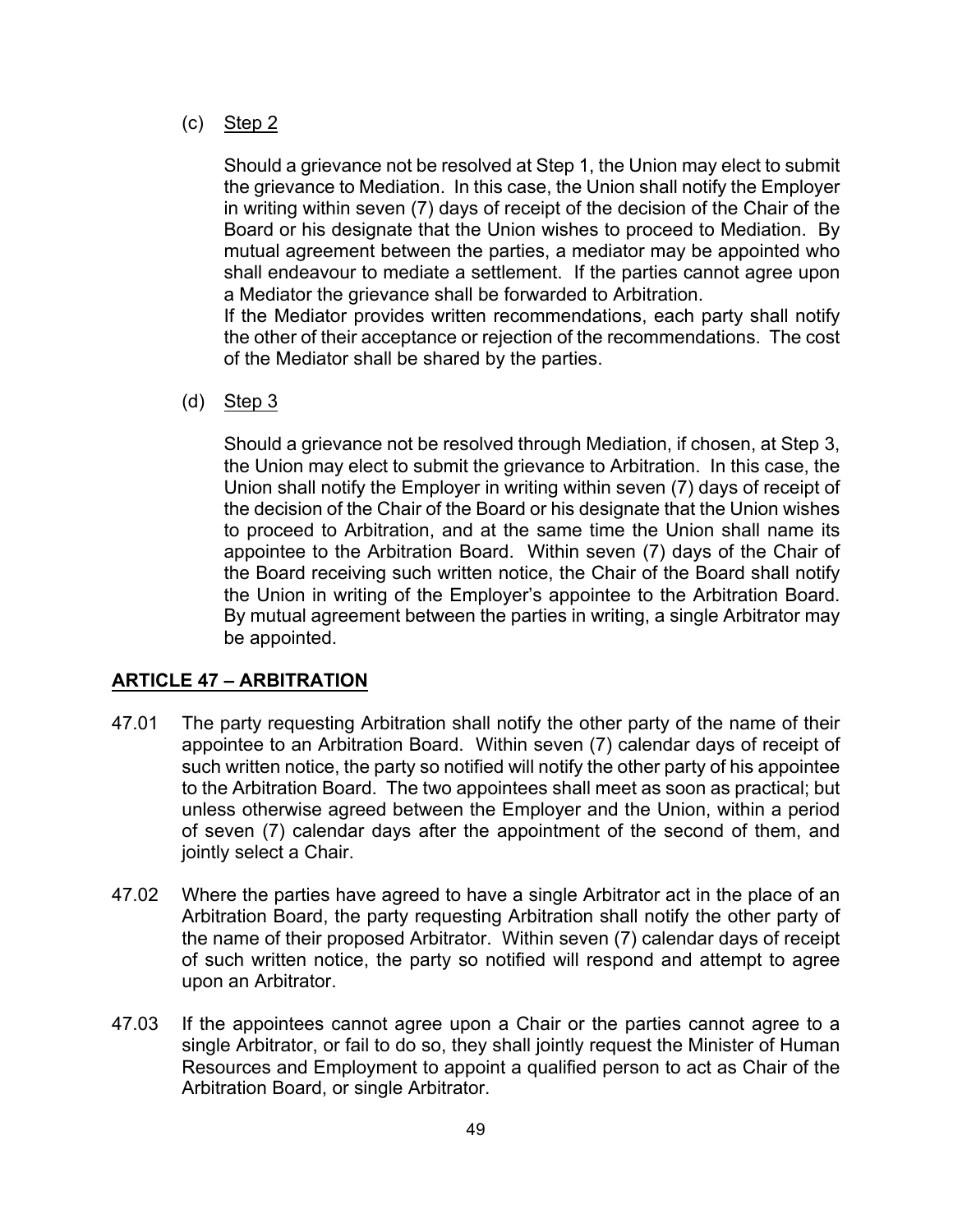- 47.04 The Arbitration Board or single Arbitrator shall not have jurisdiction to alter, add to, subtract from this Agreement or to substitute any new provisions in lieu thereof or to give any decision inconsistent with the term of this Agreement or to deal with any matter not covered by this Agreement. In the event that the Arbitration Board or an Arbitrator, by way of an award, determines that an Employee has been discharged or otherwise disciplined by an Employer for cause and the Collective Agreement does not contain a specific penalty for the infraction that is the subject matter of the Arbitration, the Arbitrator may substitute any penalty for the discharge or discipline that to him seems just and reasonable in all circumstances.
- 47.05 The decision of the Arbitration Board or single Arbitrator shall be final and binding on both parties. Each party shall bear the expenses of its Appointee and the Employer and the Union shall equally bear the fee and expense of the Chair.
- 47.06 The Arbitration Board or the single Arbitrator shall hold a hearing of the grievance to determine the difference and shall render an award in writing as soon as possible after the hearing. The Chair of the Arbitration Board shall have the authority to render an award with or without the concurrence of either of the other members.
- 47.07 Any of the time limits herein contained in Arbitration proceedings may be extended if mutually agreed to in writing by the parties.

#### **ARTICLE 48 - COPIES OF COLLECTIVE AGREEMENT**

- 48.01 The Employer shall provide a copy of the Collective Agreement to each new Employee upon appointment.
- 48.02 The Collective Agreement shall be printed in pocket size form by the Union, and the cost shall be shared equally between the parties.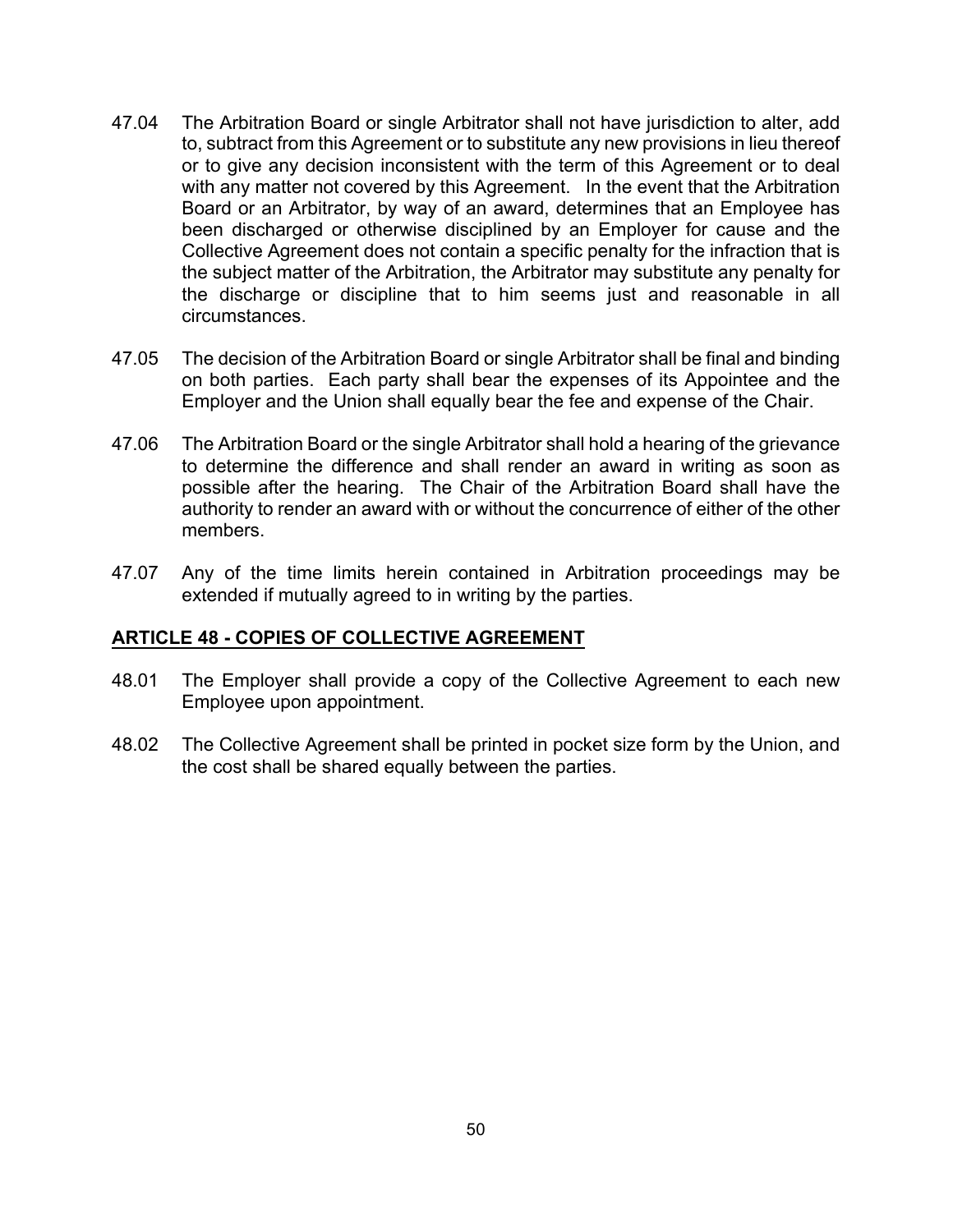### **LETTER OF UNDERSTANDING #1**

#### **Between**

## **EAST CENTRAL 911 CALL ANSWER SOCIETY**

(hereinafter referred to as the Employer)

**- and -**

## **HEALTH SCIENCES ASSOCIATION OF ALBERTA**

(hereinafter referred to as the Union)

## **RE: ADMINISTRATOR PERFORMING IN-SCOPE WORK**

In view of the fact that the Administrator directly participates in the operations of the Dispatch Service, it is understood and agreed that he or she shall not be restricted from performing, from time to time, the duties of any classification recognized as being within the scope of this Agreement in the following circumstances:

- (a) Brief periods up to thirty (30) minutes, during a day shift, of assistance when scheduled staff suddenly face unexpected call volume; or
- (b) To cover for an employee on time off for the purpose of an appointment not exceed two (2) hours, pursuant to Article 23.09; or
- (c) When there are no available employees willing or able to report to work.

ON BEHALF OF EAST CENTRAL CALL ANSWER 911 SOCIETY

ON BEHALF OF THE HEALTH SCIENCES ASSOCIATION OF ALBERTA

Date:\_\_\_\_\_\_\_\_\_\_\_\_\_\_\_\_\_\_\_\_\_\_\_\_\_\_ Date:\_\_\_\_\_\_\_\_\_\_\_\_\_\_\_\_\_\_\_\_\_\_\_\_\_\_\_\_\_

 $\mathcal{L}_\text{max}$  , and the set of the set of the set of the set of the set of the set of the set of the set of the set of the set of the set of the set of the set of the set of the set of the set of the set of the set of the

\_\_\_\_\_\_\_\_\_\_\_\_\_\_\_\_\_\_\_\_\_\_\_\_\_\_\_\_\_\_\_

 $\mathcal{L}_\text{max}$  , and the set of the set of the set of the set of the set of the set of the set of the set of the set of the set of the set of the set of the set of the set of the set of the set of the set of the set of the

\_\_\_\_\_\_\_\_\_\_\_\_\_\_\_\_\_\_\_\_\_\_\_\_\_\_\_\_\_\_\_\_\_\_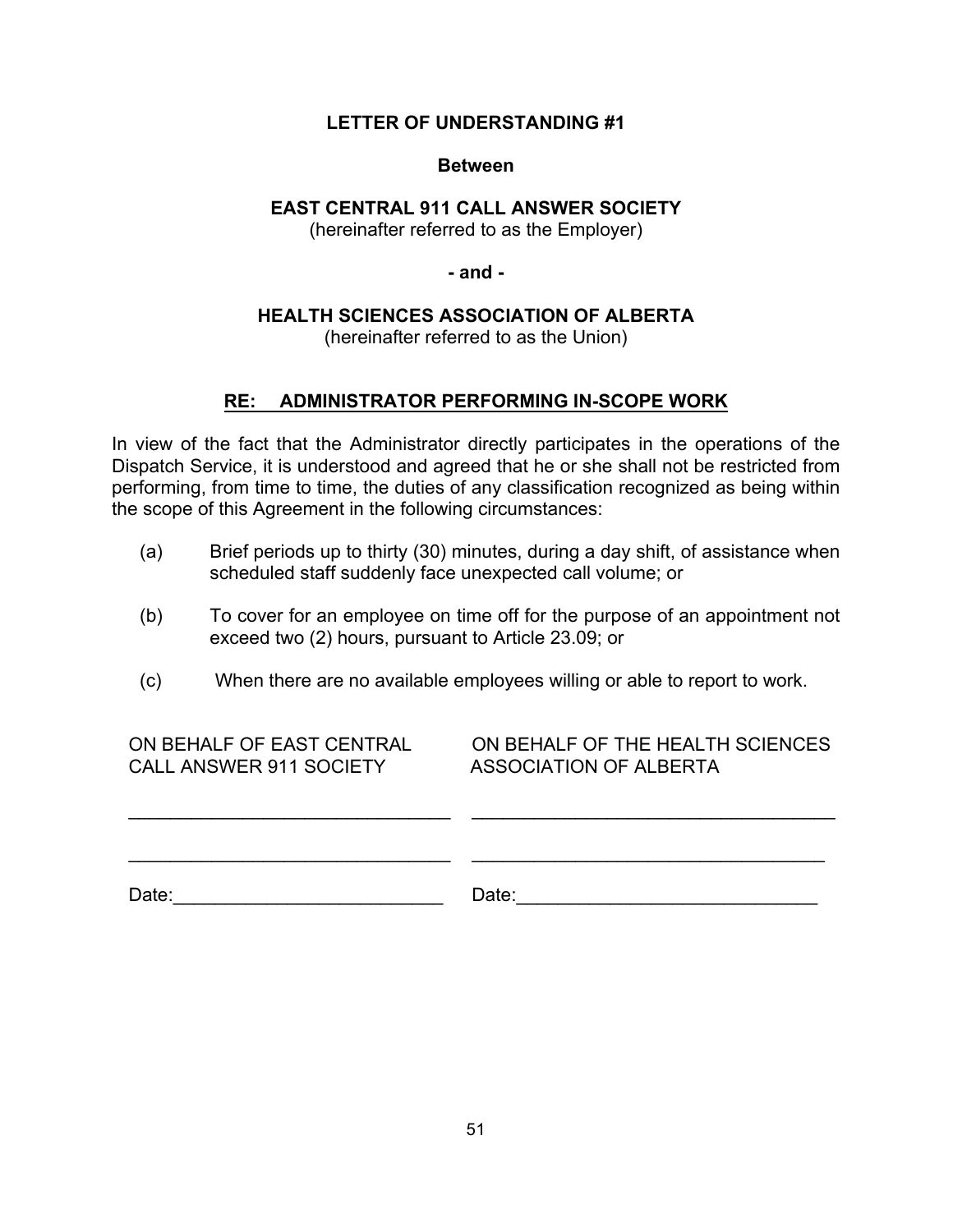#### **LETTER OF UNDERSTANDING #2**

#### **Between**

### **EAST CENTRAL 911 CALL ANSWER SOCIETY**

(hereinafter referred to as the Employer)

**- and -**

#### **HEALTH SCIENCES ASSOCIATION OF ALBERTA**

(hereinafter referred to as the Union)

## **RE: FLEX BENEFIT**

The Employer will provide a flex benefit to all full-time, full-time temporary and casuals employees as follows:

Five hundred dollars (\$500) effective date of ratification, for 2016

Six hundred dollars (\$600) effective January 1, 2017.

Seven hundred dollars (\$700) effective January 1, 2018.

Eight hundred dollars (\$800) effective January 1, 2019.

This letter of understanding shall apply over a period of time beginning the date of ratification for this Collective Agreement and ending December 31, 2019, or upon the date of ratification of the next Collective Agreement, whichever is later.

| ON BEHALF OF EAST CENTRAL | ON BEHALF OF THE HEALTH SCIENCES |
|---------------------------|----------------------------------|
| CALL ANSWER 911 SOCIETY   | ASSOCIATION OF ALBERTA           |
|                           |                                  |

Date:\_\_\_\_\_\_\_\_\_\_\_\_\_\_\_\_\_\_\_\_\_\_\_\_\_\_ Date:\_\_\_\_\_\_\_\_\_\_\_\_\_\_\_\_\_\_\_\_\_\_\_\_\_\_\_\_\_

 $\mathcal{L}_\text{max}$  , and the set of the set of the set of the set of the set of the set of the set of the set of the set of the set of the set of the set of the set of the set of the set of the set of the set of the set of the

 $\overline{\phantom{a}}$  , and the set of the set of the set of the set of the set of the set of the set of the set of the set of the set of the set of the set of the set of the set of the set of the set of the set of the set of the s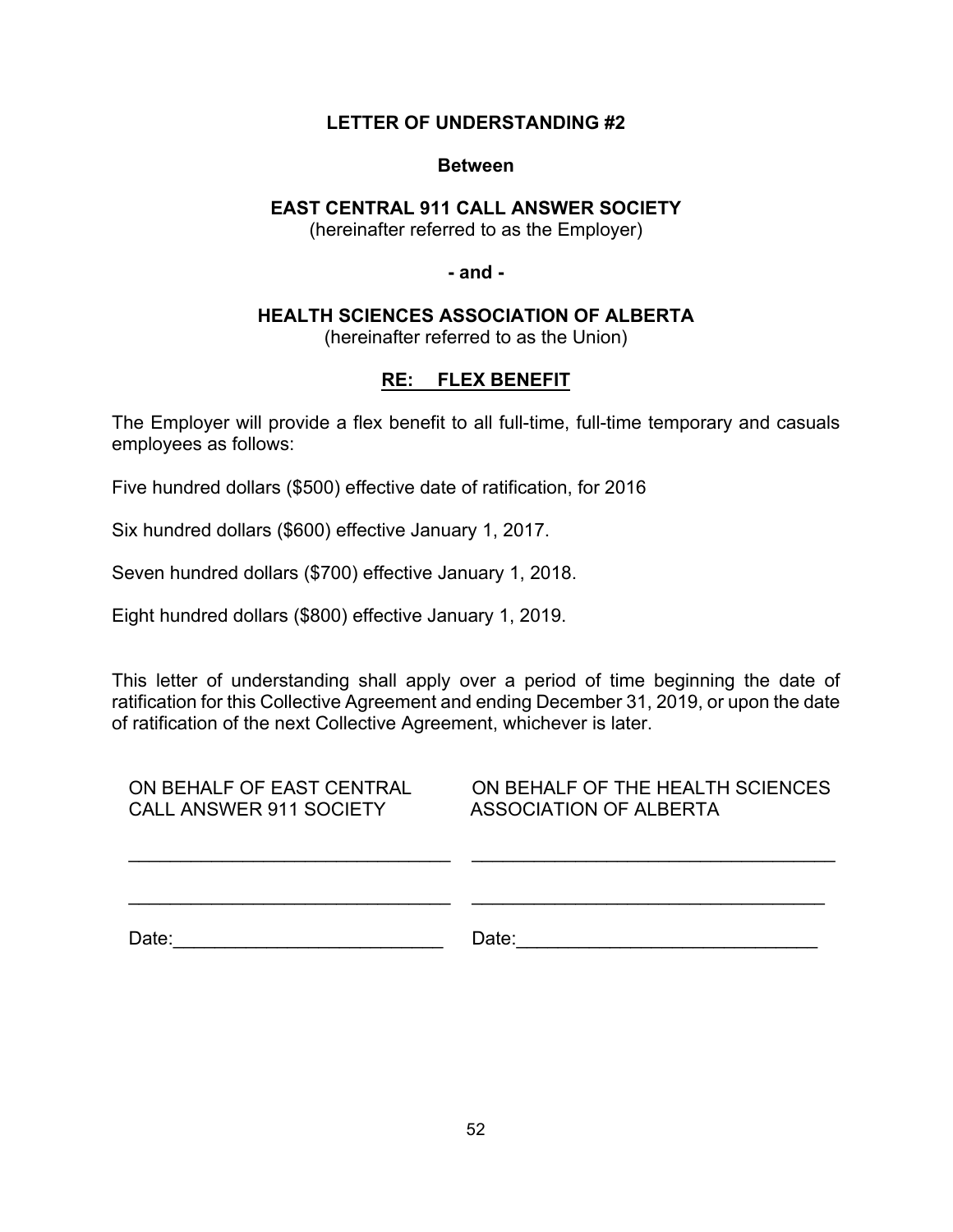### **LETTER OF UNDERSTANDING #3**

### **BETWEEN**

## **EAST CENTRAL 911 CALL ANSWER SOCIETY**

(hereinafter referred to as the Employer)

**- and -**

#### **HEALTH SCIENCES ASSOCIATION OF ALBERTA**

(hereinafter referred to as the Union)

## **LONG SERVICE INCREMENTS**

Upon reaching 10 years of service, members will receive a \$1,000 one-time lump sum long service bonus.

Upon reaching 15 years of service, members will receive a \$1,500 one-time lump sum long service bonus.

Upon reaching 20 years of Service, members will receive a \$2,000 one-time lump sum long service bonus.

Upon reaching 25 years of service, members will receive a \$2,500 one-time lump sum long service bonus.

| ON BEHALF OF EAST CENTRAL      |
|--------------------------------|
| <b>CALL ANSWER 911 SOCIETY</b> |

ON BEHALF OF THE HEALTH SCIENCES ASSOCIATION OF ALBERTA

\_\_\_\_\_\_\_\_\_\_\_\_\_\_\_\_\_\_\_\_\_\_\_\_\_\_\_\_\_\_\_\_\_\_\_

\_\_\_\_\_\_\_\_\_\_\_\_\_\_\_\_\_\_\_\_\_\_\_\_\_\_\_\_\_\_\_\_\_\_

| Date: |  |  |  |
|-------|--|--|--|
|       |  |  |  |

\_\_\_\_\_\_\_\_\_\_\_\_\_\_\_\_\_\_\_\_\_\_\_\_\_\_\_\_\_\_\_

\_\_\_\_\_\_\_\_\_\_\_\_\_\_\_\_\_\_\_\_\_\_\_\_\_\_\_\_\_\_\_

Date:\_\_\_\_\_\_\_\_\_\_\_\_\_\_\_\_\_\_\_\_\_\_\_\_\_\_ Date:\_\_\_\_\_\_\_\_\_\_\_\_\_\_\_\_\_\_\_\_\_\_\_\_\_\_\_\_\_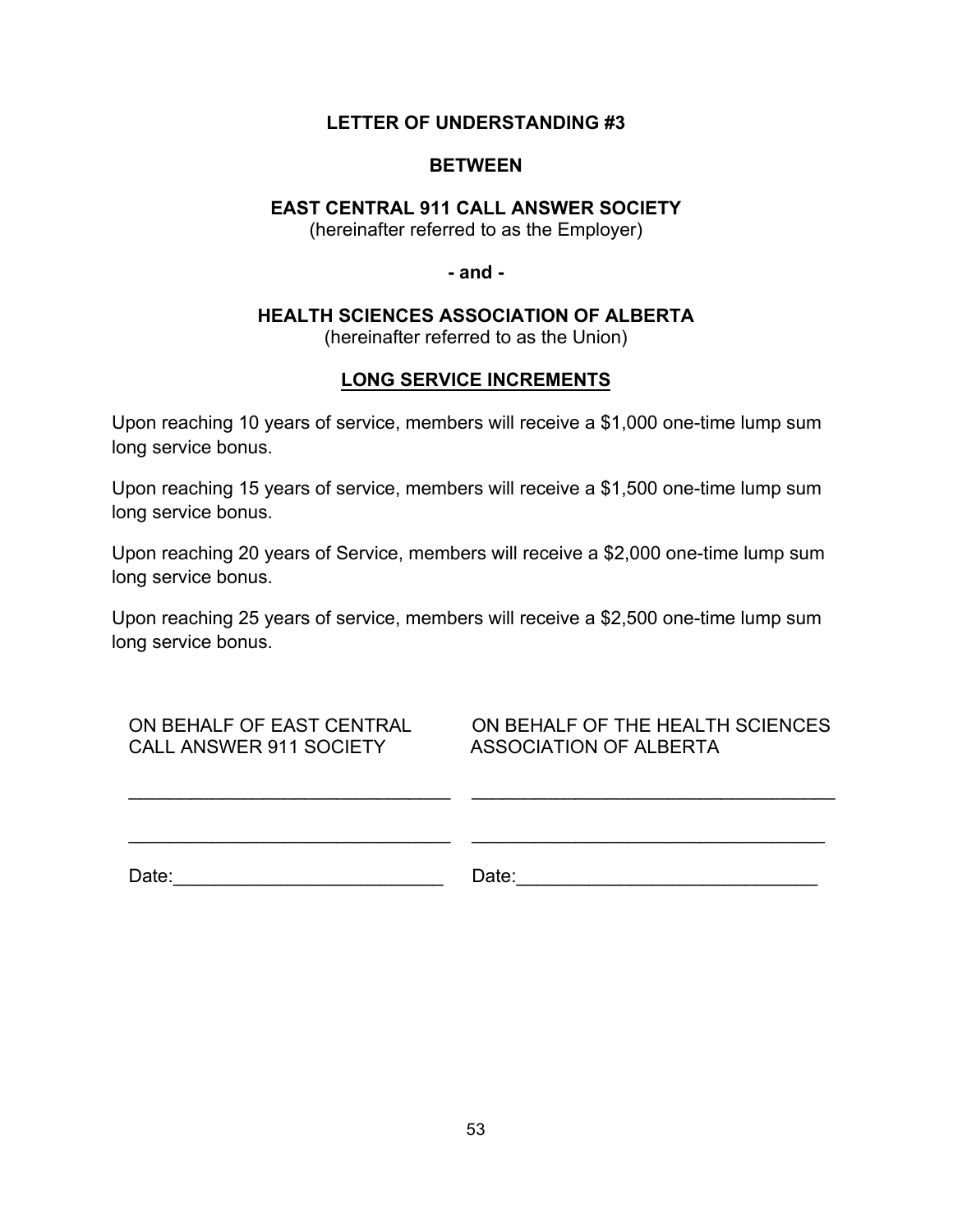## **Health Sciences Association of Alberta And East Central 911 Call Answer Society**

## **SALARY APPENDIX**

| <b>Classification</b>                                                | Step 1  | Step 2  | Step 3  | Step 4  | Step 5  | Step 6  | Step 7  | Step 8  | Year 10<br><b>LSI</b> |
|----------------------------------------------------------------------|---------|---------|---------|---------|---------|---------|---------|---------|-----------------------|
| <b>EMD/EFD</b>                                                       |         |         |         |         |         |         |         |         |                       |
| January 1, 2013 (5%)                                                 | \$17.70 | \$18.41 | \$19.08 | \$19.80 | \$20.55 | \$21.33 | \$22.14 | \$22.98 | \$23.93               |
| January 1, 2014 (2%)                                                 | \$18.05 | \$18.78 | \$19.46 | \$20.20 | \$20.96 | \$21.76 | \$22.58 | \$23.44 | \$24.41               |
| January 1, 2015 (2%)                                                 | \$18.41 | \$19.16 | \$19.85 | \$20.60 | \$21.38 | \$22.20 | \$23.03 | \$23.91 | \$24.90               |
| January 1, 2016 (2%)                                                 | \$18.78 | \$19.54 | \$20.25 | \$21.01 | \$21.81 | \$22.64 | \$23.49 | \$24.39 | \$25.40               |
|                                                                      |         |         |         |         |         |         |         |         |                       |
| <b>Senior EMD / EFD</b>                                              |         |         |         |         |         |         |         |         |                       |
| January 1, 2013 (5%)                                                 | \$22.98 | \$23.46 | \$23.92 | \$24.39 | \$24.86 | \$25.34 | \$25.81 | \$26.28 | \$27.23               |
| January 1, 2014 (2%)                                                 | \$23.44 | \$23.93 | \$24.40 | \$24.88 | \$25.36 | \$25.85 | \$26.33 | \$26.81 | \$27.77               |
| January 1, 2015 (2%)                                                 | \$23.91 | \$24.41 | \$24.89 | \$25.38 | \$25.87 | \$26.37 | \$26.86 | \$27.35 | \$28.33               |
| January 1, 2016 (2%)                                                 | \$24.39 | \$24.90 | \$25.39 | \$25.89 | \$26.39 | \$26.90 | \$27.40 | \$27.90 | \$28.90               |
| Notes: The senior EMD / EFD classification no longer exists.         |         |         |         |         |         |         |         |         |                       |
|                                                                      |         |         |         |         |         |         |         |         |                       |
| <b>EFD</b>                                                           |         |         |         |         | Step 1  | Step 2  | Step 3  | Step 4  | Year 10<br><b>LSI</b> |
| December 12, 2016 ratification                                       |         |         |         |         | \$21.81 | \$22.64 | \$23.49 | \$24.39 | \$25.40               |
| January 1, 2017 (2%)                                                 |         |         |         |         | \$22.25 | \$23.09 | \$23.96 | \$24.88 | \$25.91               |
| January 1, 2018 (2%)                                                 |         |         |         |         | \$22.70 | \$23.55 | \$24.44 | \$25.38 | \$26.43               |
| January 1, 2019 (2%)                                                 |         |         |         |         | \$23.15 | \$24.02 | \$24.93 | \$25.89 | \$26.96               |
|                                                                      |         |         |         |         |         |         |         |         |                       |
| Please note that the calculations results are rounded to two decimal |         |         |         |         |         |         |         |         |                       |
| places.                                                              |         |         |         |         |         |         |         |         |                       |